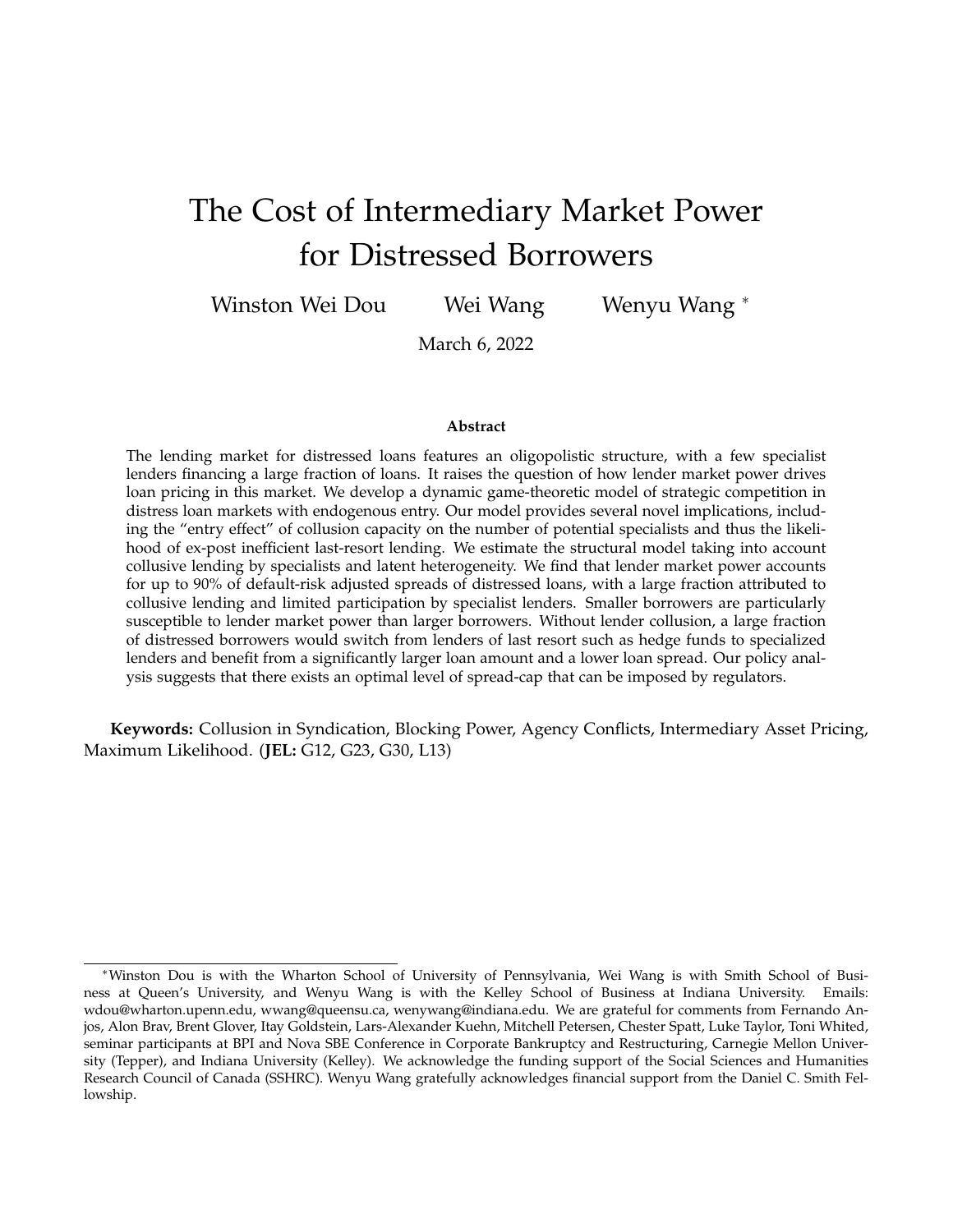# **1 Introduction**

Financially distressed firms seek urgent financing to support their working capital, investment, and debt repayment. Without such financing, their business operation would be in despair and may end up in a premature liquidation. Despite their desperation to fund operations, financially distressed firms face severe financial constraints and other economic frictions in arranging financing. More importantly, many traditional lending institutions shy away from distressed borrowers, resulting in a limited set of lenders participating in this important segment of the U.S. credit markets.<sup>1</sup> Despite the importance of this market to the survival of distressed firms, academic studies on understanding the economic forces that drive the pricing and quantity of distressed loans are scarce. Our study tries to fill this gap by quantifying the effect of lenders' market power on distressed loan pricing and suggesting implementable policies.

In a perfectly competitive financing market, lenders charge interest and fees that are commensurate with payment default risk and ex post re-contracting efforts with the borrower (Roberts and Sufi, 2009; Berg et al., 2016). However, financially distressed firms face major economic frictions in arranging their financing, which challenge the competitive pricing of these loans.<sup>2</sup> First, the borrowers' bargaining position is weak and their price elasticity of demand for loans can be low. Distressed companies face a dire liquidity situation and are in desperate need to raise capital to fund on-going operations. Importantly, these companies often do not have "unencumbered" assets to pledge for additional secured credit. Moreover, a distressed borrower is reluctant to approach a large number of lenders or even call for an open auction for getting the best priced loan due to concerns of information leakage that could negatively affects its security prices.

Second, lenders are likely to possess significant market power in financing distressed firms. Distressed borrowers' existing lenders' information advantage about borrowers discourages the participation by outsider lenders who are concerned with adverse selection and allows them to hold up borrow-

<sup>&</sup>lt;sup>1</sup>Financing distressed companies has become an important concern for both policymakers and practitioners as the U.S. enters into a recession during a global pandemic and a record number of large companies filed for bankruptcy in 2020. Albeit not in bankruptcy, many firms suffered large operating losses and became financially distressed.

<sup>&</sup>lt;sup>2</sup>Recent empirical studies provide supporting evidence. For example, Eckbo et al. (2020) show that bankrupt borrowers pay, on average, 600 basis points spread over the London Inter-Bank Offered Rate (LIBOR) even though the ex post default rates of these loans is minuscule. Schwert (2020) shows that loan lenders earn a large premium relative to the implied spread from prices of bonds issued by the same company, and documents that the premium is especially large for companies with high default risk.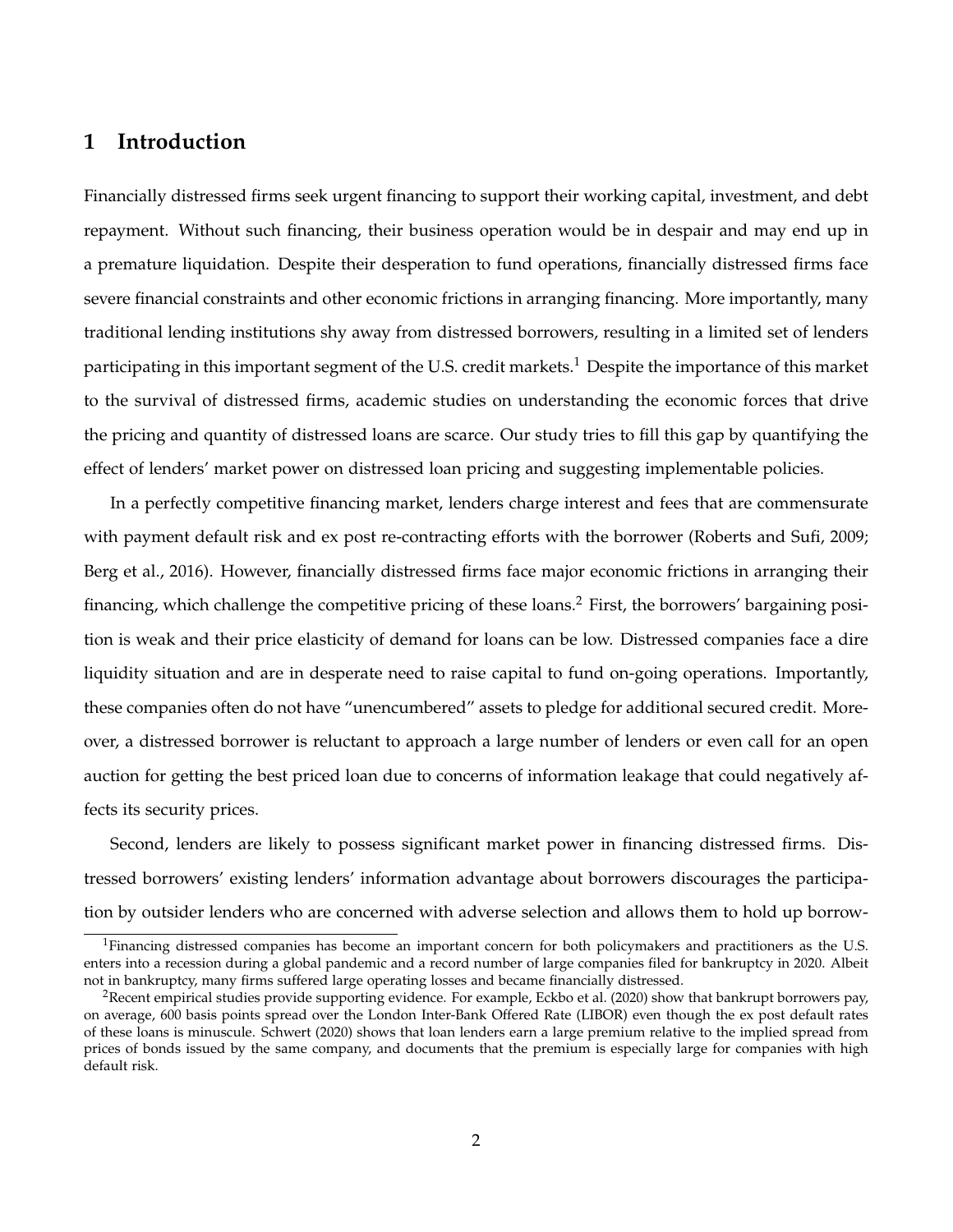ers for higher interest (Sharpe, 1990; Schenone, 2010; Santos and Winton, 2008). Moreover, lenders who are not familiar with or do not have expertise in restructuring of distressed companies and those with regulatory capital concerns choose not to enter the market.<sup>3</sup> As a result, even without a monopolistic (existing) lender in place, distressed borrowers typically find themselves facing only a clique of specialized lenders, who have incentives to collude in loan pricing (Cai, Eidam, Saunders, and Steffen, 2018; Hatfield, Kroiminer, Lowery, and Barry, 2020).

Distressed loan markets generally consist of two important segments: loans to distressed but not yet bankrupt firms (distressed loans hereafter) and loans to firms already in Chapter 11 bankruptcy, commonly known as the debtor-in-possession (DIP) loans. Despite sharing many similarities such as borrowers' poor financial health and limited debt capacity, strong bargaining power of exiting lenders, and the existence of specialized lenders, the two types of loans are priced quite differently. Specifically, DIP loans carry spreads that are much higher than distressed loans even after adjusting for default risk (Eckbo et al., 2020). Why do loans in the two markets exhibit different levels of spreads given many similarities? Our study provides answers by dissecting the lenders' market power in the two markets separately.

Quantifying the lender market power, however, is empirically challenging. This is because potential lender collusion, explicit or implicit, is unobservable to econometricians, and constructing empirical proxies to lender collusion is very difficult if not completely impossible. In addition, most distressed loans are syndicated by a small group of specialist lenders, and it remains unclear how limited participation by specialist lenders in an oligopolistic market structure drives the loan prices. Moreover, the high loan spreads do not necessarily reflect rent extraction by lenders, because high information asymmetry in this market may impose substantial private costs on lenders. Furthermore, lenders' market power also depends on borrowers' price elasticity of demand for distressed loans, which can be heterogeneous across firms and remain unobservable to outsiders.

In this paper, we overcome these challenges by constructing and estimating a unified model that characterizes both the distressed loan market and the DIP loan market. Our model takes into account the key elements discussed above. Specifically, on the demand side, the model solves the borrowers'

 ${}^{3}$ For example, the Basel-III framework requires financial institutions to set aside larger quantity of capital for financing companies with higher default risk because of the higher regulatory risk-weighting of high risk loans.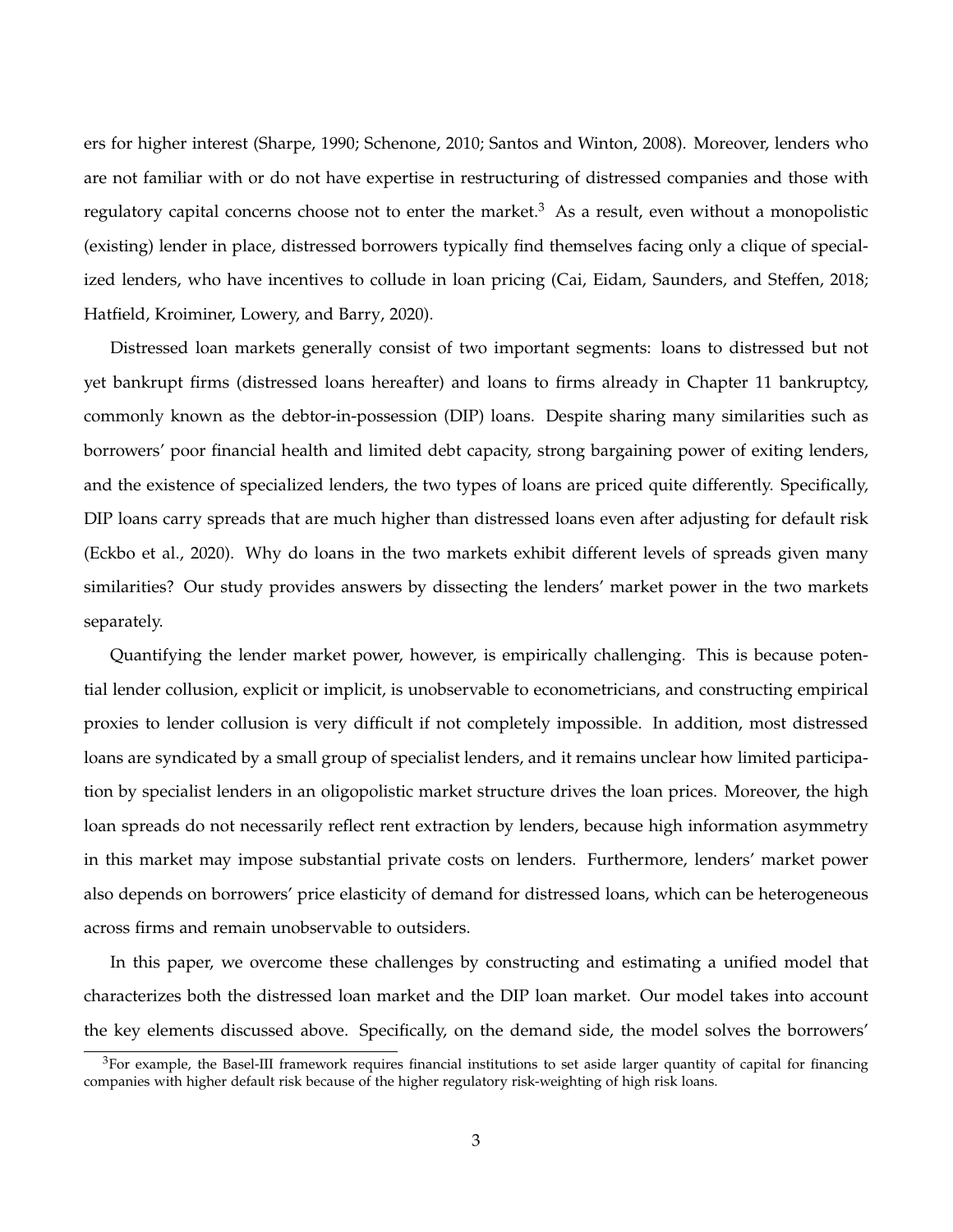maximization problem to derive the demand curves (as in Hendel (1999)). On the supply side, the model solves the lenders' participation decisions and optimal lending amount (as well as the equilibrium loan spread that clears the market), taking into account the private costs of lending and the endogenous market power arising from tacit coordination among the participating lenders. In particular, lender market power contains three components. First, lender market features an oligopolistic structure in the sense that a few specialist lenders intermediate a large fraction of loans and these specialists are persistent lenders over decades. Second, existing lenders often possess strong blocking power that prevents the borrowers from reaching out to alternative lenders, which increases the participation costs of specialist lenders and aggravates the limited competition in an oligopolistic market. Third, the clique of specialist lenders may choose to collude in making syndicated loans, reducing the loan amount and charging a high loan spread. Punishment on non-collusive lending acts as an implementable threat to maintain the collusive equilibrium.

The model is highly tractable and it permits semi-analytic solutions that allow us to separately identify demand, costs, and competitive effects. We solve the model and estimate it in the distressed loan market and the DIP loan market separately. We assemble a comprehensive dataset that contains 484 distressed loan facilities and 297 DIP loans to large U.S. public firms that filed for Chapter 11 bankruptcy from 2001–2019. Our sample contains detailed information of these loans, including the loan size, spread, the number of lenders in a syndication, participating lender identities, lender type, as well as characteristics of the borrowers. We estimate the model in the two markets separately, using the Markov Chain Monte Carlo (MCMC) estimator which has seen a quick growth in finance studies (Sorensen, 2007; Johannes and Polson, 2010; Kortweg, 2010). MCMC estimator is a Bayesian approach and it computes the posterior distribution of the model parameters and latent variables conditioning on the observed quantities.

Even though the model is quite generic, parameter estimates of the model can differ substantially across the two markets, which reveal the similarity across the two loan markets as well as their distinct features that help explain the differentials in loan spread. Our estimation delivers a few novel findings. First, we identify intensive lender collusion in both markets. Specifically, non-collusive lending behavior will be punished almost surely and the deviating lender will be pushed to fierce competition by other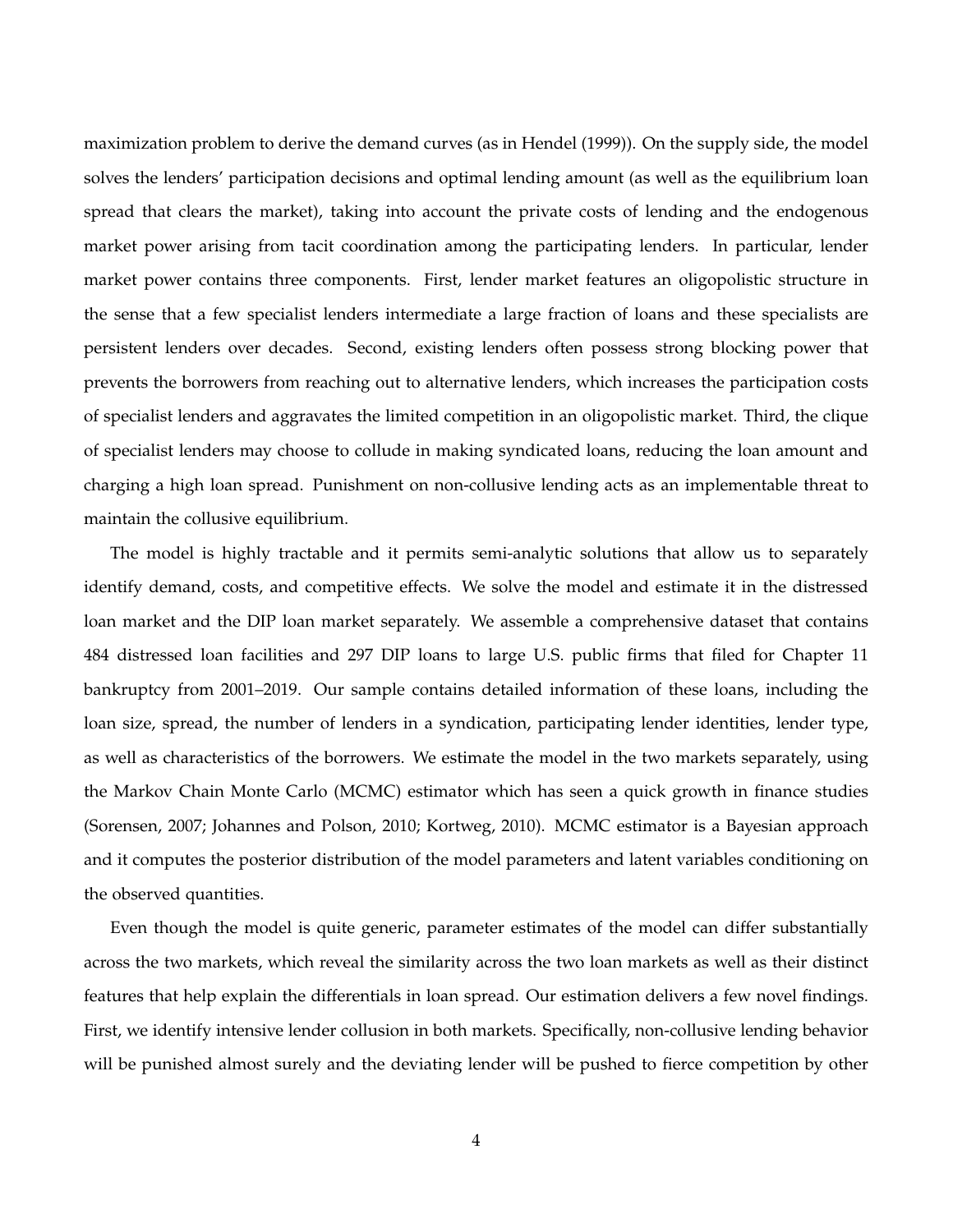specialist lenders. Strong enforcement of punishment disciplines specialist lenders and helps maintain a collusive equilibrium. Our estimates suggest that lender collusion contributes to a sizeable component of loan spreads, ranging from 140 to 160 bps, in both markets.

Second, we find that borrowers in both markets exhibit similar and low price elasticity of demand. In other words, the excess spread present in DIP loans cannot be explained by differentials in lender collusion or price elasticity across the two markets.

According to our estimates, the factors that set the two markets apart are the specialist lenders' participation cost and their variable cost of lending. Specifically, the estimated participation cost for lenders in the DIP market is more than two times larger than that in the distressed loan market. Participation cost accounts for 250 bps in DIP loan spread but only 80 bps in distressed loan spread. An important determinant of the specialists' participation cost is the existing lender's blocking power that prevents the borrowers borrowing from alternative lenders. Our results therefore suggest that existing lenders in the DIP market have much stronger blocking power than those in the distressed loan market.

We also find that lenders in DIP market incur significantly higher variable cost of lending. The estimated variable cost is 180 bps in DIP market while only about 10 bps in the distressed loan market. Since the estimator matches the risk-adjusted spread in which both the risk free rate, credit risk premium, and liquidity premium are purged out, the variable cost is largely related to lenders' efforts in monitoring and governing borrowers. Our estimates thus indicate that DIP lenders face higher maintenance costs than distressed loan lenders.

Our decomposition of loan spreads in both market allows us to further analyze which types of borrowers are particularly susceptible to lender market power. We partition the borrowers in our sample into size quintiles and repeat our analyses above on the small (bottome quintile) and large (top quintile) borrowers. Our findings are striking: shutting down lender collusion reduces the loan spread by about 60 bps for large borrowers and by 180-200 bps for small borrowers in both markets. Our analyses thus suggests that small borrowers are more vulnerable to lender market power and policies aiming at helping distressed companies in economic and financial crises should target more small firms given their weak bargaining power and disadvantageous position in the distressed loan market.

Lastly, we use the estimated model as a laboratory to examine the effect of a widely debated regu-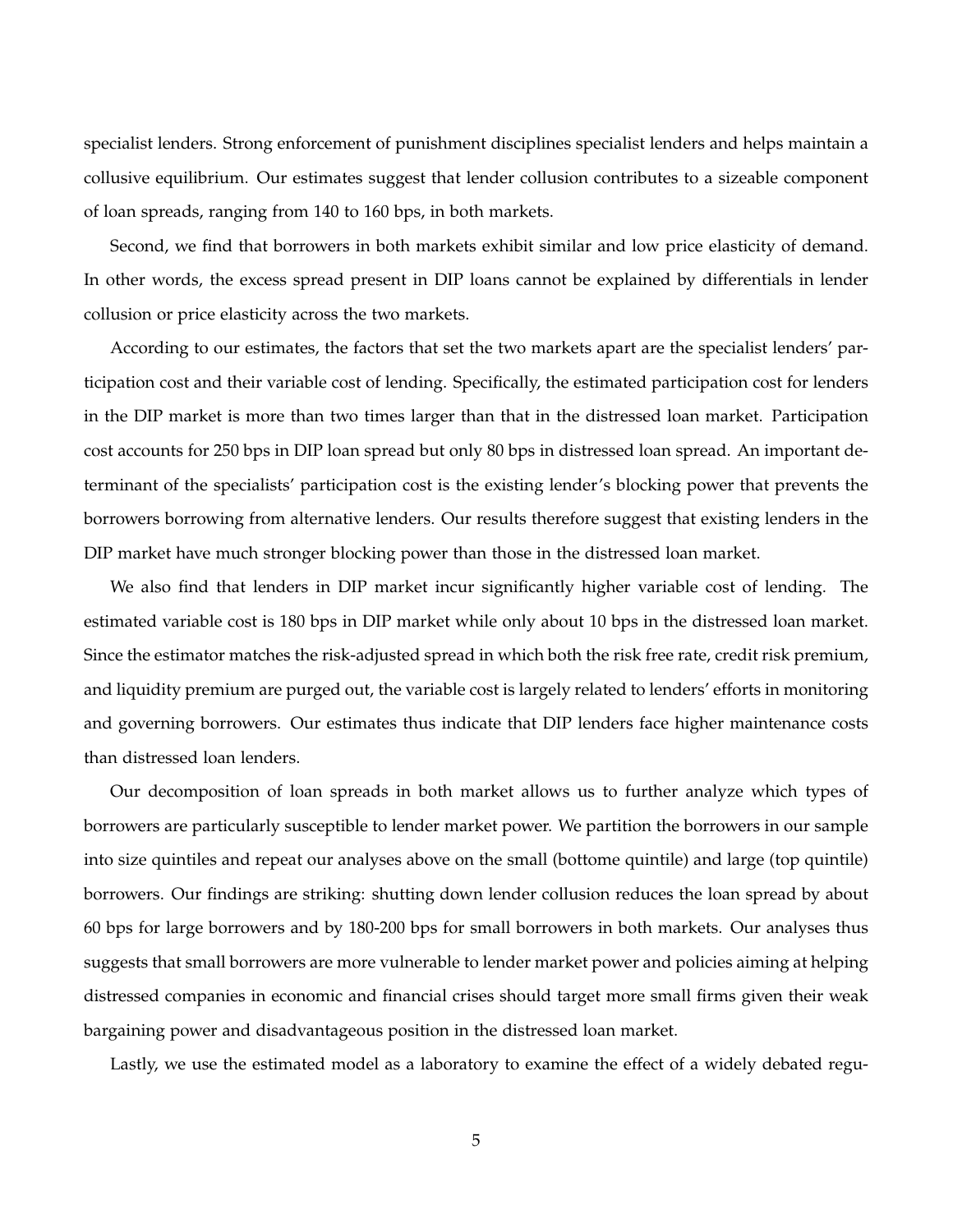latory intervention – interest rate cap. We allow the regulator to impose a cap on the specialist lenders' markup in lending and thus restrict the loan spread that can be charged by these lenders. We analyze the specialist lenders' strategic responses to the rate-cap policy and the consequence on borrowers' welfare. Solving the model with rate-cap reveals a few intriguing implications. First, as loan spreads are capped, specialist lenders have less incentive to collude to a small loan size and thus they capture the residual profits by increasing the loan amount. Higher loan amount and lower spread improves the borrowers' welfare when they borrow from specialist lenders (i.e., a positive intensity margin). But meanwhile, rate-cap reduces the expected profits by specialist lenders and thus discourage their participation in the lending market. As fewer specialists are willing to lend in the market, the likelihood for the borrowers to borrow from the lenders of last-resort rises. Since loans made by lenders of last-resort are much more expensive, rate-cap generates an unintended consequence of reducing the depth of specialist lenders' market (i.e., a negative extensive margin). Combining the two effects, we demonstrate that the effect of rate-cap on borrower welfare is hump-shaped and there exists an optimal level of rate-cap. The optimal spread averages about 90 bps for distressed loans and 460 bps for DIP loans, compared with 241 bps and 631 bps observed in the data.

**Related Literature.** Our paper contributes to the literature on loan pricing and contracting. Prior studies document the effect of information problems, lending relationship, syndicate structure, and lender specific characteristics on the pricing of corporate loans.<sup>4</sup> A few studies suggest that loans to distressed companies are not priced competitively and lenders can capture economic rents (Chatterjee et al., 2004; Li et al., 2019; Hasan et al., 2019; Eckbo et al., 2020). Schwert (2020) shows that loan lenders earn a large premium relative to the bondholders of the same company, and documents that the premium is especially large for companies with high default risk. Cai et al. (2018) and Hatfield et al. (2020) suggest that price collusion by syndicate members may exist in syndicated loan markets.

Our study differs from prior papers on a few important fronts. First, we develop a theoretical model that takes into account the real-world frictions presented in the lending markets, including lenders' private funding costs, borrowers' downward sloping demand curve, and costs of collusion and monitor-

<sup>4</sup>See, Rajan (1992); Petersen and Rajan (1994); Sufi (2007); Ivashina and Scharfstein (2010); Bharath, Dahiya, Saunders, and Srinivasan (2011); Chava and Purnanandam (2011) and Murfin (2012), among others.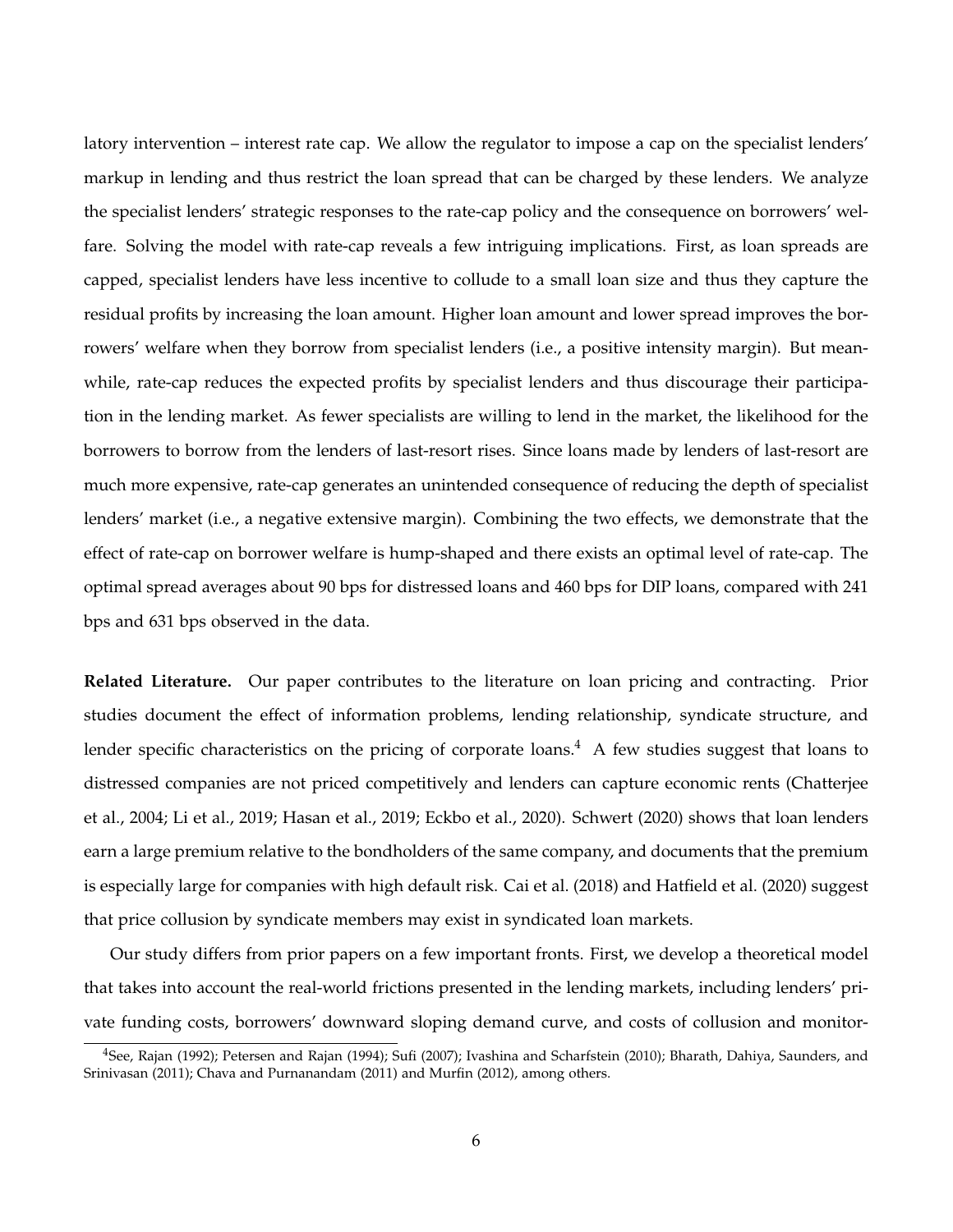ing. Second, fitting this model to our hand-collected novel dataset, we are able to quantify the margins earned by specialized lenders from distressed borrowers as a result of collusion versus private funding costs. More importantly, our study provides policy implications by showing that smaller borrowers are most susceptible to lender collusion and thus adds value to the recent policy debate on whether government should step in to finance bankrupt firms.<sup>5</sup>

## **2 Game-theoretic model for distressed-loan markets**

In this section, we build a novel and flexible game-theoretic model of distressed loan market competition with repeated collaboration relations among specialized lenders and endogenous entries as participants of syndicated lending. We first describe the model's setup, then explain the predictions that form the basis of our estimation. The model features a financially distressed firm which borrows from the distressed loan market dominated in the hands of a few specialized lenders. The repeated oligopoly lending game features a downward-sloping demand system with heterogeneous borrowers with latent characteristics, tacit collusion among specialized lenders, and endogenous market concentration and market power.

#### **2.1 Generic setup**

The model starts with *M* specialized and repeated major lenders in a specific loan market, who are referred to as "specialists" throughout the paper, and *M*<sup>0</sup> potential lenders, including non-specialized lenders, in the market with  $M \ll M_0$ . Because of the specialists' dominant position is highly persistent and there are quite a few large deals arrive in the market every year, the *M* specialists have strong incentives to form tacit collusion and collaborate in terms of syndicating the distressed loans. "Tacit coordination" need not involve any explicit collusion with direct communication and agreement on joint decisions in the legal sense, and an interchangeable term is "tacit collusion" or "noncooperative collusion" or "conscious parallelism" (e.g., Martin, 2006; Ivaldi et al., 2007; Harrington, 2008; Green et al., 2014; Garrod and Olczak, 2018).

<sup>&</sup>lt;sup>5</sup>In considering the difficulty of smaller distressed borrowers to access financing, the Consolidated Appropriations Act of 2021 ("CAA") that was signed into law on December 27, 2020 allows small debtors in bankruptcy to access the Paycheck Protection Program ("PPP") for loans. However, Small Business Administration ("SBA") holds a different view.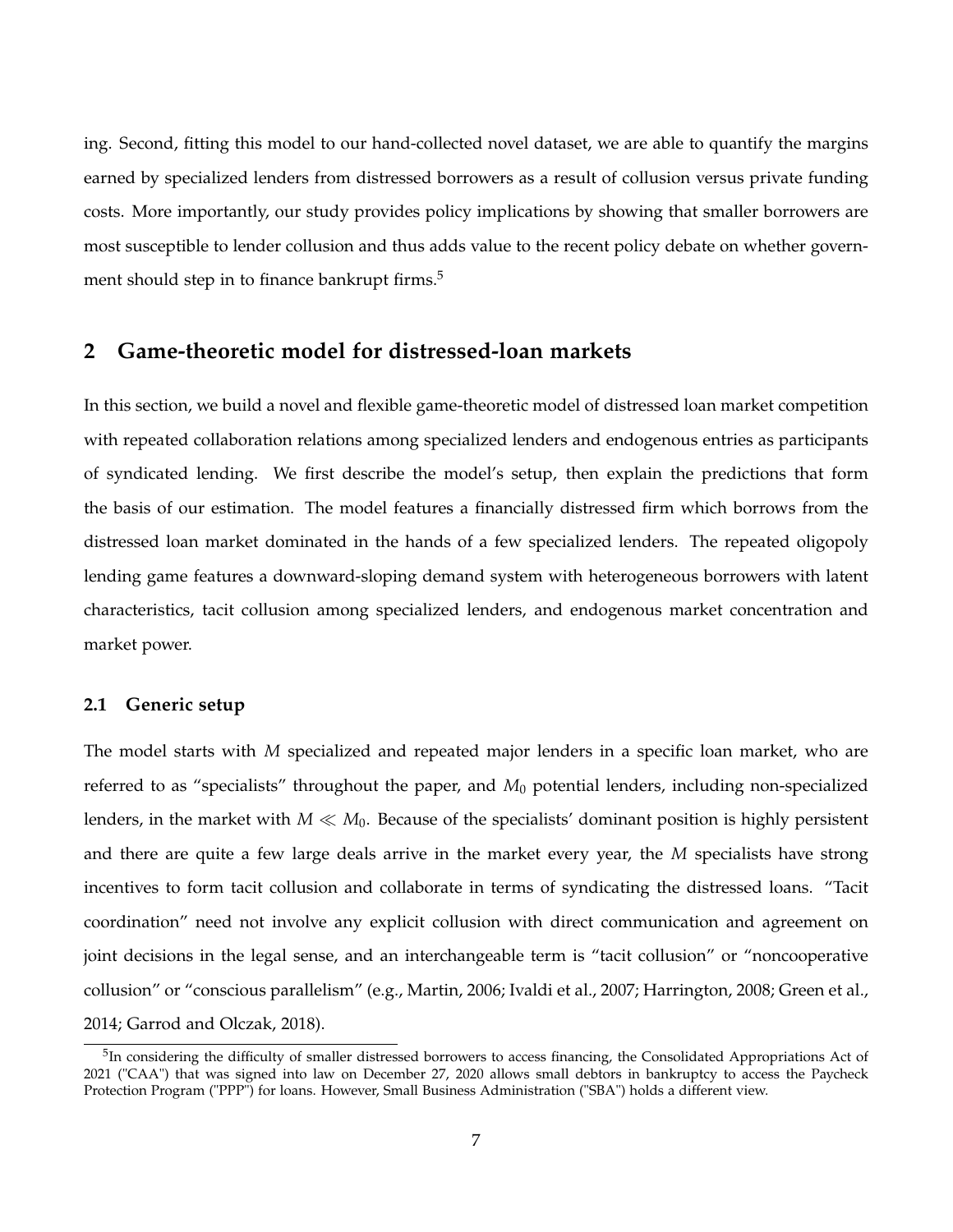The deals arrive randomly. We assume that the arrivals of deals can be characterized by a Poisson process with intensity *η*. Each borrower can be one of the *K* types, and we label a borrower *i* by *k<sup>i</sup>* for  $k_i \in \{1, \dots, K\}$ . The type  $k_i$  reflects two fundamental characteristics of borrower *i* in our model: first, it captures the borrower's size *A<sup>i</sup>* measured by its total value of asset, and second, as to be specified in the next section, our model allows heterogeneous demand curves across different borrowers, and thus  $k_i$  captures the demand curve borrower *i* is attached to,  $d_i$ . We denote  $k_i = (d_i, A_i)$ . Even though size  $A_i$  is observable, the demand curve  $d_i$  is seen only by the agents inside the model and is latent to the econometricians. We denote the fraction of type *k* borrowers in the population by  $\pi(k)$ . Each borrower of type *k* starts with trying to match with a existing lender with a likelihood, denoted by  $\lambda(k)$ . If the borrower fails to reach an agreement with the existing lender, then the borrower continues to approach the specialists for funding. It is possible that no specialist is willing to participate in the deal, in which case the borrower has to find the last-resort non-specialized lender. We classify lenders into three types, denoted by  $l \in \{1,2,3\}$ . Particularly, we label the existing lender by  $l = 1$ , the specialist lender by  $l = 2$ , and the last-resort non-specialized lender by  $l = 3$ . Before elaborating the timeline and sequence of lenders' decisions for each deal in Section 2.1.2, we first introduce the basics about borrowers and lenders below in Sections 2.1.1 and 2.1.2.

#### **2.1.1 Demand specification**

When the borrower has type *k* and faces the lenders of type *l*, the value of the borrower by raising the amount of loan *L* is

$$
W = \underbrace{L^{\beta_I(k)} S_I(k)^{1-\beta_I(k)}}_{\text{PV of running business}} - \underbrace{L \mathbb{E}\left[e^{-r_f} Y\right]}_{\text{PV of borrowing loans}} \tag{1}
$$

where  $\beta_l(k) \in (0,1)$  captures the decreasing return to scale of the amount of distressed loans,  $r_f$  is the log riskfree rate, **E**[·] is the risk-neutral expectation, *Y* is the total return of the distressed loan, and  $S_l(k)$  is the return shifter, a quantity that captures the effect of firm characteristics and incorporates the interactions between investor and asset characteristics (like in Hendel, 1999). The return shifter  $S_l(k)$  is specified as follows:

$$
S_l(k) \equiv A e^{\nu_l(k) + \sigma z},\tag{2}
$$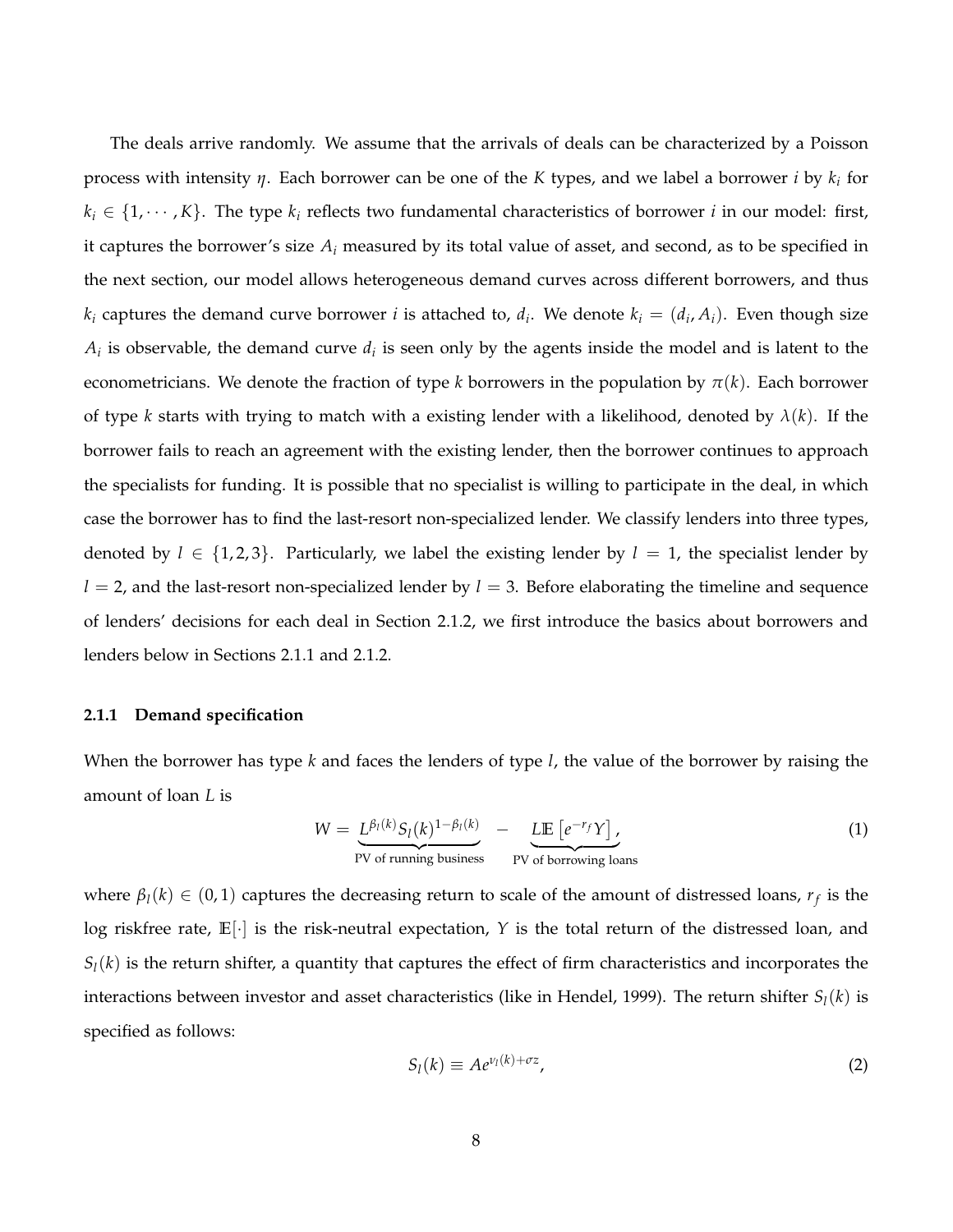where *A* is the total asset of the firm,  $v_l(k)$  captures the effect of the interactions between investor and asset characteristics, and *z* is a latent firm-specific demand shock.

The total return of the loan *Y* is  $e^y$  with a risk-neutral probability  $1 - q^*$  and is  $\delta e^y$  with a risk-neutral probability *q* ∗ , where the probability *q* <sup>∗</sup> and the recovery rate *δ* are firm specific, and *y* is log yield on the distressed loan. The risk-neutral default probability *q* <sup>∗</sup> and Thus, the firm-level value function can be rewritten as

$$
W = L^{\beta_l(k)} S_l(k)^{1 - \beta_l(k)} - LR,\tag{3}
$$

where  $ln(R) \equiv y - r_f - d$  with  $d \equiv -ln(1 - q^*(1 - \delta))$ . We refer to *R* as the risk-adjusted spread of the distressed loan.

The first-order condition for *L* leads to a demand curve of loan size for a type-*k* borrower and type-*l* lenders as follows:

$$
\ln\left(\frac{L}{A}\right) = \alpha_l(k) - \varepsilon_l(k)\ln(R) + \sigma z,\tag{4}
$$

where

$$
\alpha_l(k) \equiv \nu_l(k) + \frac{\ln \beta_l(k)}{1 - \beta_l(k)},\tag{5}
$$

$$
\varepsilon_l(k) \equiv \frac{1}{1 - \beta_l(k)}.\tag{6}
$$

The variation in the term  $\alpha_l(k) + \sigma z$  captures the demand curve shift across different firms in the population. The coefficient  $\alpha_l(k)$  captures the heterogeneous demand level depending on different borrower types *k* and lender types *l*. The borrower type *k* is latent to the econometricians, whereas the lender type *l* is observable to the econometricians.

The demand function in equation (4) is a standard iso-elastic downward-sloping demand curve. The coefficient  $\varepsilon_l(k)$  is effectively the price elasticity of demand. Consistent with the literature (e.g., Atkeson and Burstein, 2008), we assume that  $\varepsilon_l(k) > 1$ .

We assume that *z* is i.i.d. distributed according to the standard normal distribution across different cases. The assumption that the demand curve depends on heterogeneous borrowers and differentiated lenders is a natural analog of that in the empirical IO literature emphasizing heterogeneous consumers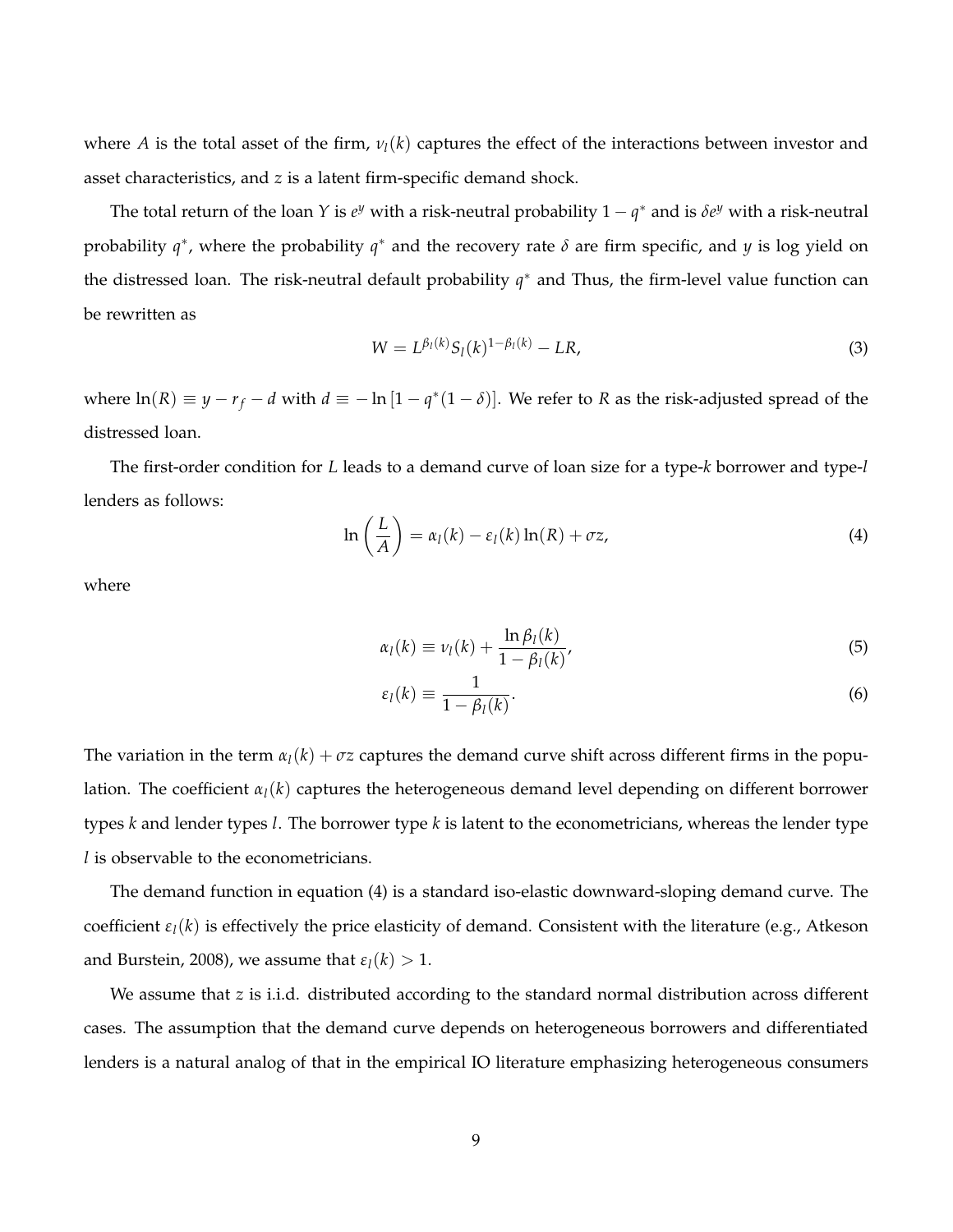and differentiated products (e.g., Berry et al., 1995). A higher *αl*(*k*) means that the borrower of type *k* has higher average demand of loans from the lenders of type *l*.

Intuitively, charging higher spread *R* leads to smaller loan amount because  $\varepsilon_l(k) > 1$ . The slope coefficient *εl*(*k*) mainly captures the price elasticity of the type-*k* borrower's loan demand from the type-*l* lenders. Similar in spirit to Koijen and Yogo (2019), the slope coefficient is determined by multiple important primitive characteristics of borrowers and lenders. Like the approach adopted by Koijen and Yogo (2015, 2019), among others, in their structural estimation, we start with specifying a flexible demand system on top of a structural agent-optimization model, rather than microfounding the equilibrium relations between the slope coefficient *εl*(*k*) and various primitive characteristics of borrowers and lenders. Specifically,  $\varepsilon_l(k)$  can reflect the bargaining power of the borrower and the lenders in the loan market, the marginal value of liquidity of the borrower, the intervention style of the lenders, and the non-pecuniary benefits to the firm from borrowing from the relationship lenders. With a larger  $\varepsilon_l(k)$ , the amount of loans *L* the firm would like to borrow declines more with an increase in loan spread *R* required by the lender, meaning that the borrower's demand for loans is more elastic to the loan spread and thus the borrower has more bargaining power. Take an extreme case as an example to illustrate the role of the slope coefficient  $\varepsilon_l(k)$ . When  $\varepsilon_l(k) \to +\infty$ , the borrower has full bargaining power over the lenders since it is not willing to pay any spread on top of the risk-adjusted rate. In such an extreme case, a higher  $\alpha_l(k)$  obviously reflects a higher intrinsic loan demand from the borrower.

Demand curves can also vary by lender types. Classic banking theories suggest that banks act as traditional financial intermediaries to provide financing and acting as the delegated monitors (e.g. Diamond (1984, 1991)). Banks rarely seek direct control of the borrower through board representation and other mechanisms due to their concerns of legal liabilities (Fischel, 1989). The loan costs to the borrower are mostly reflected in spreads and fees to be paid to the lender. In contrast, alternative investors such as hedge funds and private equity firms use loan instruments as a tool to engage activism and seek control. They often adopt the "loan-to-own" strategies where they lend to firms with an intention to convert debt into ultimate equity ownership (Jiang et al., 2012). In addition to loan interest and fees, these alternative lenders impose strict covenants that may be tied to management changes and governance, which allow them to directly control the borrower's business operation. As a result,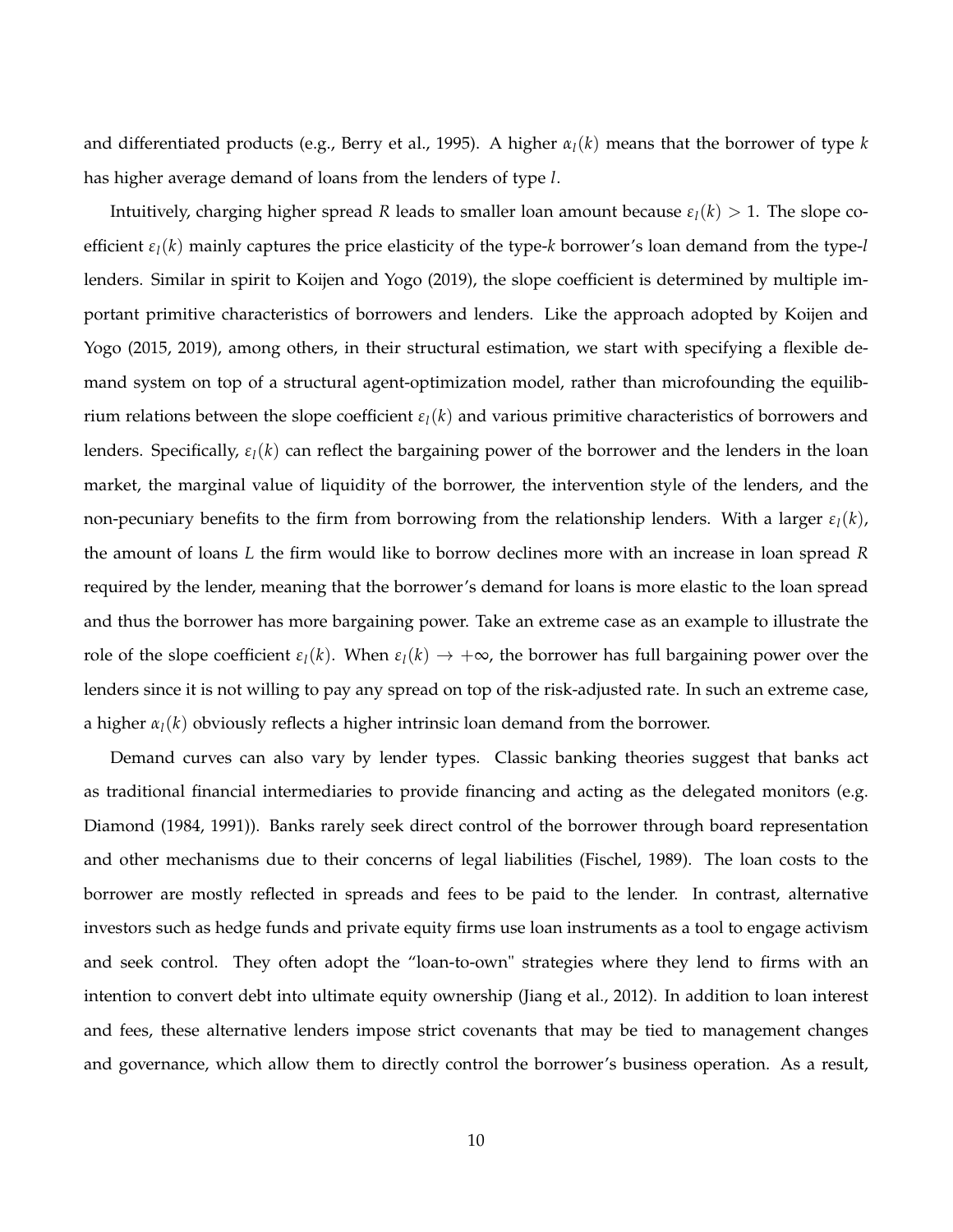to borrowers, loans provided by traditional lenders and alternative lenders may be viewed as different products.

We normalize the loan size *L* by the total asset *A* in the modeling of the demand system for distressed loans in equation (4). The main reasons or motivations behind such modeling choice are threefold. First, the additional financial distress risk caused by the newly-added leveraged distressed loan *L* depends on the total asset of the borrower *A*. Second, the leveraged distressed loan *L* is mainly for covering working capital, which in turn is usually proportional to the firm size and thus the total asset level *A*. Third, in the data, we do find that a strong relationship between the normalized loan size *L*/*A* and the spread *R* within each type of deals.

#### **2.1.2 Supply specification**

We first describe the market structure and "technology" of the lenders to make distressed loans. The supply side of distressed loans is characterized by Cournot competition of oligopolistic lenders similar to Berry et al. (1995). The oligopolies can tacit collude usually in the form of syndication, which goes beyond the non-collusive Nash behavior adopted by the BLP framework and captures the highly strategic competition behavior (i.e., tacit coordination) similar to, for example, Chen et al. (2021) and Dou et al. (2021). The literature shows that some credit markets are concentrated in the hands of a few leading financial institutions, and importantly, these institutional lenders compete highly strategically including competition in the form of tacit collusion. For example, Knittel and Stango (2003) documents micro-level evidence suggesting that tacit collusion at non-binding state-level ceilings was prevalent in the credit card lending market during the early 1980's. Moreover, on 5 April 2019, the European Commission published a report – prepared by Europe Economics at the request of the department for competition – on EU loan syndication and its impact on competition in credit markets. The commission had worried that syndicated loan coordination tended to occur tacitly, making anti-competitive collusion on interest rates easier to pull off. The worry is natural because syndicated loans naturally require coordination and communication. The report highlighted the risk that lenders involved in syndicating a loan together would promise future tacit cooperation in exchange for current concessions on limiting loan supply. Nocke and White (2007) and Hatfield et al. (2020) theoretically show that, under certain circumstances,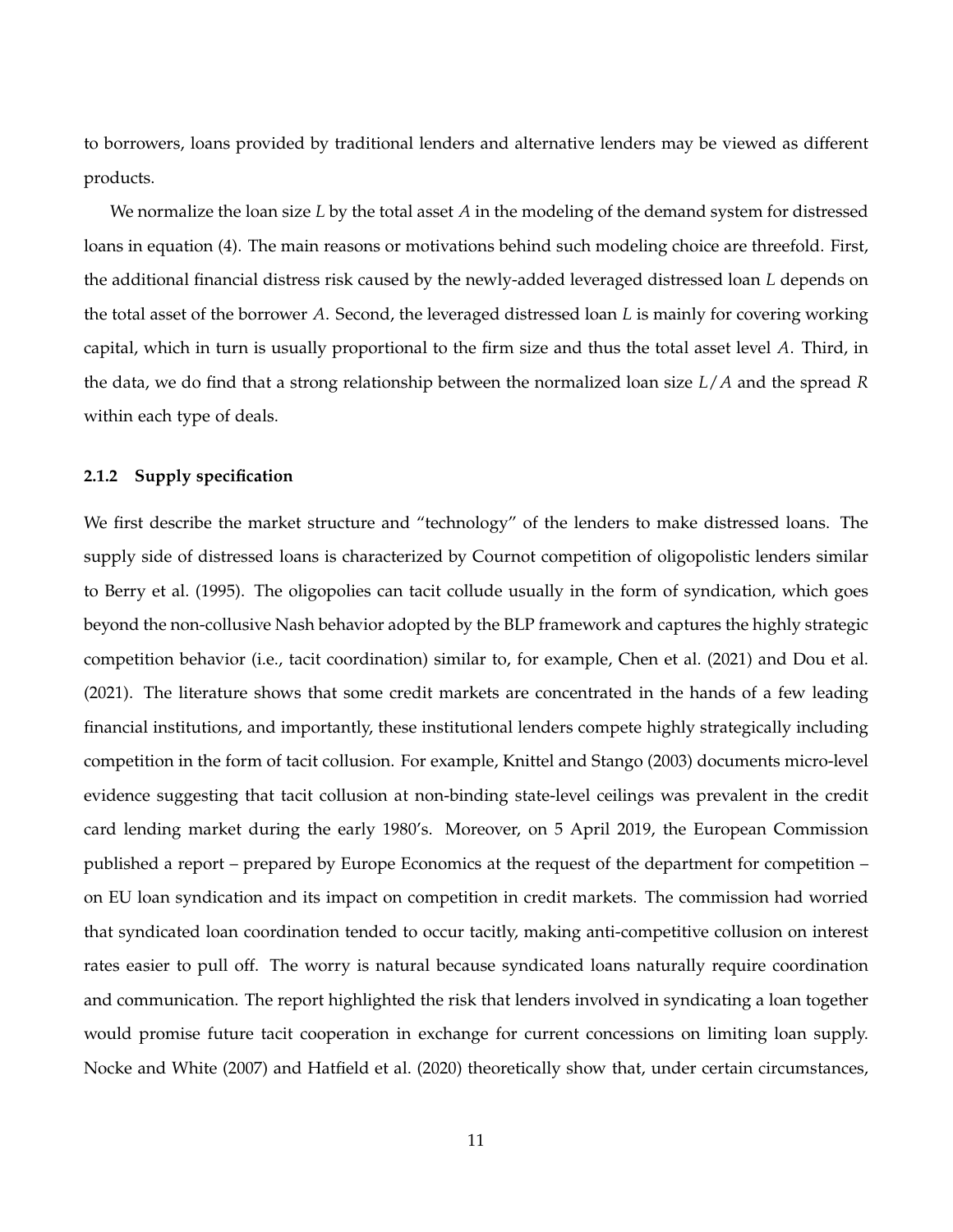tacit collusion can exist in syndicated markets with repeated interaction of lenders. Further, Carrasco and Manso (2006) theoretically show that syndication is the optimal response of colluding lenders to the communication costs resulting from the negotiations between them for a given loan. Our model builds on the important insights of loan syndication and potential tacit collusion of repeated interacted lenders in the distressed loan markets.

**Costs of lending distressed loans.** The lender incurs a fixed cost from learning the deal type and participating in lending, and it also incurs a variable cost that depends on the amount of loan made to the borrower *L*. Specifically, the lender incurs a one-time fixed cost of *w* if it decides to learn the deal type *k* and commit to participation. Fixed cost *w* is random and privately observed by the lender. However, the distribution of *w* is a common knowledge of all agents and is assumed to be the exponential distribution with mean  $\mu$  with the following density function:

$$
f(w; \mu) = \mu e^{-w/\mu}.
$$
 (7)

Fixed cost *w* captures both direct costs, such as compensation to talents and other labor costs, as well as indirect costs, such as the loss of other investment opportunities because of limited resources. In addition, the lender of type *i* incurs variable costs of *e φi*+*ςu* for each unit of lending, where *u* is a standard normal random variable that captures the deal-specific latent cost. Taken together, both latent characteristics *z* and *u* are deal specific (or firm specific). We denote  $x \equiv (z, u)$ . Variable cost  $e^{\phi_i + \varsigma u}$ captures both direct costs, such as compensation, as well as indirect costs, such as marginal (shadow) costs of funding for the lender. Consistent with this assumption, we find that the lender explicitly charges proportional fees to cover the variable costs. For any deal, total costs from *w* and *e <sup>φ</sup>i*+*ς<sup>u</sup>* are denoted by

$$
C_i(L) \equiv w \mathbf{1}_{\{L>0\}} + e^{\phi_i + \varsigma u} L. \tag{8}
$$

**Timing and sequence of lenders' decisions within each deal.** Figure 1 illustrates lenders' choices and possible outcomes in each deal, including lending by existing lenders and last-resort lending possibilities. The time span for each deal is divided into two subperiods, "morning" and "afternoon." The shocks,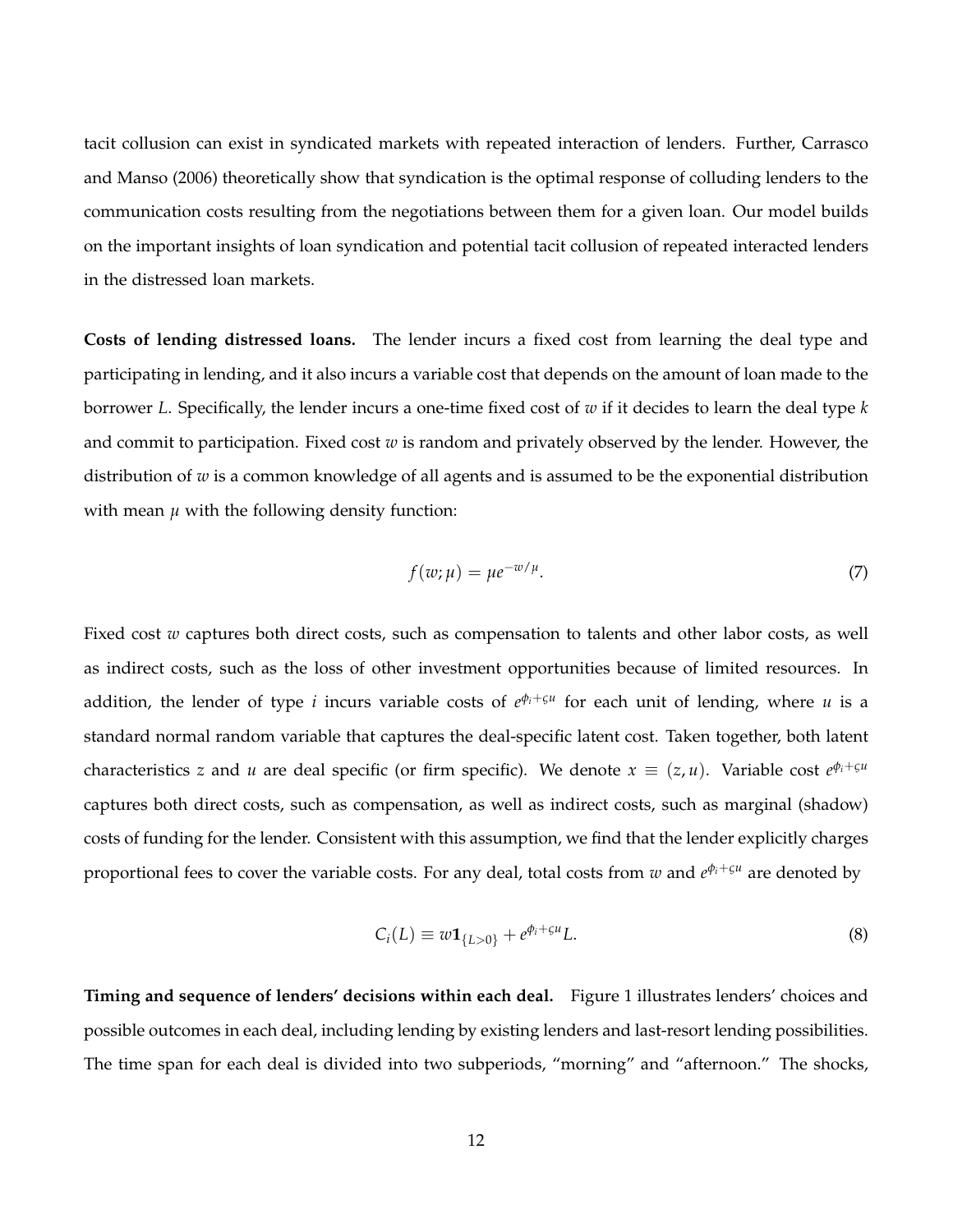such as whether to punish for deviation or not, the type of the deal *k*, and the private costs  $(w_1, \dots, w_M)$ , are realized in the morning, while the lending decisions *L* and *R* are made in the afternoon. Importantly, specialists must make their decisions whether to participate in the syndicated lending by the end of the morning, and no specialist who has already committed can leave without participation after learning the number of participants *m* in the afternoon.

In the first step of "morning", the firm approaches the existing lender, who can be a specialized or non-specialized lender. We assume that each of the *M*<sup>0</sup> potential lenders can be the existing lender with equal chances (i.e.,  $1/M_0$ ). The lending agreement with this particular existing lender can only be achieved with a small probability  $\lambda(k)$  which depends on case type k. If the lending agreement with the existing lender is reached, the monopolistic lender of type *l* = 1 chooses the optimal spread and the loan size according to the demand curve:

$$
\Pi_1(k,x) = \max_{L} \left[ \left( e^{\alpha_1(k) + \sigma z} \frac{A}{L} \right)^{1/\varepsilon_1(k)} - e^{\phi_1 + \varsigma u} \right] L,
$$
\n(9)

where the default probability on the distressed loan does not show up since  $R = \left(e^{\alpha_1(k)+\sigma z}A/L\right)^{1/\epsilon_1(k)}$ is a risk-adjusted loan spread, and  $x \equiv (z, u)$ . It leads to the optimal monopolistic spread and loan size:

$$
R_1(k,x) = \frac{\varepsilon_1(k)}{\varepsilon_1(k) - 1} e^{\phi_1 + \varsigma u} \quad \text{and} \quad L_1(k,x) = \left[1 - \frac{1}{\varepsilon_1(k)}\right]^{\varepsilon_1(k)} e^{\alpha_1(k) - \varepsilon_1(k)(\phi_1 + \varsigma u) + \sigma z} A, \text{ respectively.}
$$
 (10)

Therefore, the optimal profit is

$$
\Pi_1(k,x) = \frac{1}{\varepsilon_1(k)} R_1(k,x) L_1(k,x).
$$
\n(11)

Loan markup is defined as  $[R_1(k, x) - e^{\phi_1 + \varsigma u}]$  / $e^{\phi_1 + \varsigma u}$ . The loan spread implies that the loan markup is  $1/[\varepsilon_1(k)-1]$ , suggesting that the markup ratio decreases with the elasticity coefficient  $\varepsilon_1(k)$ . The optimal profit  $\Pi_1(k, x)$  is  $1/\varepsilon_1(k)$  fraction of the revenue  $R_1(k, x)L_1(k, x)$ . That is, the profit margin is  $1/\varepsilon_1(k)$ . When the elasticity coefficient  $\varepsilon_1(k)$  is lower, the borrower's loan demand is effectively more urgent and pressing, leading to a higher markup and a higher profit margin. The detailed derivations of (10) and (11) are in the appendix.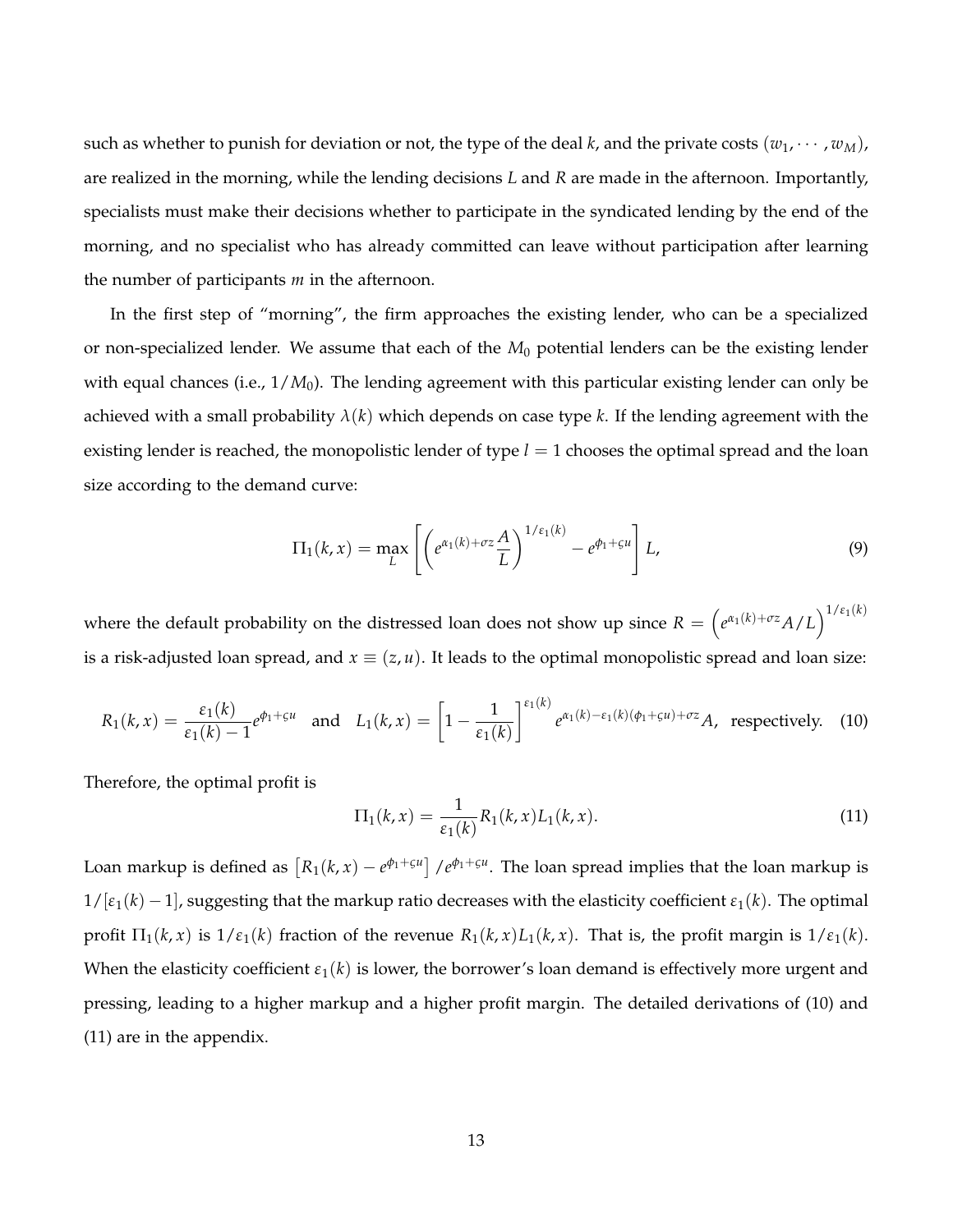The expected optimal profit is

$$
\Pi_1(k) = \mathbb{E}^x [\Pi_1(k, x)]
$$
  
=  $\frac{1}{\varepsilon_1(k)} \left[ 1 - \frac{1}{\varepsilon_1(k)} \right]^{\varepsilon_1(k) - 1} e^{\alpha_1(k) - [\varepsilon_1(k) - 1] \phi_1 + [\varepsilon_1(k) - 1]^2 \varsigma^2 / 2 + \sigma^2 / 2} A.$ 

The game moves to the second stage of "morning" if the firm fails to get a deal from the existing lender. In this case, the competition takes place among the *M* specialists (type  $l = 2$ ). We consider tacit collusion of a few specialized lenders. Let  $V^C(k, x, w, m; L^C)$  be the collusive value function of each specialist at the beginning of "afternoon", if the agreed loan plan is *L <sup>C</sup>*(*k*, *x*, *m*), there are *m* specialists who decided to participate in the deal of syndicated loan, the case is type *k*, the specialist has private cost *w*, and the deal-specific characteristics *x*. There exists an equilibrium threshold  $w_C^*$  such that the specialist would participate in the syndicated loan if and only if  $w \leq w_C^*$ .

Note that the privately observed fixed cost *w* is a sunk cost when the lender chooses the loan amount *L*. Because *V <sup>C</sup>*(*k*, *x*, *w*, *m*; *L <sup>C</sup>*) is value function of a specialist at the beginning of the "afternoon" when *w*, *k*, and *x* are already observed, the value function has the following functional form:

$$
V^{C}(k, x, w, m; L^{C}) \equiv U^{C}(k, x, m; L^{C}) - w.
$$
\n(12)

The value function  $U^C(k, x, m; L^C)$  satisfies the following Bellman equation:

$$
U^{C}(k, x, m; L^{C}) = \Pi_{2}(k, x, m; L^{C}) + \frac{W^{C}(L^{C})}{1 - \delta}, \text{ where}
$$
\n(13)

$$
W^{C}(L^{C}) = \mathbb{E}^{k'}\left\{\lambda(k')\frac{\Pi_{1}(k')}{M_{0}} + \left[1-\lambda(k')\right]\sum_{m'=1}^{M}q(m'|w' \leq w_{C}^{*})\left[F(w_{C}^{*})\Pi_{2}(k',m';L^{C}) - \int_{w' \leq w_{C}^{*}}w'dF(w')\right]\right\},\,
$$

where  $\mathbb{E}^{k'}[\cdot]$  is the expectation over  $k' \in \{1, \cdots, K\}$  with probability weight  $\pi(k')$  for each  $k'$ , and  $\Pi_2(k,m;L^C)\equiv\mathbb{E}^x\left[\Pi_2(k,x,m;L^C)\right]$  with the profit of the syndicated lending with tacit collusive loan size plan *L <sup>C</sup>* to be

$$
\Pi_2(k, x, m; L^C) \equiv \left[ \left( e^{\alpha_2(k) + \sigma z} \frac{A}{m L^C(k, x, m)} \right)^{1/\varepsilon_2(k)} - e^{\phi_2 + \varsigma u} \right] L^C(k, x, m). \tag{14}
$$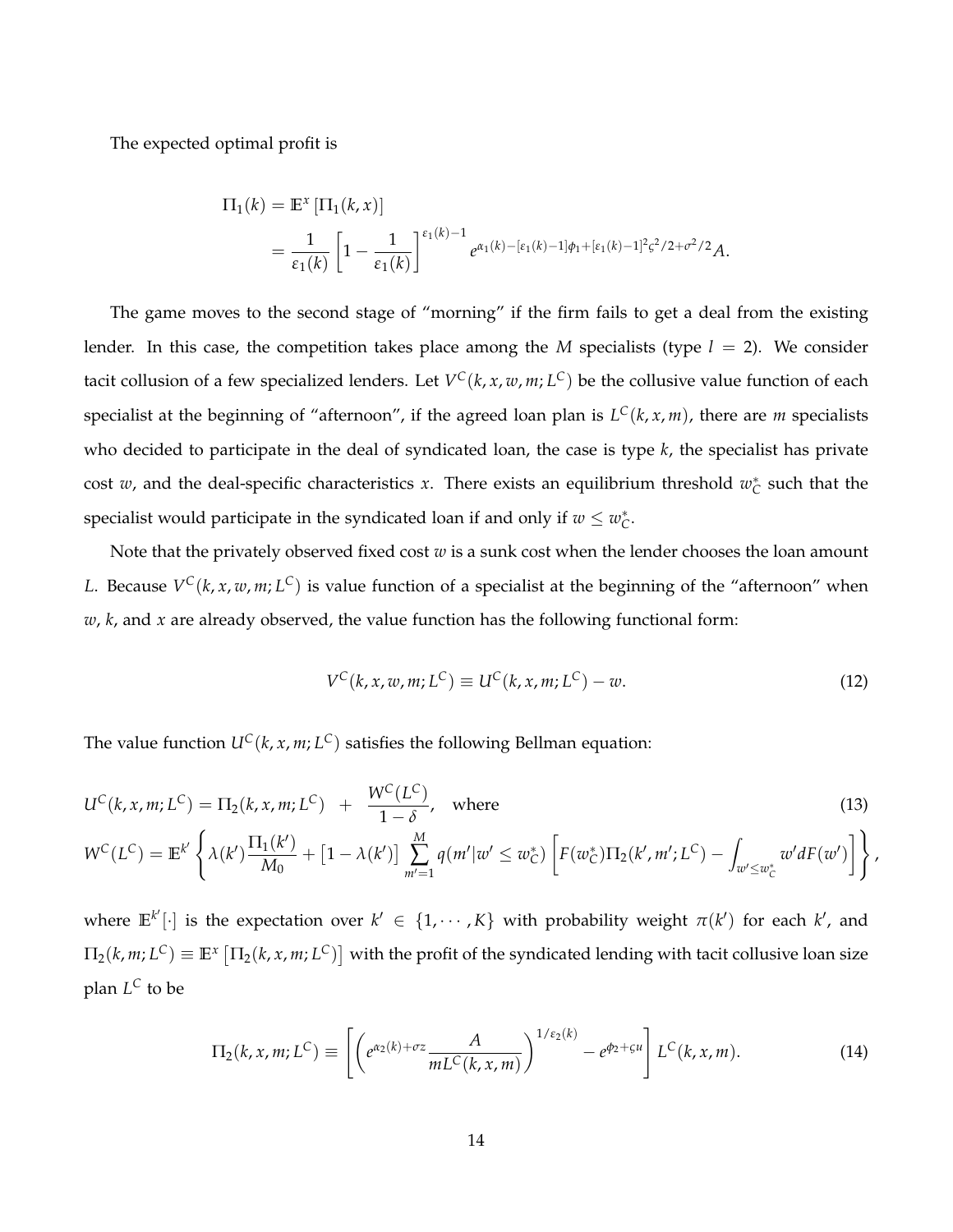and the conditional probability  $q(m|w \leq w_C^*)$  is

$$
q(m|w \le w_C^*) = \frac{\mathbb{P}\{\text{This specialist and other } m-1 \text{ specialists participate the lending}\}}{\mathbb{P}\{\text{This specialist participates the lending}\}} = \binom{M-1}{m-1} F(w_C^*)^{m-1} \left[1 - F(w_C^*)\right]^{M-m}.
$$

The derivation of this Bellman equation is in the appendix.

The game moves to the last-resort stage of "afternoon" if no specialists would like to participate the lending. In this case, the last resort (a non-specialized lender, i.e., the lender of type *i* = 3) will lend to the firm as a monopoly with a fixed cost *w* and variable costs *e φ*3+*ςu* . The last-resort lender optimally chooses  $L_3(k)$  to maximize the profit:

$$
\Pi_3(k,x) = \max_L \left[ \left( e^{\alpha_3(k) + \sigma z} \frac{A}{L} \right)^{1/\varepsilon_3(k)} - e^{\phi_3 + \varsigma u} \right] L. \tag{15}
$$

It leads to the optimal monopolistic spread and loan size:

$$
R_3(k,x) = \frac{\varepsilon_3(k)}{\varepsilon_3(k)-1} e^{\phi_3+\varsigma u} \quad \text{and} \quad L_3(k,x) = \left[1-\frac{1}{\varepsilon_3(k)}\right]^{\varepsilon_3(k)} e^{\alpha_3(k)-\varepsilon_3(k)(\phi_3+\varsigma u)+\sigma z} A, \text{ respectively.}
$$
 (16)

Therefore, the optimal profit is  $1/\varepsilon_3(k)$  fraction of the revenue  $R_3(k, x)L_3(k, x)$  as follows:

$$
\Pi_3(k,x) = \frac{1}{\varepsilon_3(k)} R_3(k,x) L_3(k,x).
$$
 (17)

Similar to the case in which the existing lender supplies all the loan, lower elasticity  $\varepsilon_3(k)$  leads to a higher markup  $1/[\varepsilon_3(k) - 1]$  and a higher profit margin  $1/\varepsilon_3(k)$ . The detailed derivations of (16) and (17) are in the appendix.

#### **2.1.3 Collusive Nash Equilibrium**

The equilibrium outcomes in the lending of existing creditors and that of last-resort lenders can be explicitly characterized in  $(10) - (11)$  and  $(16) - (17)$ , respectively. The equilibrium collusive loan amount is the central piece of model outcome that needs to be pinned down, which we explain in this subsection.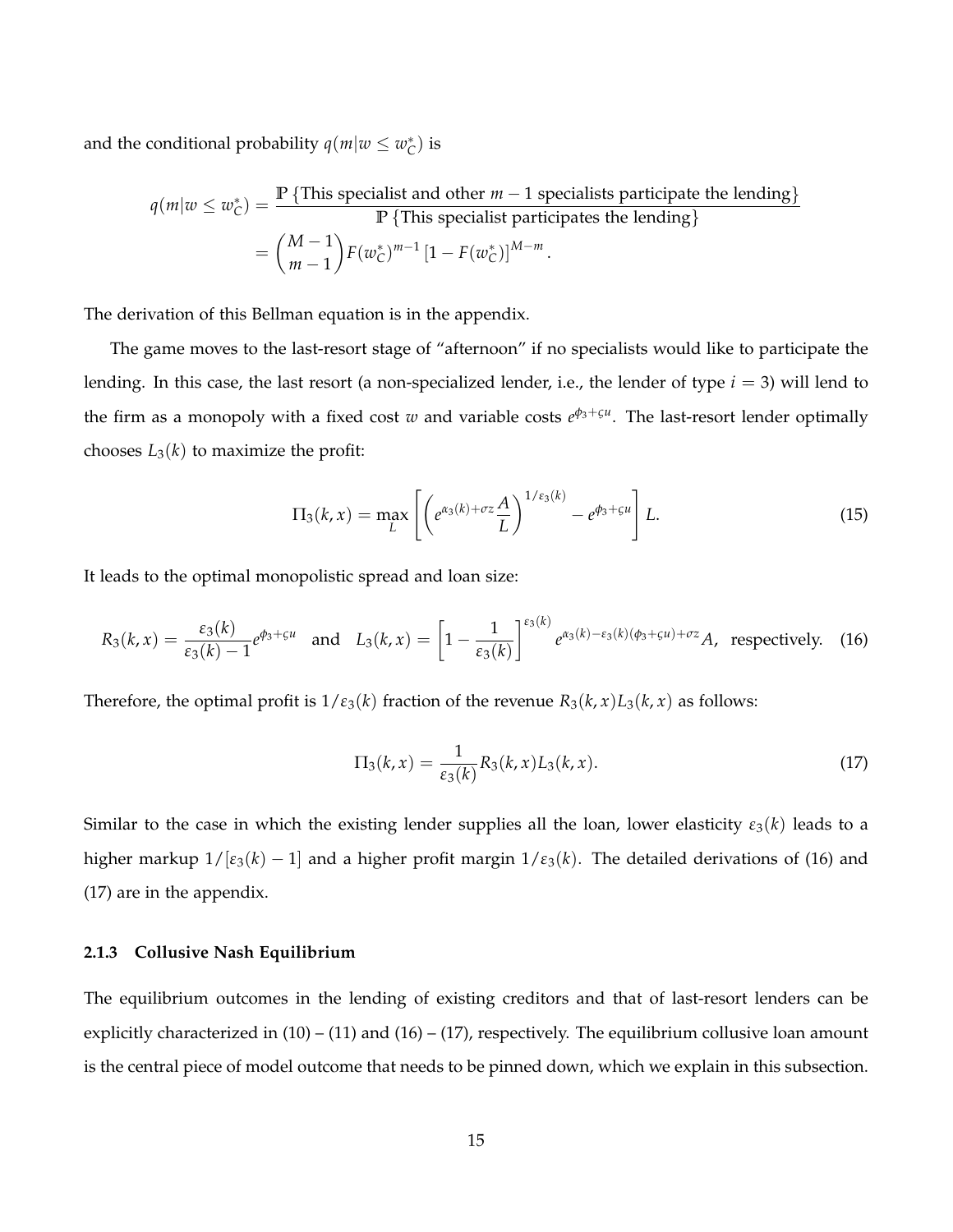**Optimal Lending under Tacit Collusion and Incentive Compatibility Constraint.** We first denote the unconstrained optimal loan amount under tacit collusion by  $L_{max}^C(k, x, m)$ , which solves the following profit maximization problem:

$$
L_{max}^{C}(k, x, m) \equiv \underset{L}{\operatorname{argmax}} \left[ \left( e^{\alpha_2(k) + \sigma z} \frac{A}{mL} \right)^{1/\varepsilon_2(k)} - e^{\phi_2 + \varepsilon u} \right] L. \tag{18}
$$

The first-order condition gives the solution for  $L_{max}^C(k, x, m)$  as follows:

$$
L_{max}^{C}(k, x, m) \equiv \frac{1}{m} \left[ 1 - \frac{1}{\varepsilon_2(k)} \right]^{\varepsilon_2(k)} e^{-\varepsilon_2(k)\phi_2 - \varepsilon_2(k)\phi_2} e^{\alpha_2(k) + \sigma z} A,
$$
\n(19)

with the corresponding unconstrained optimal loan spread and lending profit under tacit collusion to be

$$
R_{max}^C(k, x, m) = \frac{\varepsilon_2(k)}{\varepsilon_2(k) - 1} e^{\phi_2 + \varsigma u} \text{ and } \Pi_{max}^C = \frac{1}{\varepsilon_2(k)} R_{max}^C(k, x, m) L_{max}^C(k, x, m), \text{ respectively.}
$$
 (20)

Comparing  $(19) - (20)$  with  $(10) - (11)$ , the intuition behind the smallest possible collusive lending outcomes immediately follows. That is, the *m* syndication participants first form the strongest coalition that behaves as if it is a monopoly, and then they split the loan equally.

However, the unconstrained optimal collusive loan size  $L_{max}^C(k, x, m)$ , derived in (19), is usually unsustainable in the equilibrium because syndication participants would have strong incentives to deviate and reap additional profits by secretly supplying extra loans to the borrower. To sustain the tacit coordination among the specialized lenders as the club members who repeatedly participate in a particular market of distressed syndicated loans, the specialized lenders have an imperfect capacity of monitoring, communication, and ex-post punishment. Specifically, upon a deviation is detected, the specialized lenders will not tacitly collude anymore starting from the next period with a probability *ξ* as the punishment for deviation. This grim trigger punishment strategy is easy to implement and incentive compatible. There is a probability 1 − *ξ* that the deviation will not be punished. Thus, the parameter *ξ* captures the tacit collusion capacity in a parsimonious way. A lower *ξ* reflects a lower tacit collusion capacity, which can be due to more costly monitoring, more costly communications, and higher chances of achieving successful ex-post renegotiation. In our theory and structural estimation, we capture and esti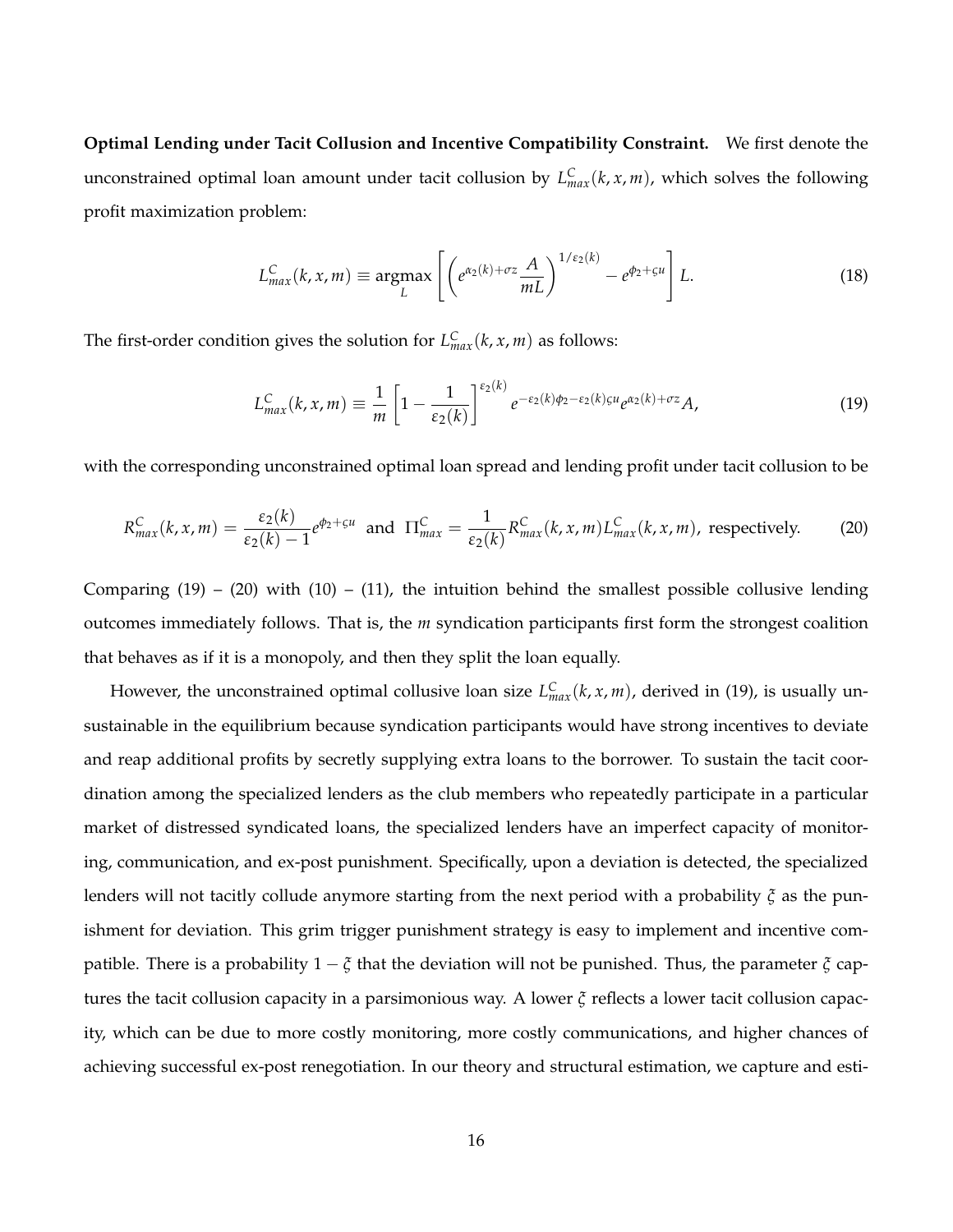mate the tacit collusion capacity by focusing the deep structural parameter *ξ* without specifying or estimating various possible economic mechanisms that micro-found the imperfect tacit collusion at a more granular level, which is beyond the scope of this paper.

Now we characterize the set of loan sizes that are sustainable under the tacit collusion scheme with collusion capacity captured by parameter *ξ*, namely, the set of loan sizes that satisfy the incentivecompatibility constraint. Intuitively, the loan size  $L^C(k, x, m)$  under the tacit collusion cannot be overly small to ensure that the *m* participants will have no incentives to deviate. We denote by  $\mathcal{L}^C(k, x, m)$ the set of loan sizes for each of the *m* syndication participants that satisfy the incentive-compatibility constraint, which can be expressed as follows:

$$
\mathcal{L}^C(k, x, m) \equiv \left\{ L^C : \mathbb{E}^x \left[ U^C(k, x, m; L^C) \right] \ge \mathbb{E}^x \left[ U^D(k, x, m; L^C) \right] \right\},\tag{21}
$$

where *UC*(*k*, *x*, *m*; *L <sup>C</sup>*) is the value function when all the *m* syndication participants stick to the tacit coordination scheme of specialized lenders in the market as club members, and  $U^D(k, x, m; L^C)$  is the maximum value of the syndication participant that deviates from the given tacit coordination scheme  $L^C(\cdot,\cdot,\cdot)$ , which is described in detail below.

Intuitively, the tacit coordination scheme on loan size  $L^C(\cdot,\cdot,\cdot)$  lies in the set  $\mathcal{L}^C(k,x,m)$  if and only if the expected value of not deviating,  $\mathbb{E}^x\left[ U^C(k,x,m;L^C) \right]$ , is not strictly dominated by that of deviating,  $\mathbb{E}^x\left[ U^D(k, x, m; L^C) \right]$ . As explained in Figure 1, the deviation decision is made after the syndication participants learn their private lending cost *w*, borrower type *k*, and the number of syndication participants *m*, but before the latent case-specific characteristics *x* are learned. As a result, each syndication participant compares the two expected values contingent on not deviating or deviating.

**Non-Collusive Nash Equilibrium and Maximum Value of Deviation.** To characterize the maximum value of deviation  $U^D(k, x, m; L^C)$ , we need to first characterize the phase of non-collusion competition among specialized lenders, where the outcome is described by the non-collusive Nash equilibrium. This is because the punishment for deviation is to shift into the phase of non-collusive competition.

The game moves to the second stage of "morning" if the firm fails to get a deal from the prepetition lender. In this case, the competition takes place among the *M* specialists (i.e. the lenders of type *l* = 2).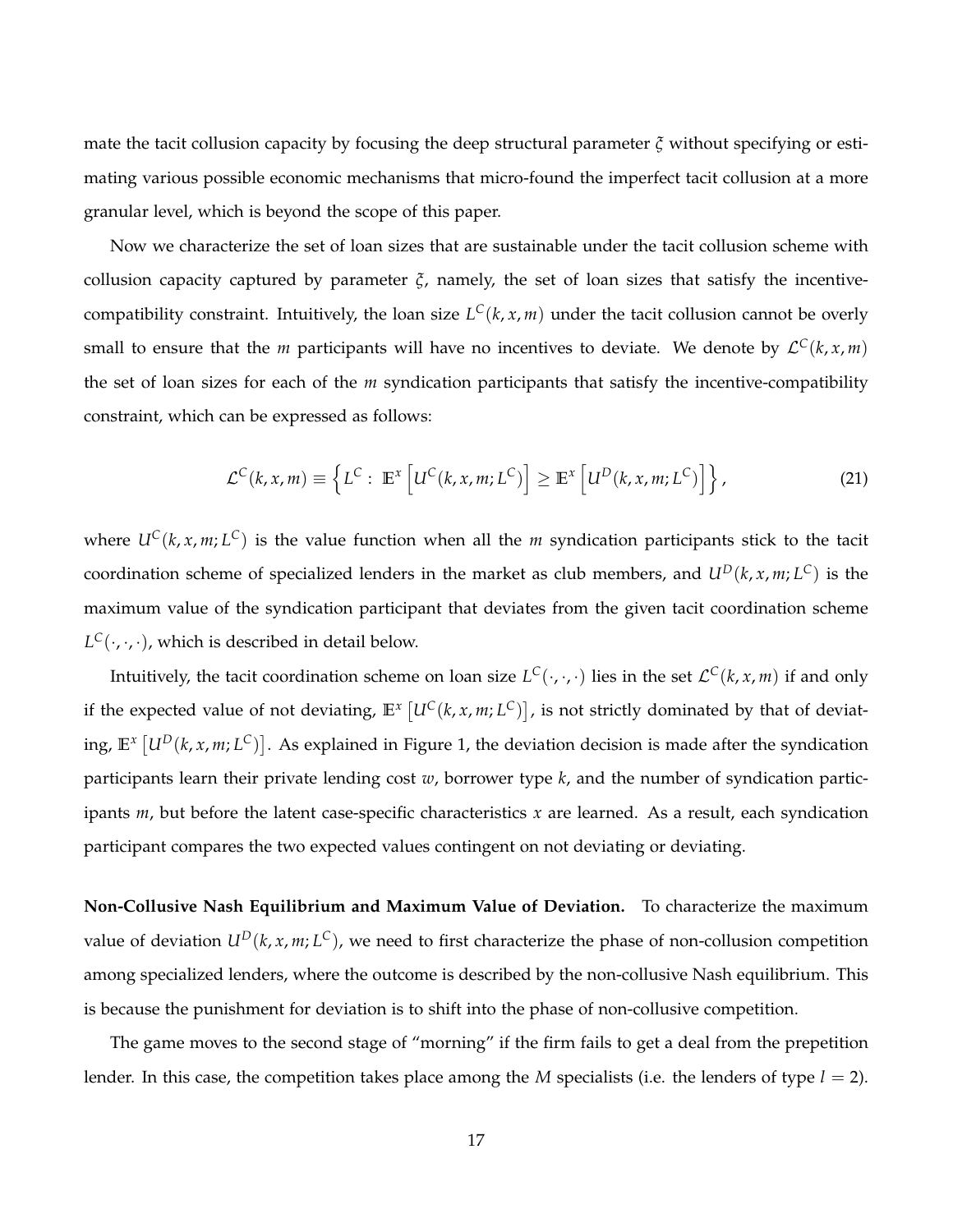We consider the non-collusive Nash equilibrium in which the syndication participants never tacitly coordinate on making the loan. Let  $V^N(k, x, w, m)$  be the non-collusive value function of each specialist at the end of "morning," a function of *k*, *x*, and *m*, there are *m* specialists who decided to participate in the deal of syndicated loan, the case is type *k*, and the specialist has private cost *w*. There exists an equilibrium threshold  $w_N^*$  such that the specialist would participate in the syndicated loan if and only if  $w \leq w_N^*$ .

Note that the privately observed fixed cost *w* is a sunk cost when the lender makes decision on *L*. Because  $V^N(k, x, w, m)$  is value function of a specialist at the end of the morning when  $w$  is already privately observed, the value function has the following functional form:

$$
V^N(k, x, w, m) \equiv U^N(k, x, m) - w.
$$
\n<sup>(22)</sup>

The value function  $U^N(k, x, m)$  prior to paying the fixed cost *w* and observing the deal-specific characteristics  $x = (z, u)$  satisfies the following Bellman equation:

$$
U^{N}(k, x, m) = \Pi_{2}(k, x, m; L^{N}) + \frac{W^{N}}{1 - \delta}, \text{ with}
$$
\n
$$
W^{N} = \mathbb{E}^{k'} \left\{ \lambda(k') \frac{\Pi_{1}(k')}{M_{0}} + \left[1 - \lambda(k')\right] \sum_{m'=1}^{M} q(m'|w' \leq w_{N}^{*}) \left[F(w_{N}^{*}) \Pi_{2}(k', m'; L^{N}) - \int_{w' \leq w_{N}^{*}} w' dF(w')\right] \right\},
$$
\n(23)

where  $\mathbb{E}^{k'}[\cdot]$  is the expectation over  $k' \in \{1, \cdots, K\}$  with probability weight  $\pi(k')$  for each  $k'$ , and  $\Pi_2(k,m;L^N)\equiv\mathbb{E}^x\left[\Pi_2(k,x,m;L^N)\right]$  with

$$
\Pi_2(k, x, m; L^N) \equiv \max_L \left[ \left( e^{\alpha_2(k) + \sigma z} \frac{A}{L + (m-1)L^N(k, m)} \right)^{1/\varepsilon_2(k)} - e^{\phi_2 + \varsigma u} \right] L, \tag{24}
$$

and the conditional probability  $q(m|w \leq w_N^*)$  is

$$
q(m|w \le w_N^*) = \frac{\mathbb{P}\{\text{This specialist and other } m-1 \text{ specialists participate the lending}\}}{\mathbb{P}\{\text{This specialist participates the lending}\}} \\
= {M-1 \choose m-1} F(w_N^*)^{m-1} [1 - F(w_N^*)]^{M-m}.
$$

The derivation of this Bellman equation is in the appendix.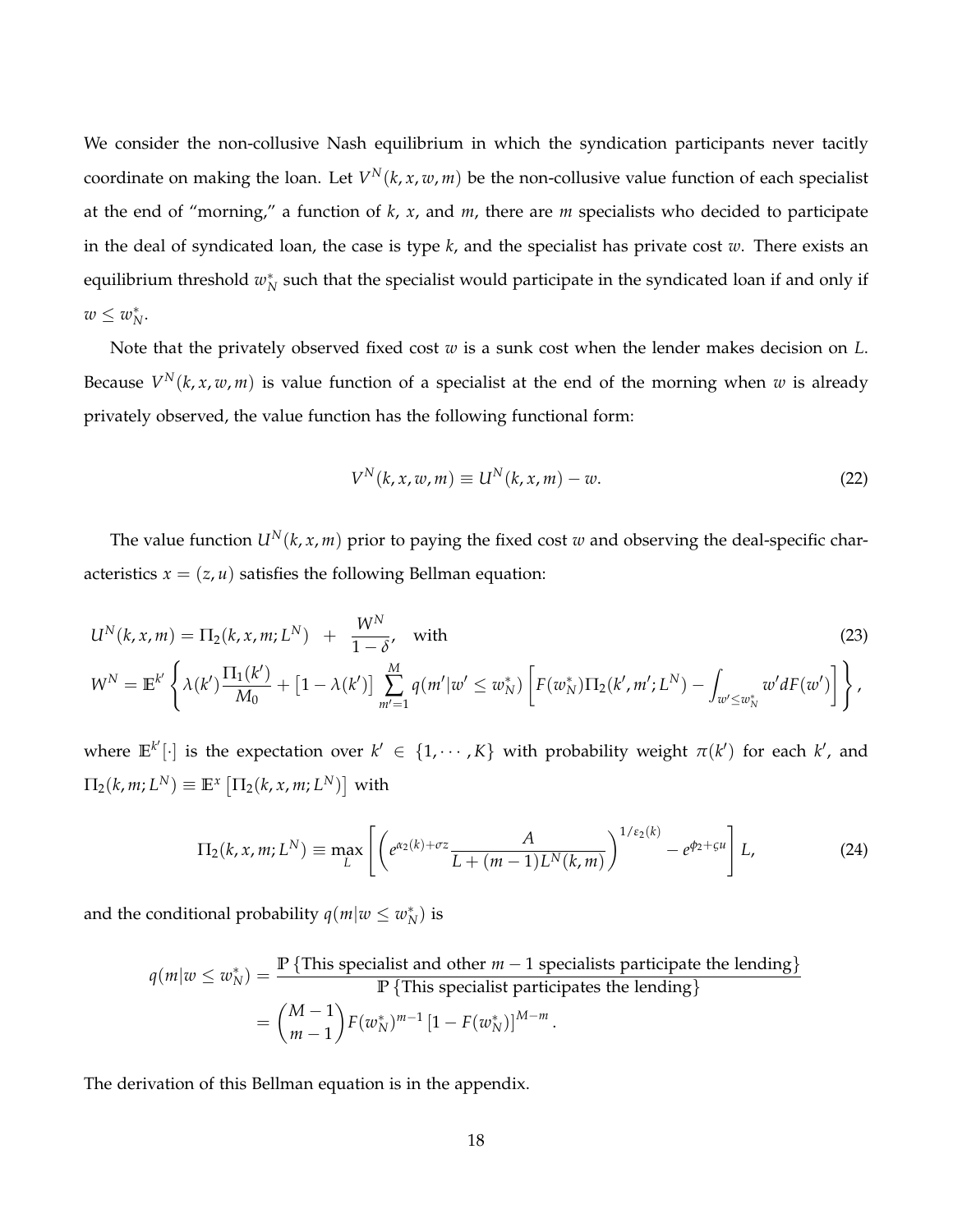In the non-collusive equilibrium, the equilibrium loan size  $L^N(k,x,m)$  is characterized as follows:

$$
L^{N}(k, x, m) = \underset{L}{\operatorname{argmax}} \left[ \left( e^{\alpha_2(k) + \sigma z} \frac{A}{L + (m-1)L^{N}(k, x, m)} \right)^{1/\varepsilon_2(k)} - e^{\phi_2 + \varsigma u} \right] L, \tag{25}
$$

which leads to

$$
L^N(k, x, m) = \frac{1}{m} \left[ 1 - \frac{1}{m \varepsilon_2(k)} \right]^{\varepsilon_2(k)} e^{-\varepsilon_2(k)\phi_2 - \varepsilon_2(k)\phi_2} e^{\alpha_2(k) + \sigma z} A.
$$
 (26)

Therefore, the equilibrium revenue of a syndication participant has the following closed-form expression:

$$
\Pi_2(k, x, m; L^N) = \frac{1}{m^2 \varepsilon_2(k)} \left[ 1 - \frac{1}{m \varepsilon_2(k)} \right]^{\varepsilon_2(k) - 1} e^{-\left[\varepsilon_2(k) - 1\right](\phi_2 + \varsigma u)} e^{\alpha_2(k) + \sigma z} A. \tag{27}
$$

Finally, we now characterize the maximum value of deviating from an agreed tacit coordination scheme  $L^C(\cdot,\cdot,\cdot)$ . We denote by  $V^D(k,x,w,m;L^C)$  the value function for deviation given a fixed tacit coordination scheme  $L^C(\cdot,\cdot,\cdot)$  and state variables  $k$ ,  $m$ , and  $w$ . We define  $V^D(k,x,w,m;L^C)\equiv U^D(k,x,m;L^C)-1$  $w$ , and thus, the value function  $U^D(k,x,m;L^C)$  satisfies the following Bellman equation:

$$
U^{D}(k, x, m; L^{C}) = \Pi_{2}^{D}(k, x, m; L^{C}) + \frac{(1 - \xi)W^{C}(L^{C}) + \xi W^{N}}{1 - \delta},
$$
\n(28)

where  $W^C(L^C)$  is the continuation value with the tacit coordination scheme  $L^C(\cdot,\cdot,\cdot)$ , defined in (53),  $W^N$ is the continuation value in the phase of non-collusive competition, defined in (23), and the contemporaneous profit gained if the syndication participant deviate from the tacit coordination scheme *L <sup>C</sup>*(·, ·, ·) is

$$
\Pi_2^D(k, x, m; L^C) \equiv \max_{L>0} \left[ \left( e^{\alpha_2(k) + \sigma z} \frac{A}{L + (m-1)L^C(k, x, m)} \right)^{1/\varepsilon_2(k)} - e^{\phi_2 + \varsigma u} \right] L. \tag{29}
$$

Thus, according to (28) and (29), the set of loan size schemes  $L^C(\cdot,\cdot,\cdot)$  under tacit collusion competition that satisfy the incentive-compatibility constraint can be rewritten as

$$
\mathcal{L}^C(k,x,m) \equiv \left\{ L^C : \frac{\xi[W^C(L^C) - W^N]}{1 - \delta} \ge \mathbb{E}^x \left[ \Pi_2^D(k,x,m;L^C) \right] - \mathbb{E}^x \left[ \Pi_2(k,x,m;L^C) \right] \right\}.
$$
 (30)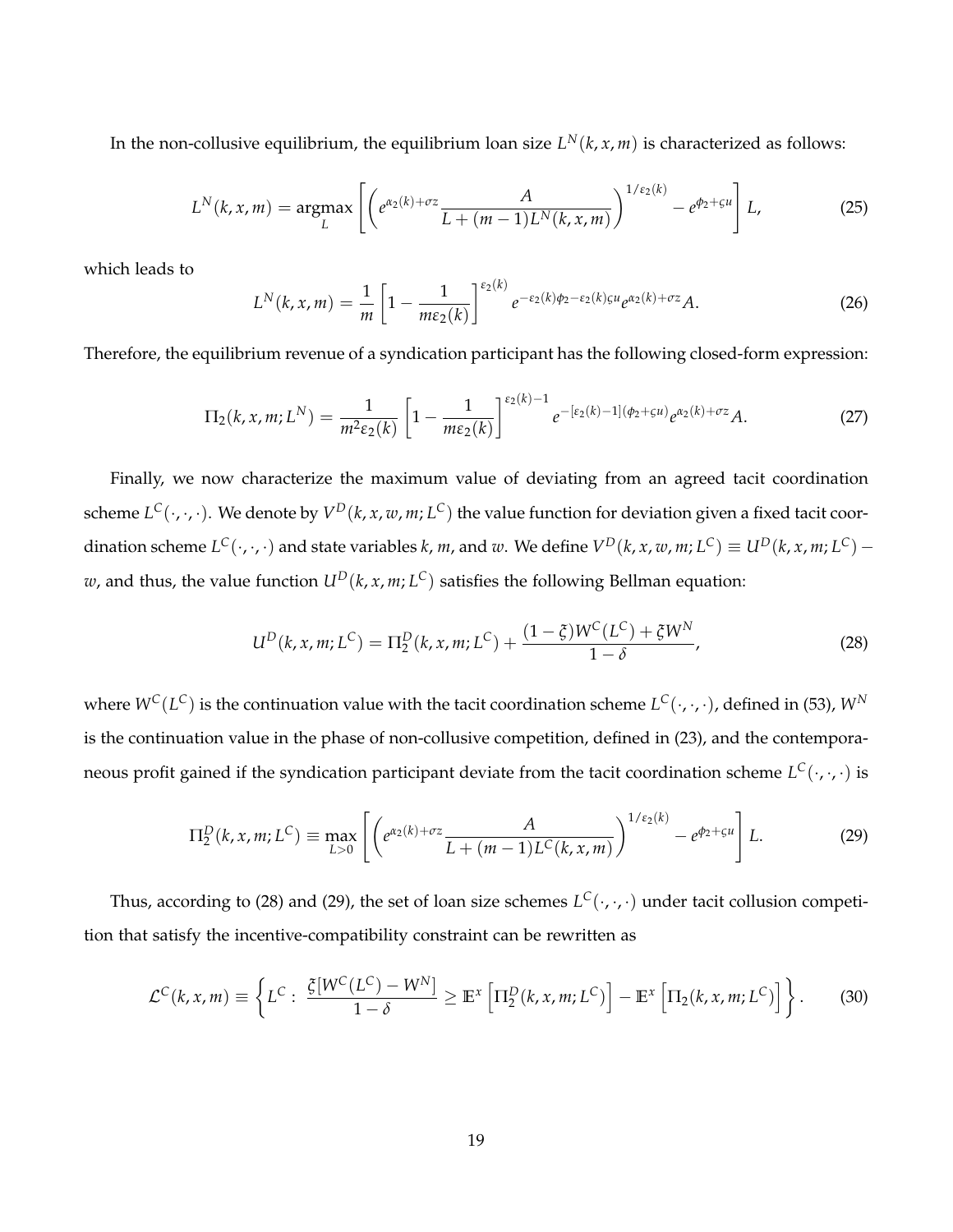#### **2.1.4 Endogenous Participation Boundaries**

The cutoff points  $w_N^*$  and  $w_C^*$  are determined as in Li and Zheng (2009). Like solving value functions and optimal policies, we solve  $w_N^*$ , then we solve  $w_C^*$ . We assume that  $w$  is first revealed and specialists choose whether to learn, then *k* and *m* are revealed.

We first solve  $w_N^*$  according to the condition:

$$
\sum_{m=1}^{M} \sum_{k=1}^{K} \pi(k) q(m|w=w_{N}^{*}, w^{*}=w_{N}^{*}) \left[U^{N}(k, m; w_{N}^{*})-w_{N}^{*}\right]=\frac{W^{N}(w_{N}^{*})}{1-\delta}, \qquad (31)
$$

meaning that the marginal specialist with  $w = w_N^*$  is indifferent between participating and not participating the syndicated lending. In other words, the marginal specialist, on average, has zero gain or loss from participating the syndicated lending. Here,  $W^N(w_N^*)$  is the continuation value if the cutoff is  $w_{N'}^*$  $\pi(k)$  is the probability of type *k*, and  $q(m|w = w_N^*, w^* = w_N^*)$  is the probability of *m* participants conditioning on the cost of the specialist is  $w_N^*$  and the cutoff  $w^*$  is  $w_N^*$ .  $q(m|w=w_N^*, w^* = w_N^*)$  has the following expression:

$$
q(m|w=w_N^*, w^* = w_N^*) = {M-1 \choose m-1} F(w_N^*)^{m-1} [1 - F(w_N^*)]^{M-m}.
$$
 (32)

The equality (31) can be written as

$$
\sum_{m=1}^{M} \sum_{k=1}^{K} \pi(k) q(m|w = w_N^*, w^* = w_N^*) \mathbb{E}^x \left[ \Pi_2(k, x, m; L^N) \right] = w_N^*,
$$
\n(33)

It can be numerically solved in the following steps:

- (i) Solve  $\mathbb{E}^x \left[ \prod_2 (k, x, m; L^N) \right]$  for each pair of  $(k, m)$ .
- (ii) Guess an initial  $w_N^*$ . If  $\sum_{m=1}^M\sum_{k=1}^K \pi(k)q(m|w=w_N^*,w^*=w_N^*)\mathbb{E}^x\left[\Pi_2(k,x,m;L^N)\right] < w_N^*$ , we should decrease  $w_N^*$ .
- (iii) Iterate until the condition is satisfied.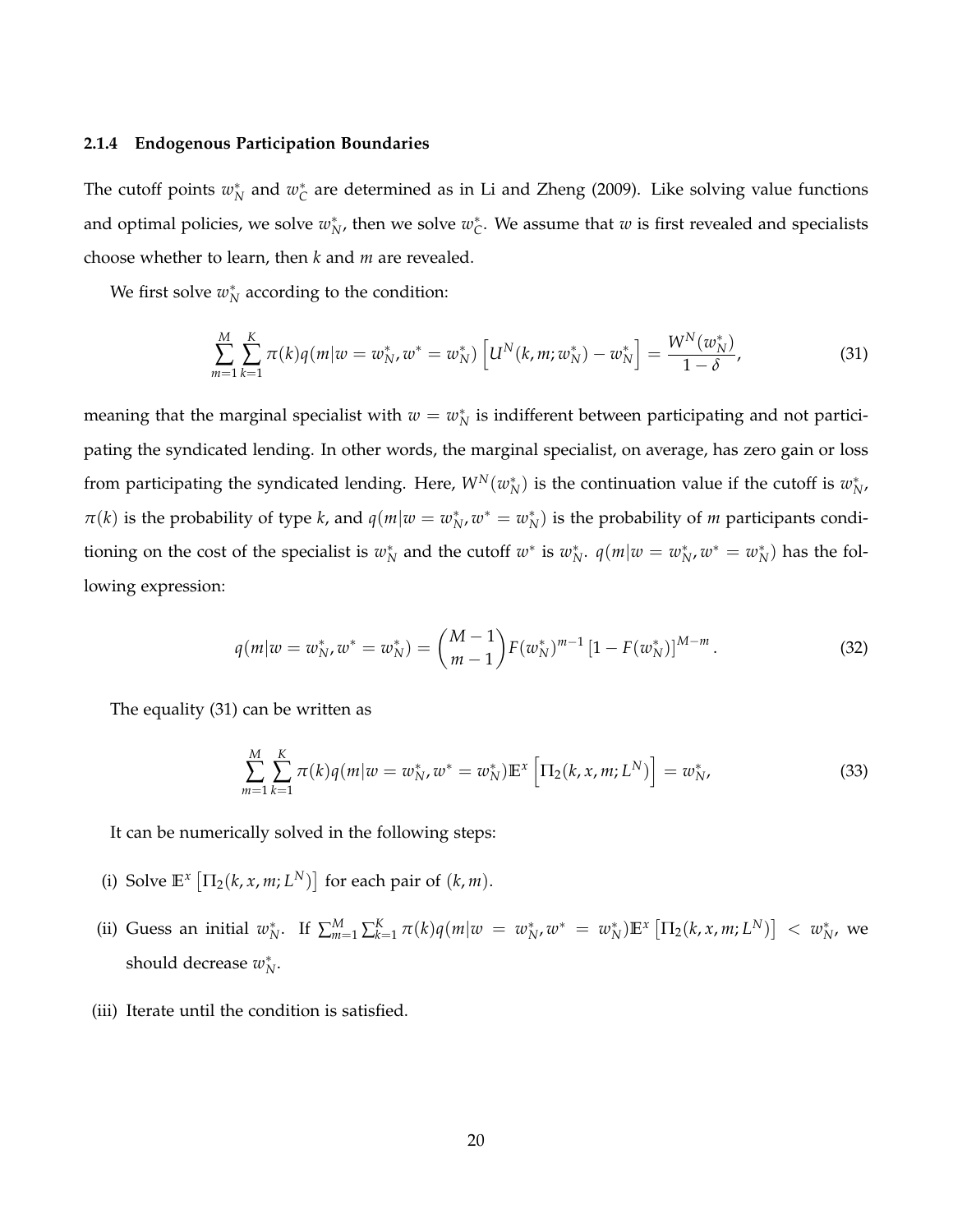Then, we solve  $w_C^*$  according to the condition:

$$
\sum_{m=1}^{M} \sum_{k=1}^{K} \pi(k) q(m|w=w_{C}^{*}, w^{*}=w_{C}^{*}) \left[U^{C}(k, m; w_{N}^{*}, w_{C}^{*})-w_{C}^{*}\right]=\frac{W^{C}(w_{N}^{*}, w_{C}^{*})}{1-\delta}, \qquad (34)
$$

where  $w_N^*$  is solved earlier. This means that the marginal specialist with  $w = w_C^*$  is indifferent between participating and not participating the syndicated lending. In other words, the marginal specialist, on average, has zero gain or loss from participating the syndicated lending. Here,  $W^C(w_N^*,w_{\mathcal{C}}^*)$  is the continuation value if the cutoff points are  $w_N^*$  and  $w_C^*$  for non-collusive and collusive Nash equilibria,  $\pi(k)$  is the probability of type *k*, and  $q(m|w = w_C^*, w^* = w_C^*)$  is the probability of *m* participants conditioning on the cost of the specialist is  $w_C^*$  and the cutoff  $w^*$  is  $w_C^*$ .  $q(m|w=w_C^*, w^* = w_C^*)$  has the following expression:

$$
q(m|w=w_C^*, w^* = w_C^*) = {M-1 \choose m-1} F(w_C^*)^{m-1} [1 - F(w_C^*)]^{M-m}.
$$
\n(35)

The equality (34) can be written as

$$
\sum_{m=1}^{M} \sum_{k=1}^{K} \pi(k) q(m|w=w_{C}^{*}, w^{*}=w_{C}^{*}) \mathbb{E}^{x} \left[\Pi_{2}(k, x, m; L^{C})\right]=w_{C}^{*}, \qquad (36)
$$

It can also be numerically solved in the following steps:

- (i) Solve  $\mathbb{E}^x \left[ \Pi_2(k, x, m; L^C) \right]$  for each pair of  $(k, m)$ .
- (ii) Guess an initial  $w_C^*$ . If  $\sum_{m=1}^M\sum_{k=1}^K \pi(k)q(m|w=w_C^*,w^*=w_C^*)\mathbb{E}^x\left[\Pi_2(k,x,m;L^C)\right]< w_C^*$ , we should decrease *w*<sub>*c*</sub><sup>*\**</sup>.
- (iii) Iterate until the condition is satisfied.

## **2.2 Model solution**

There is a theoretical property of the model that can ensure the semi-closed-form solution and help immensely simplify the numerical analysis. Specifically, we show that the equilibrium loan sizes under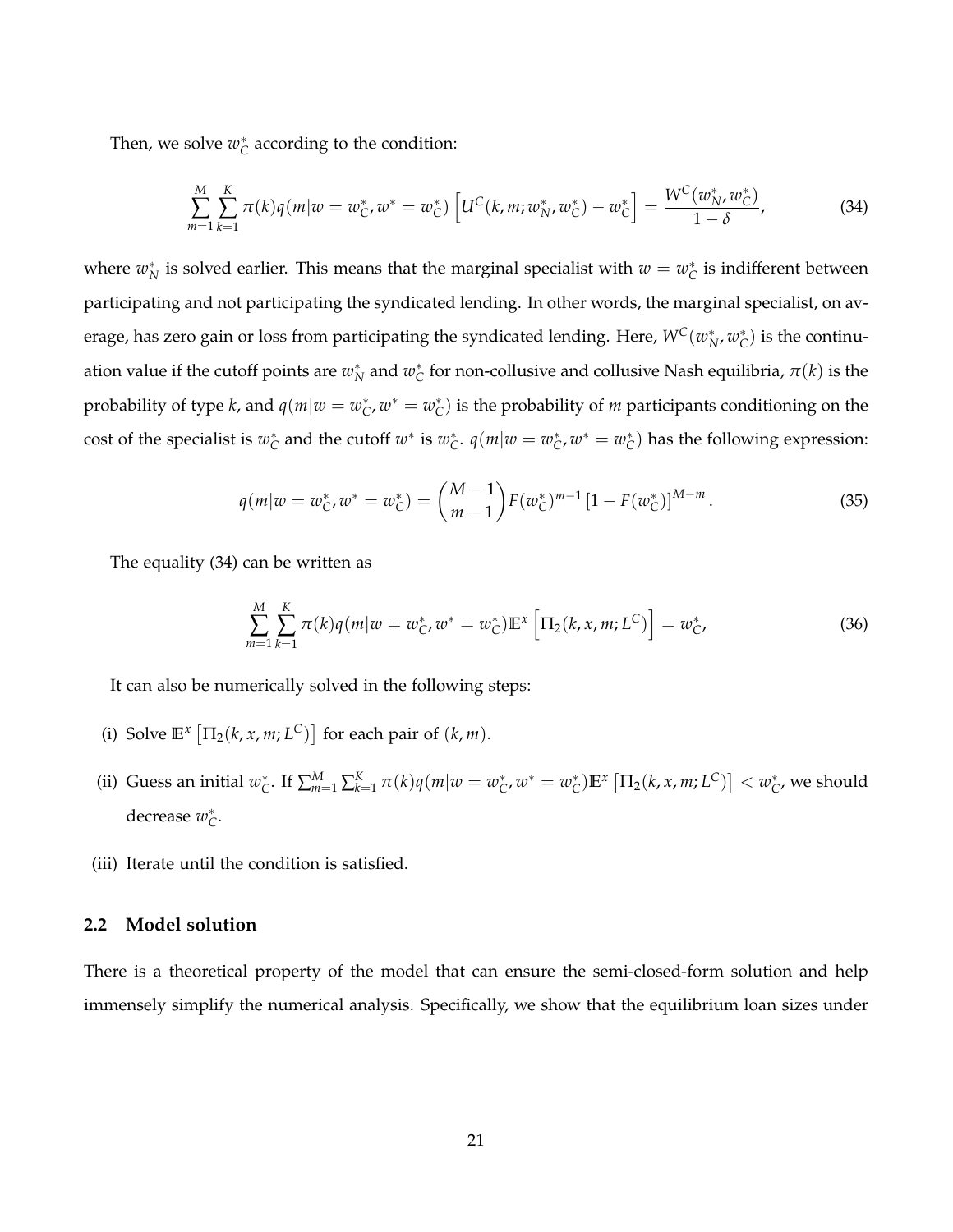collusive competition, non-collusive competition, and deviation have the following functional form:

$$
L^{C}(k, x, m) \equiv \widehat{L}^{C}(k, m) e^{\alpha_2(k) - \varepsilon_2(k)\phi_2 - \varepsilon_2(k)\phi_1 + \sigma z} A
$$
\n(37)

$$
L^N(k, x, m) \equiv \widehat{L}^N(k, m) e^{\alpha_2(k) - \varepsilon_2(k)\phi_2 - \varepsilon_2(k)\varsigma u + \sigma z} A
$$
\n(38)

$$
L^D(k, x, m) \equiv \widehat{L}^D(k, m) e^{\alpha_2(k) - \epsilon_2(k)\phi_2 - \epsilon_2(k)\varrho u + \sigma z} A.
$$
\n(39)

Therefore, all equilibrium outcomes only depend on the discrete state variables *k* and *m* in a nonparametric way, while their dependence on the continuous state variables in  $x$  has a closed form, which is already known.

We solve the model in three steps. We first solve for  $U^N$  and  $W^N$ , together with the endogenous cutoff of participation in a non-collusive equilibrium  $\omega_N^*$ , which is chosen such that a specialist lender with a participation cost of  $\omega_N^*$  is indifferent between participate or not. Then for any given level of colluded loan amount  $L^C$ , we can solve for  $U^C$ ,  $W^C$ , and  $\omega_C^*$  as functions of  $L^C$ .  $U^D$ ,  $W^D$ , and  $\omega_D^*$  can be solved accordingly, which are also functions of *L <sup>C</sup>*. As the last step, we search for the equilibrium *L C* that prevents deviation, as defined in Equation (30).

The model generates solutions for three observable variables of interest, including the number of participating specialist lenders *m*, the loan size  $\frac{L}{A}$ , and the DIP rate *R*. These variables are functions of the DIP deal type observed in the data (i.e., financed by a monopolistic prepetition lender, or by one or multiple specialist lenders, or by a lender of the last resort) as well as the model parameters.

Lastly, to bring the model to the data, we specify the probability of a borrower *i* belonging to cluster  $k_i = (d, A_i)$  as follows:

$$
\pi(k_i) = Prob(d|A_i) \cdot Prob(A_i)
$$
  
= 
$$
\frac{e^{\gamma_d + \beta_d(ln(A_i) - E[ln(A)])}}{1 + \sum_{j=2}^D e^{\gamma_j + \beta_j(ln(A_i) - E[ln(A)])}} \cdot h(A_i)
$$

where  $h(A)$  is the PDF of borrower size and  $E[ln(A)]$  is the average log-size. In this specification, borrower size *A<sup>i</sup>* is observable, and we assume that the likelihood of borrower *i* belonging to demand curve  $d \in \{1, 2, ..., D\}$  follows the multinomial logistic distribution with parameter  $\gamma_d$  and  $\beta_d$  (and  $\gamma_1$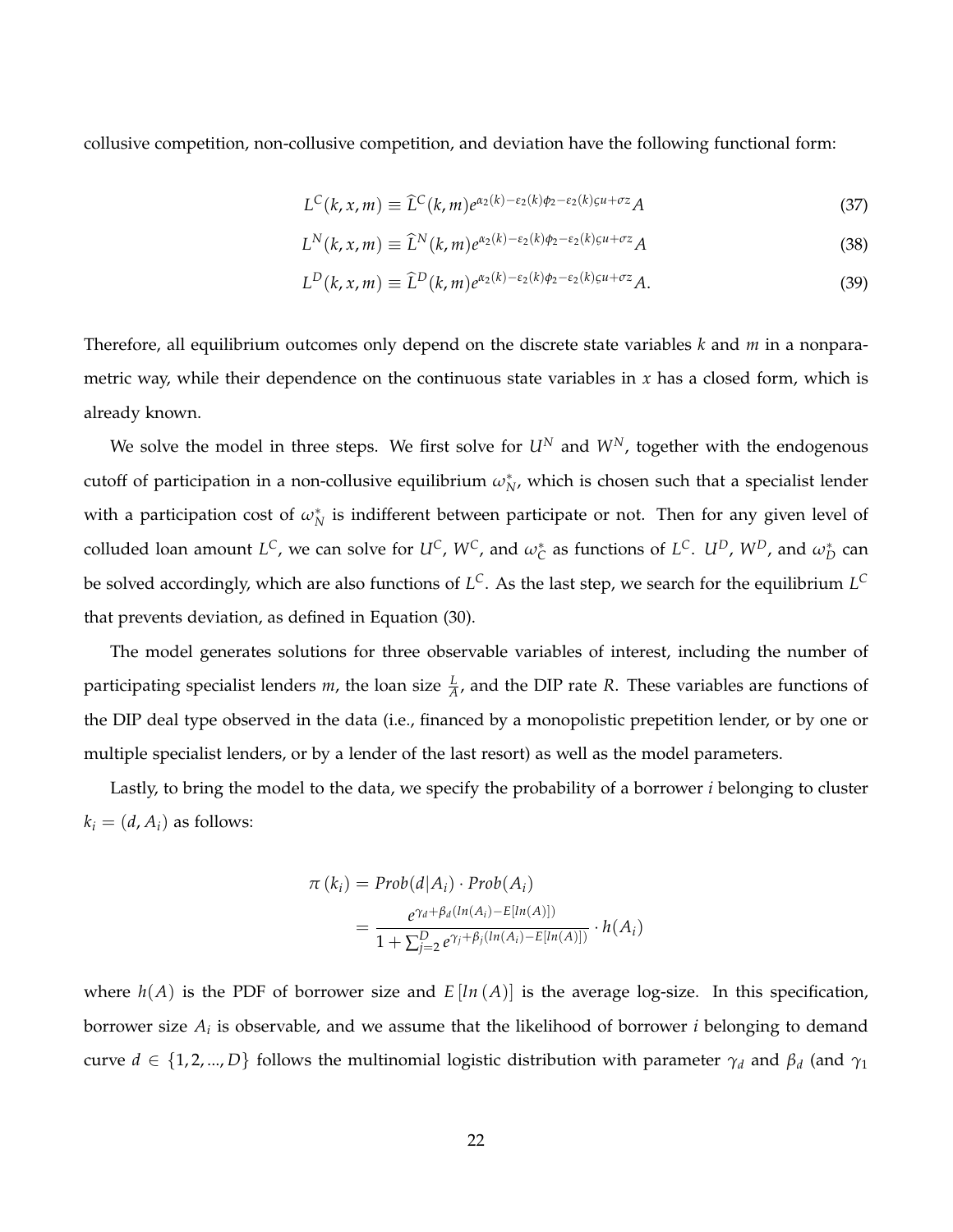and  $\beta_1$  are normalized to 1). This specification allows the model to capture possible correlation between borrower size and the demand, as it is plausible that large borrowers and small borrowers differ in their overall demand for the loan and the price elasticity.<sup>6</sup>

## **3 Data Sample**

Academics as well as practitioners commonly refer distressed loans as loans provided to firms that are either deeply distressed with the likely prospect of defaulting on its obligations or that are already bankrupt (Altman, Hotchkiss, and Wang, 2019). For our study, we construct a comprehensive data sample that consists of bank loans to both financially distressed but not yet bankrupt U.S. public firms and those public firms already in Chapter 11 bankruptcy from 2001–2019, using two different data filtering methods.

### **3.1 Distressed loans to firms not yet in bankruptcy**

We first assemble a data set of distressed loans to financially distress firms that are not yet in bankruptcy. The academic literature has proposed a number of measures for identifying financially distressed firms. The existing approaches are broadly categorized as accounting ratio based (e.g. Altman Z-score models) and market price based approaches. The advantage of the market price based measure over using accounting ratios is that not only it is forward looking and thus incorporates market view of the future performance of the firm but more importantly, it directly measures how costly it is for a firm to raise financing in the markets. With fast development and high trading liquidity in the credit derivative trading markets, a few of recent studies use prices of credit default swaps (CDS) to take a cue on the financial health of firms (e.g., Hortacsu, Matvos, Syverson, and Venkataraman (2013); Brown and Matsa (2016)). Given that credit ratings are also informative indicators for corporate default likelihood and many institutions rely on ratings for their investment decisions, for our study, we rely on both CDS prices and credit ratings to identify financially distressed firms.

We retrieve monthly five-year CDS prices on senior unsecured bonds of U.S. public issuers from

<sup>&</sup>lt;sup>6</sup>The model can be solved with a continuous-valued size A and any number of demand curve group  $g$ . In estimation, we divide borrowers into deciles based on their size and assume two heterogeneous demand curve  $d \in \{1,2\}$ .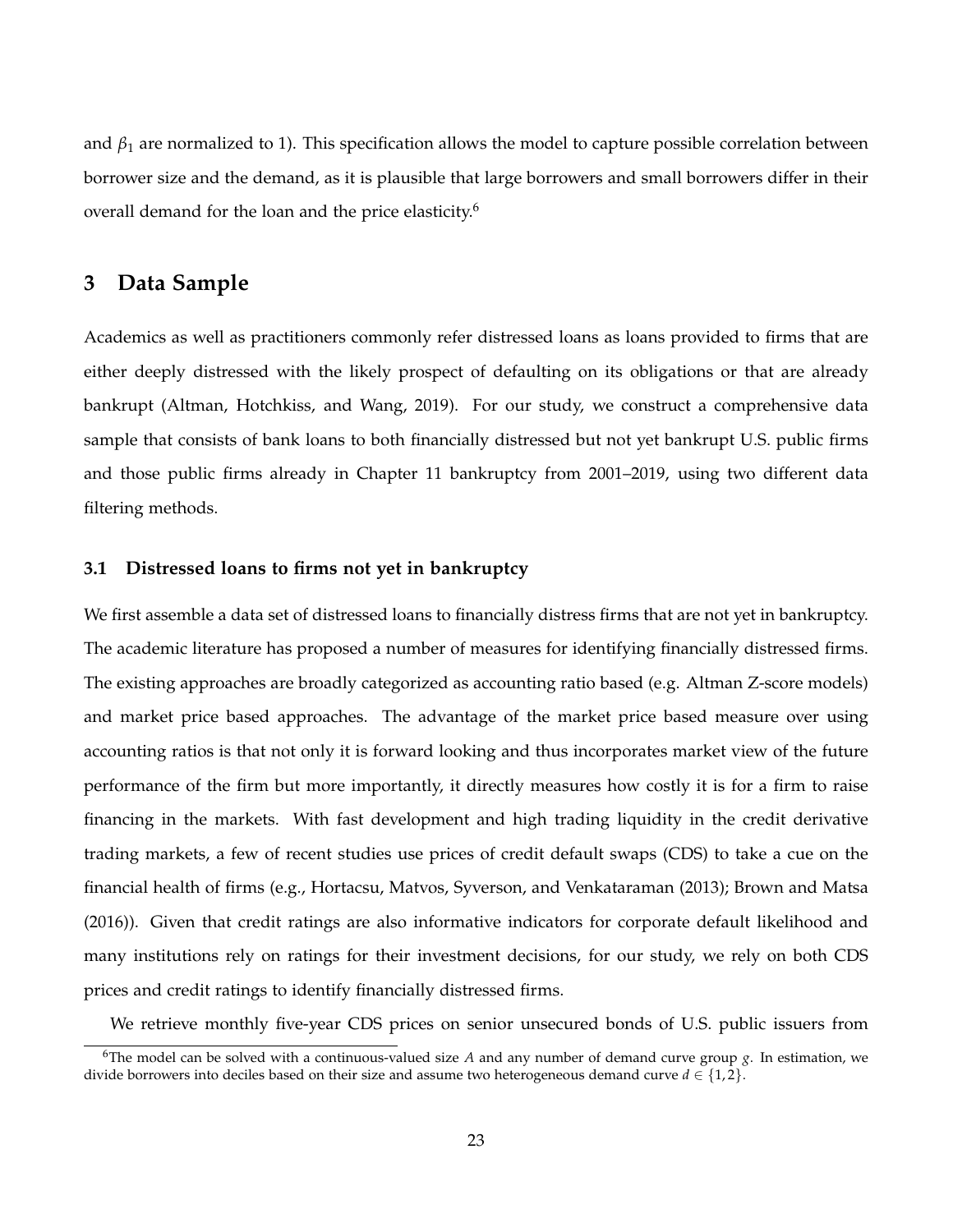IHS Markit database and monthly S&P Long-Term Domestic Issuer Ratings of U.S. public firms from Compustat for the period from 2001–2017. We use two criteria to identify the beginning of a firm's distressed period, namely, whether the five-year CDS price first hits 1000 bps<sup>7</sup> or whether a firm's S&P rating drops to CCC+ or lower<sup>8</sup>, whichever occurs first. After identifying the initial starting month of a firm's distress period, we trace the firm's CDS prices and credit ratings until the end of 2017. For firms with CDS prices, the distress period ends when their CDS prices falls below 500 bps or when they file for bankruptcy.<sup>9</sup> For firms with credit ratings, the distress period ends when S&P ratings goes up to B- or higher or the firm defaults according to S&P ratings. Consolidating the distress periods identified using CDS prices and ratings, removing duplicated time periods, and combining two consecutive periods that have an in-between time gap of less than a year, and removing distressed periods that are shorter than 6 months to avoid capturing transitory periods, we have 637 distressed periods of 576 firms from 2001– 2017.

We merge the distressed periods with the Dealscan database using the link file by Chava and Roberts to identify loan facilities that have a start date falling into the distress period. We find 765 USDdenominated facilities issued in the U.S. for 243 distressed periods in our sample. After removing facilities that have missing information on lender identities or loan spreads that are measured by the all-in spread drawn (AISD), which is the sum of LIBOR spread and annual fee, and loans that are unsecured or subordinated, we have a final sample of 537 loan facilities (353 packages) in 189 distressed periods.

We first identify whether a lender is a major lender using their titles (e.g. agent bank, lead arrangers, etc.) following Jiang, Li, and Shao (2010). We consolidate all financial institutions to the parent company. For example, JP Morgan Securities would carry the same unique institution ID as JP Morgan & Co. Moreover, we consider institutions' M&As that occurred in our sample period and consolidate the target and the acquirer into one entity after the transaction. Moreover, we remove entities that are special purpose investment vehicles and structured products such as CLOs and CDOs.

 $7$ Prior studies refer bonds whose yield spread above the government bond is over 1000 bps as distressed bonds (Altman et al., 2019)

<sup>8</sup>Loans that are issued by firms with CCC+ or lower ratings can no longer be widely held by Collateralized Loan Obligations (CLOs), the most important type of investors in the leveraged loan market, because there are limitations on the amount of CCC-rated debt that can be included in the underlying collateral pool of CLOs (typically 7.5% of the collateral pool)

 $9$ Bankruptcy filings, including both Chapter 11 and Chapter 7 filings, by all U.S. public firms from 2000-2019 from obtained from New Generation Research's Bankruptcydata.com.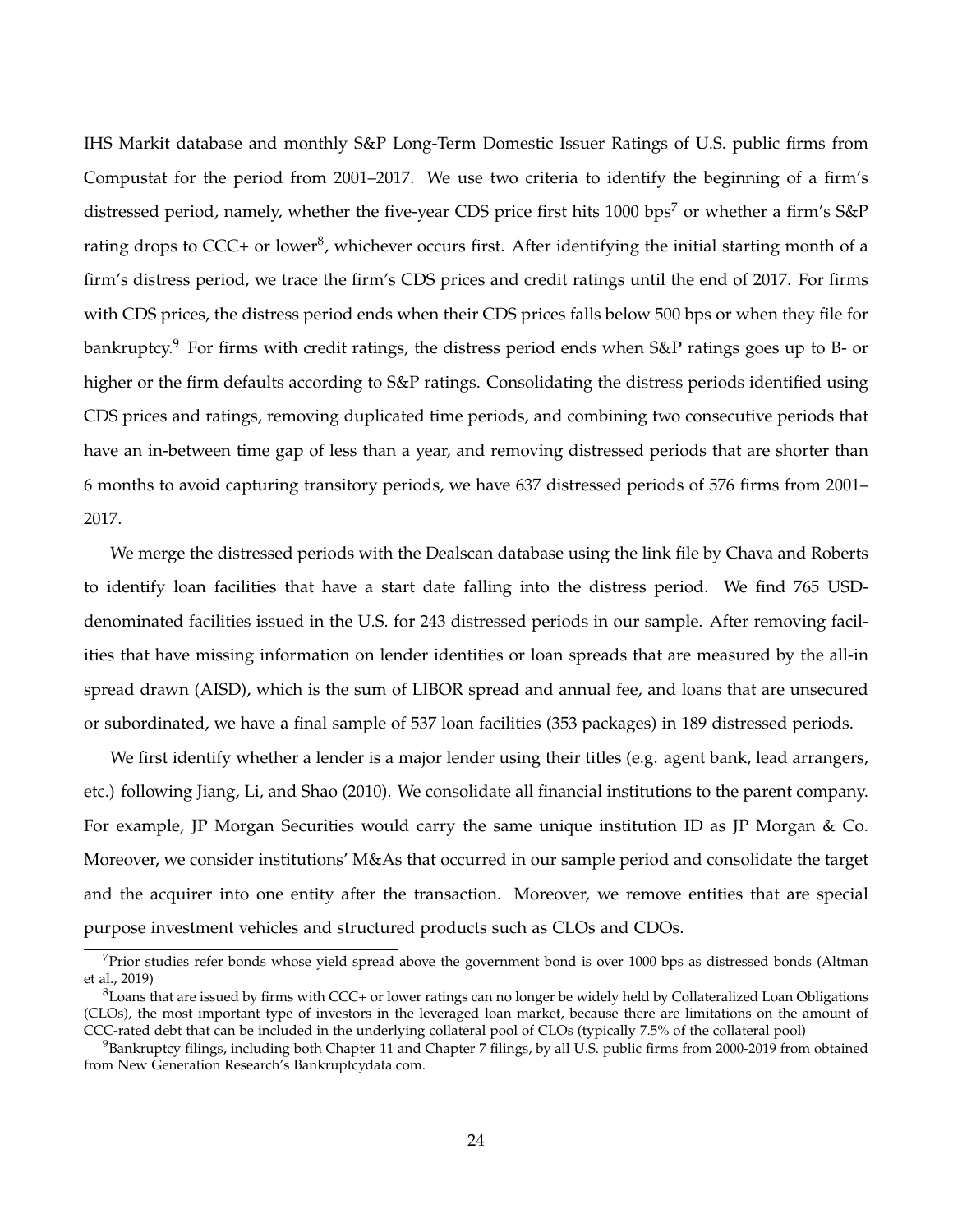Using historical loan issuance information in Dealscan, we are able to determine whether a major lender is an existing lender to a firm—that is, a lender of the distressed loan is also a lender in an earlier loan that has not yet matured. We also determine whether a lender is a private equity fund or hedge fund by searching the lender's website and industry publications (Jiang, Li, and Wang, 2012). Next, we identify the CDS prices at the end of the month immediately preceding the loan issuance date. We also collect Treasury Constant Maturity Rate of different maturities from the Federal Reserve at St. Louis and 3-month LIBOR rate from Bloomberg. Using these information, we are able to determine the fraction of loan spreads that are due to the default risk component (See Appendix). Finally, we retrieve firms' key financial information immediately before loan issuance from Compustat.

We define three types of distressed loans. The first type contains loans provided by only one lender, who is an existing lender and is not a specialist, i.e., existing-lender loans (*Type 1*). The second type contains loans that are provided by at least one specialist, defined as one of the top 10 lenders (measured by the number of distressed loans that it financed in our sample), regardless of the number of lenders in the loan syndicate, specialist loans (*Type 2*). The third type contains loans that have over 50% of the lenders as hedge funds and private equity funds i.e., last-resort loans (*Type 3*). We remove 53 facilities that cannot be classified into any of the above three types. Among the 484 loan facilities in our final sample, the second type of loans it the most dominant type, accounting for 75.2% while Type 1 and Type 3 loans account for 12.2% and 12.6% respectively. Table 1, Panel A, presents the summary statistics of our sample of distressed loans.

#### **3.2 Distressed loans to firms in bankruptcy: Debtor-in-possession (DIP) loans**

A U.S. firm filing for Chapter 11 bankruptcy can obtain post-petition financing, commonly known as debtor-in-possession (DIP) financing, to support working capital and pay expenses in bankruptcy under Section 364 of the Bankruptcy Code. This law provision permits the bankrupt firm to arrange a DIP loan with super-priority status over all administrative expenses after notice and a court hearing. With existing lenders' court approval, a DIP loan can be secured by a senior or equal lien on a property that is already subject to a lien (i.e. the "priming lien" provision). These loan contracts are short term and typically contain extensive protective features such as restrictive covenants and milestones that a Chapter 11 firm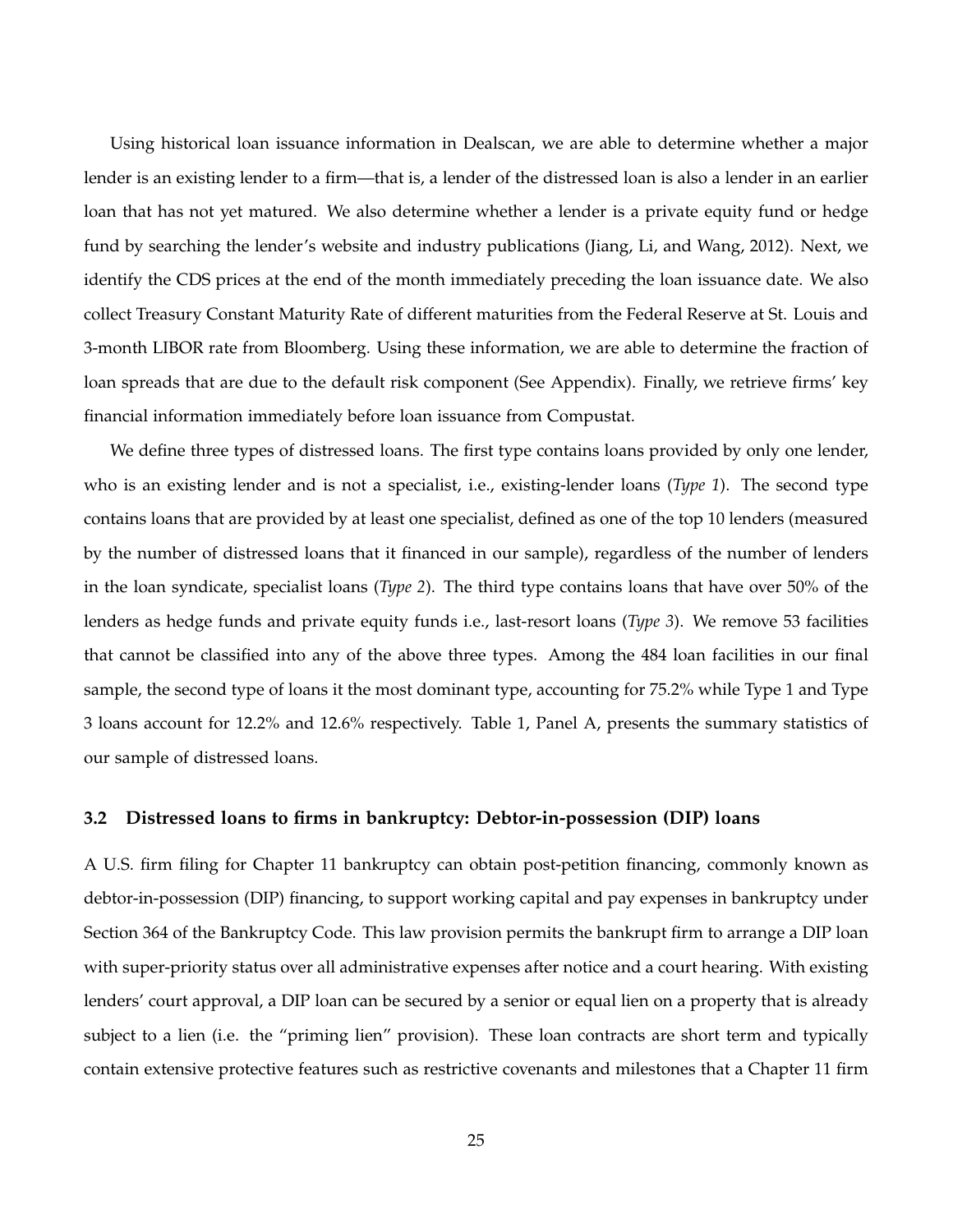must need or a default can be called by lenders. (Skeel, 2004; Ayotte and Morrison, 2009; Ayotte and Elias, 2020). With such security and lender protection provision, the default risk of DIP loans are very low, comparable to that of investment-grade loans as shown by Eckbo, Li, and Wang (2020).

The advantages of including DIP loans for our analysis are threefold. First, given their minuscule default rates, we can use the all-in spreads over a riskfree benchmark directly with default-risk adjustment to decompose the effect of lender power on loan pricing, compared to distressed loans for which we have to take out the default risk component of distressed loans using CDS prices. Second, existing lenders' lien on distressed firms' assets and their private information about the borrower allow them to have strong bargaining power and even become monopolistic lenders, which is consistent with our model setup. Third, as Eckbo et al. (2020) suggest, the DIP-lending market is quite concentrated. The top 10 lenders financed more than three quarters of their sample firms. Moreover, the lending syndicate is smaller than that for distressed loans. The highly concentrated lending market and small lending syndicate together create an ideal environment for specialized lenders to collude, where monitoring among lenders can be less costly, making punishment on non-collusive lending a more credible threat.

Our initial study sample, similar to that used in Eckbo et al. (2020), includes all DIP loans to Chapter 11 filings by large U.S public firms (with assets above \$100 million in constant 1980 dollars) from 2002– 2019, compiled from the UCLA-LoPucki Bankruptcy Research Database, Bankruptcydata.com, the Public Access to Court Electronic Record (PACER), and the Dealscan. We calculate the weighted average LIBOR spread and AISD at the loan package level using facility amount as the weight.<sup>10</sup> We have AISD available for 351 loan packages.

We identify the major lenders of DIP loans using DIP financing motions and master credit agreements and determine whether each lender is an alternative investors such as private equity funds or hedge funds. We also determine whether these lenders hold existing debt. Similar to the approach used to identify specialists for distressed loans, we treat a lender as a specialist if it is one of the top 10 lenders measured by the number of DIP loans in our sample. Also similar to distressed loans, we define three types of DIP loans: existing-lender loans (*Type 1*), specialist loans (*Type 2*), and last-resort loans (*Type 3*). We remove 54 DIP loans that cannot be classified into any of the above three types.<sup>11</sup> Table 1, Panel B,

 $^{10}$ We use loan packages for DIP loans because it is always the same group of lenders that provide different facilities in a DIPloan package while for other distressed loans, different facilities could be provided by distinct groups of lenders.

 $11$ These loans include the case of General Motors as its DIP-loan, the largest size history (\$33 billion), was provided by U.S.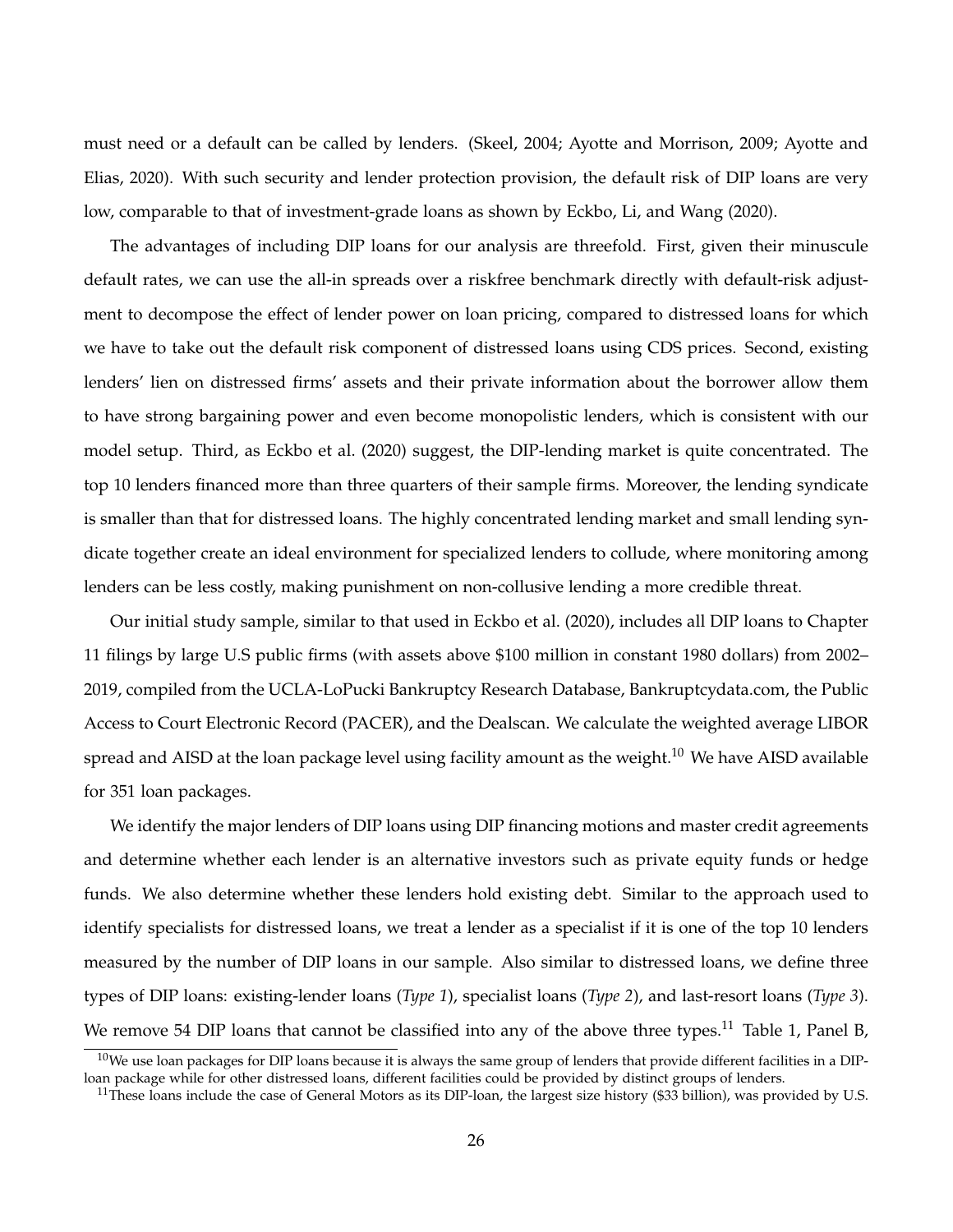presents the summary statistics of our sample firms which obtained DIP-loan packages. In the 297 loan packages in our final sample, the second type of DIP loans it the most dominant type, accounting for 71.7% while Type 1 and Type 3 loans account for 14.5% and 13.8% respectively. Table 1, Panel B, presents the summary statistics of our sample of DIP loans.

# **4 Estimation**

#### **4.1 Likelihood Function**

The model solves a few crucial variables for each loan deal based on two deal characteristics. The first characteristics is the cluster  $k_i$  that deal  $i$  belongs to, defined by borrower size and the latent demand curve the deal attaches to. The second characteristics is the deal type *s<sup>i</sup>* as shown in Figure 1: a loan can be financed by a monopolistic existing lender  $(l_i = 1)$ , by one or multiple specialist lenders  $(l_i = 2)$ , or by a lender of the last resort  $(l_i = 3)$ . Our goal is to estimate the model parameters and identify the latent cluster each deal belongs to based on the observables.

Using the Baysian approach, we estimate the posterior distribution for the variables of interest,  $P\left(\{k_i\}_{i=1}^N, \Theta \vert \{l_i, m_i, ln(\frac{L_i}{A_i})\}\right)$  $\frac{L_i}{A_i}$ ), *ln*( $R_i$ ) $\}_{i=1}^N$ ), in which  $\Theta$  is the vector of model parameters,  $m_i$  is the number of specialist lenders in deal *i*, *Li*  $\frac{L_i}{A_i}$  is the loan amount normalized by the borrower's size, and  $R_i$  is the loan spread after removing the credit premium and liquidity premium component. The observation index  $i = 1, 2, \dots, N$  indicates the deals. This posterior distribution describes the estimate of model parameters and the augmented latent cluster variable of each deal based on the observables. Based on Hammersley-Clifford Theorem (Besag, 1974), this posterior distribution is fully characterized by two conditional distributions  $P\left( \Theta|\{k_i, l_i, m_i, ln(\frac{L_i}{A})\}$  $\frac{L_i}{A_i}$ ),  $ln(R_i)\}_{i=1}^N$  and  $P\left(\{k_i\}_{i=1}^N | \Theta, \{l_i, m_i, ln(\frac{L_i}{A_i})\}_{i=1}^N\right)$  $\left(\frac{L_i}{A_i}\right)$ , ln $(R_i)\}_{i=1}^N\Big)$ , which in turn can be broken down into more lower dimensional conditional distributions.

Conditioning on  $\{k_i\}_{i=1}^N$ , the distribution  $P\left(\Theta|\{k_i,l_i,m_i,l\}\mathbb{1}_{\{A_i\}}\right)$  $\left(\frac{L_i}{A_i}\right)$ ,  $ln(R_i)\}_{i=1}^N\Big)$  is determined by the distribution  $P\left( \Theta | \{k_i\}_{i=1}^N \right)$  and the likelihood function,  $P\left( \{l_i, m_i, ln(\frac{L_i}{A_i}) \}$  $\frac{L_i}{A_i}$ ),  $ln(R_i)$   $\}_{i=1}^N |\Theta, \{k_i\}_{i=1}^N \bigg)$ , implied

and Canadian governments with a large component of subsidy, and loans that are provided by potential acquirers that use the DIP loan to bridge takeover.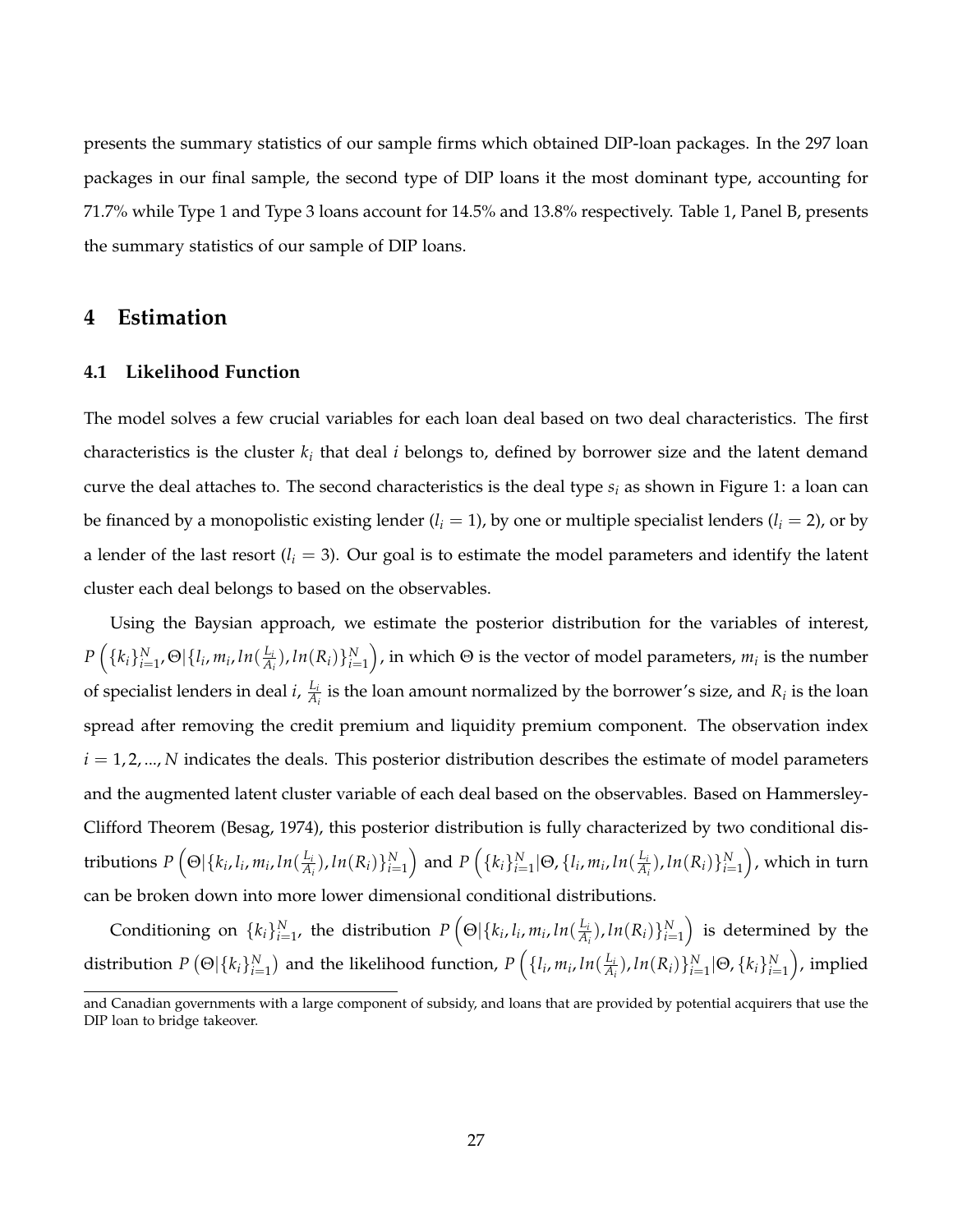by the model solution. Specifically,

$$
P\left(\Theta|\{k_i, l_i, m_i, \ln(\frac{L_i}{A_i}), \ln(R_i)\}_{i=1}^N\right) \propto P\left(\Theta|\{k_i\}_{i=1}^N\right) \cdot P\left(\{l_i, m_i, \ln(\frac{L_i}{A_i}), \ln(R_i)\}_{i=1}^N | \Theta, \{k_i\}_{i=1}^N\right)
$$
\n
$$
= P\left(\Theta|\{k_i\}_{i=1}^N\right) \cdot \prod_{i=1}^N f_i\left(\Theta, k_i\right)
$$
\n(40)

where

$$
f_i(\Theta, k_i) = P\left(l_i, m_i, ln(\frac{L_i}{A_i}), ln(R_i)|\Theta, k_i\right)
$$
  
=  $P(l_i, m_i|\Theta, k_i) \cdot P\left(ln(\frac{L_i}{A_i})|l_i, m_i, \Theta, k_i\right) \cdot P\left(ln(R_i)|l_i, m_i, ln(\frac{L_i}{A_i}), \Theta, k_i\right)$  (41)

is the likelihood function for deal *i*, conditioning on the model parameters and the cluster it belongs to.

 $N$ eanwhile, conditioning on  $\Theta$ , the distribution  $P\left(\{k_i\}_{i=1}^N\vert\Theta, \{l_i, m_i, ln(\frac{L_i}{A_i})\}\right)$  $\frac{L_i}{A_i}$ ),  $ln(R_i)\}_{i=1}^N\Big)$  is determined by  $P\left(\{k_i\}_{i=1}^N|\Theta\right)$  and the likelihood function  $P\left(\{l_i, m_i, ln(\frac{L_i}{A_i})\}\right)$  $\frac{L_i}{A_i}$ ),  $ln(R_i)$   $\big\}^N_{i=1}$   $\big\{\Theta, \{k_i\}^N_{i=1}\big\}$ :

$$
P\left(\{k_i\}_{i=1}^N|\Theta, \{l_i, m_i, \ln(\frac{L_i}{A_i}), \ln(R_i)\}_{i=1}^N\right) \propto P\left(\{k_i\}_{i=1}^N|\Theta\right) \cdot P\left(\{l_i, m_i, \ln(\frac{L_i}{A_i}), \ln(R_i)\}_{i=1}^N|\Theta, \{k_i\}_{i=1}^N\right)
$$
\n
$$
= P\left(\{k_i\}_{i=1}^N|\Theta\right) \cdot \prod_{i=1}^N f_i\left(\Theta, k_i\right) \tag{42}
$$

We summarize below the individual component of the likelihood function in Equation (41) for each type of loan.

First, for loans financed by a monopolistic lender,

$$
P(l_i = 1, m_i | \Theta, k_i) = \lambda(k_i)
$$

where  $\lambda(k_i)$  is the probability that deal *i* is financed by an existing lender.  $m_i$  becomes irrelavant here because there is only one existing lender involved. The likelihood of loan size and spread is given as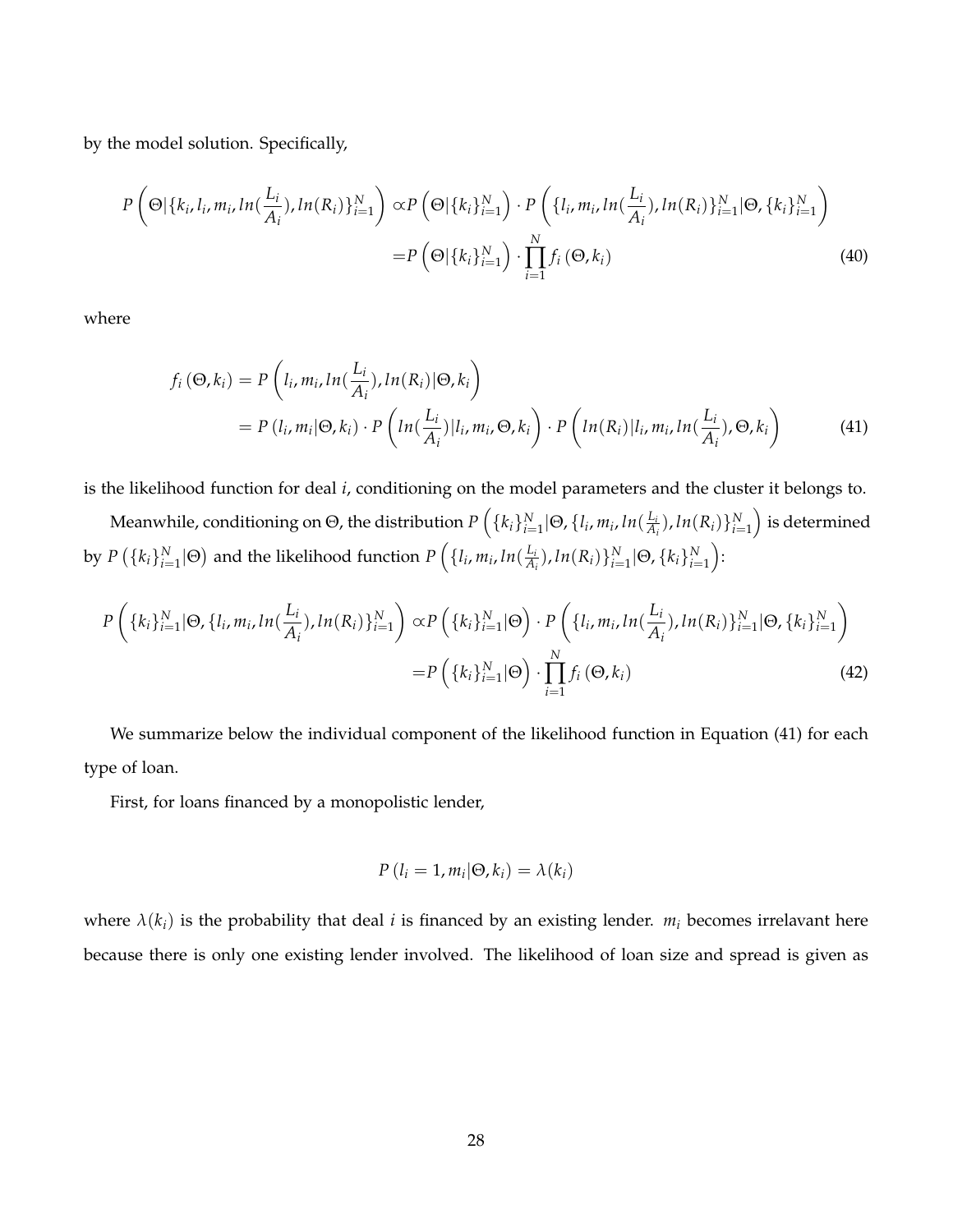below:

$$
P\left(ln(R_i)|l_i, m_i, \Theta, k_i\right) = \Phi\left(ln(\Re\left(k_i, m_i\right)), \varsigma\right) \tag{43}
$$

$$
P\left(ln(\frac{L_i}{A_i})|l_i, m_i, ln(R_i), \Theta, k_i\right) = \Phi\left(ln(\frac{\mathcal{L}\left(k_i, m_i\right)}{A}, \sigma\right)
$$
\n(44)

where  $\Phi$  is the PDF of the normal distribution,  $\mathcal{L}(k_i,m_i)$  and  $\Re(k_i,m_i)$  are the model-implied loan size and spread when the loan is financed by a monopolistic existing lender, as solved in Equation (10) and the demand curve Equation (4), and *ς* and *σ* are the standard deviation of the normal distribution that captures the lender-side and borrower-side shocks.

Second, for loans financed by a lender of the last resort, it must be the case that no specialist lenders participate and thus  $m_i = 0$ 

$$
P(l_i = 3, m_i = 0 | \Theta, k_i) = (1 - \lambda(k_i)) (1 - F(\omega_{C,i}^* | k_i))^{M}
$$

where  $1-\lambda(k_i)$  is the probability that deal  $i$  is not financed by an existing lender and  $\left(1-F(\omega_{C,i}^*[k_i)\right)^M$ is the probability that none of the *M* specialist lenders participate. The likelihood of loan size and spread is given as in Equation (43) and (44).

Third, for loans financed by one or multiple specialist lenders, there must be at least one specialist lender ( $m_i \geq 1$ ), and we have

$$
P(l_i = 2, m_i | \Theta, k_i) = (1 - \lambda(k_i)) \left( \begin{array}{c} M \\ m_i \end{array} \right) F(\omega_{C,i}^* | k_i)^{m_i} (1 - F(\omega_{C,i}^* | k_i))^{M - m_i}
$$

where  $1 - \lambda(k_i)$  is the probability that deal *i* is not intermediated by an existing lender and ere  $1 - \lambda(k_i)$  is the probability that deal *i* is not intermediated by an existing lender and  $\lambda$ 

 $\overline{ }$ *M mi*  $\setminus$  $\int F(\omega_{C,i}^*|k_i)^{m_i} (1-F(\omega_{C,i}^*|k_i))^{M-m_i}$  is the probability that  $m_i$  out of M specialist lenders participate in this deal.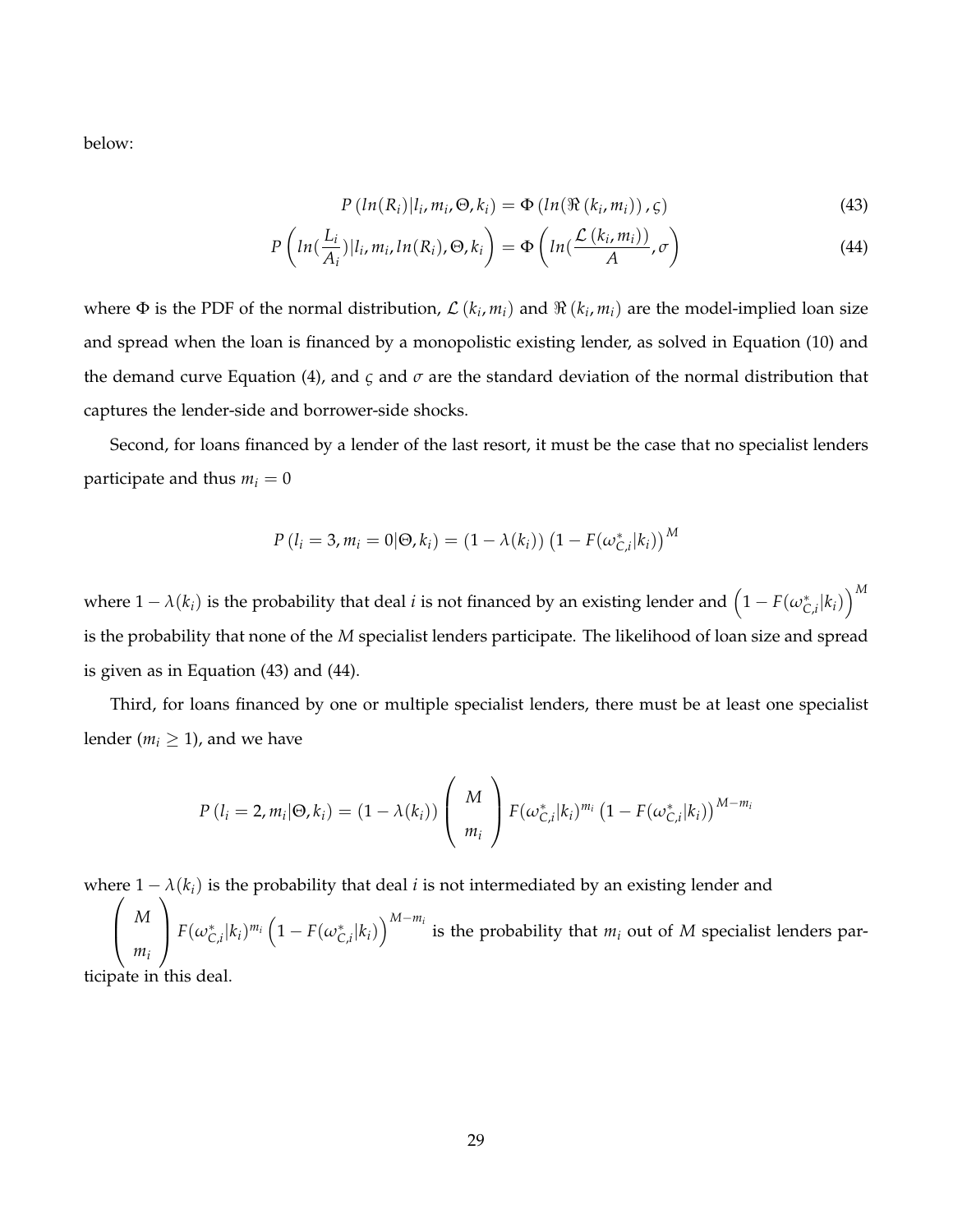#### **4.2 MCMC Estimator**

To implement MCMC estimator, for each deal *i* in the data, we define a vector *z<sup>i</sup>* of dimension *K* (i.e., the number of possible cluster) so that the *j*th element in the vector describes the probability of this deal belonging to cluster *j* (i.e.,  $\pi$  ( $k_i = j$ )) so that  $z_{ij} \geq 0$  and  $\sum_{j=1}^{K} z_{ij} = 1$ . Then we apply the Metropolis-Hastings algorithm with the following procedure:

Step 1: for each deal *i*, update  $z_i^{(g)}$ *i* using the EM method based on outputs from the last iteration round  $g - 1$ :

$$
z_{ij}^{(g)} = \frac{\pi^{(g-1)}(k_i = j) f_i(\Theta, k_i = j)}{\sum_{\kappa=1}^{K} \pi^{(g-1)}(k_i = \kappa) f_i(\Theta, k_i = \kappa)}
$$
(45)

where  $\pi^{(g-1)}(k_i = j)$  is the probability of  $k_i = j$  (determined by the model parameters obtained from the last iteration), and  $f_i(\Theta, k_i)$  is the likelihood function of observables evaluated at the parameter values from the last iteration. Then we follow the SEM algorith (Celeux, 1985; Celeux and Diebolt, 1992) and draw the realization of  $k_i^{(g)}$ *i* from the multinomial distributions with weights in Equation (45). We throw out the draw and repeat this step if for any cluster *j*, the total number of deals assigned to this cluster is less than a cutoff (e.g., 3%).

Step 2: update other parameters in Θ using the random walk Metropolis-Hastings algorithm based on the updated draws of  $\{k_i^{(g)}\}$  $\binom{g}{i}\}_{i=1}^N$  from step 1. We compute the acceptance/rejection threshold:

$$
\alpha\left(\Theta^{(g)},\Theta^{(g-1)}\right) = \min\left(\frac{P\left(\Theta^{(g)}|\{k_i^{(g)}\}_{i=1}^N\right)\prod_{i=1}^N f_i\left(\Theta^{(g)},k_i^{(g)}\right)}{P\left(\Theta^{(g-1)}|\{k_i^{(g)}\}_{i=1}^N\right)\prod_{i=1}^N f_i\left(\Theta^{(g-1)},k_i^{(g)}\right)},1\right)
$$

where  $\Theta^{(g-1)}$  is the parameter vector from the last iteration, and  $\Theta^{(g)}=\Theta^{(g-1)}+\Sigma\epsilon$  is the vector of proposed parameters.

Step 3: repeat the procedure in step1 and step 2 and generate a MCMC chain for the classification of cluster and the estimated parameters.

## **4.3 Estimation Results**

In this section, we first discuss what empirical patterns in the data help the MCMC estimator to identify model parameters. We then present the estimation results and our empirical findings for the two dis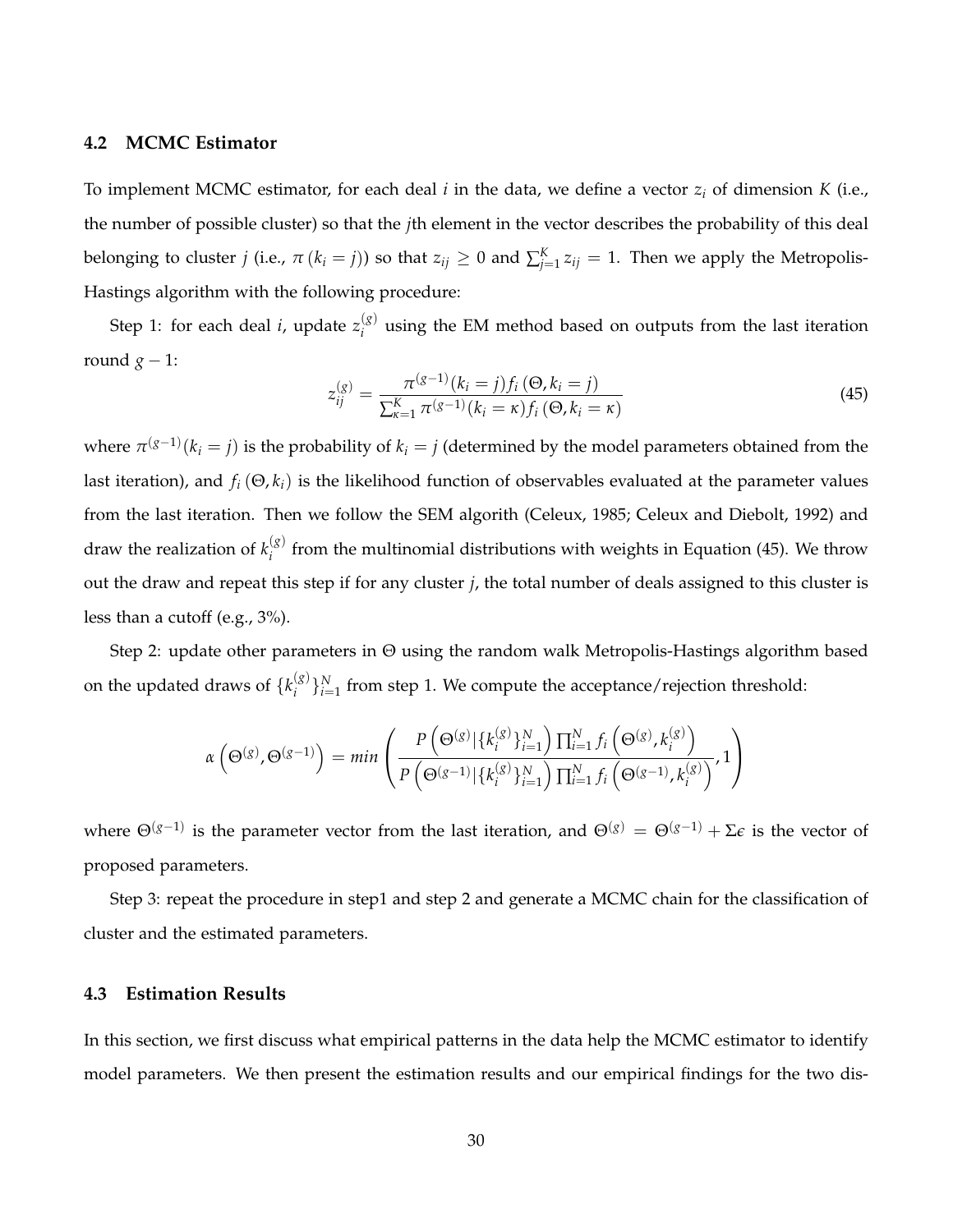tressed loan markets.

A key parameter in our model, *ξ*, controls the tacit coordination among specialized lenders. In case of perfect collusion, lenders in a syndicate group coordinate as a cartel, and thus the total loan amount lent by the cartel equals the loan amount lent by a monopolistic lender. However, as collusion intensity falls, syndicated lenders lend more aggressively, leading to larger loan amount by the syndicate group than that by a monopolistic lender. As a result, the ratio of the loan size made by a syndicate lender group (with two or more specialist lenders) to the loan size made by a single monopolistic specialist,  $\frac{L/A_{m>1}}{L/A_{m=1}}$ , helps pin down *ξ*. Clearly, as *ξ* increases, this ratio declines. Two important things are worthnoting here. First, when the profits from deviation are large enough, even the toughest punishment (i.e.,  $\xi = 1$ ) cannot fully restore perfect collusion, and therefore it is possible to observe the loan size ratio to remain above one even if *ξ* = 1. Second, collusion is harder to achieve in face of large borrowers, because profits from deviation increase as the demand grows. As a result, the model suggests that the loan size ratio is higher for large borrowers than for small borrowers given the level of *ξ*.

Figure 3 illustrates how the loan size ratio varies with *ξ* for small borrowers (left) and large borrowers (right). Panel (a) shows the results for the distressed loan sample while panel (b) shows the results for the DIP sample. In these figures, the solid line depicts the model-implied loan size ratio as a function of *ξ*, the dash line indicates the average loan size ratio measured in the corresponding samples, and the red circle marks the model prediction with *ξ* set to its estimated value (Table 2). In both markets, a low level of *ξ* is sufficient to support a high level of tacit coordination among the specialist lenders in face of small borrowers. Specifically, with a *ξ* being around 0.3, the loan size ratio is already quite close to one, both in the model and in the data. We, however, observe that the loan size ratio is monotonically decreasing as *ξ* increases for loans made to large borrowers, and even with *ξ* = 1, the loan size ratio is still above one. In all panels of the figure, the model-predicted loan size ratio (red circle) is very close to their empirical counterparts (dash line), suggesting that the parameter  $\xi$  is well identified in our estimation. Since we estimate *ξ* in MCMC, its estimated value is also affected by other observable variables such as loan size, loan spread, and the number of specialized lenders, and thus the loan size ratio is not the only factor that pins down *ξ*. However, the fact that the model is able to match the loan size ratio so closely even if the loan size ratio is not used explicitly in forming the aggregate likelihood lends strong support to the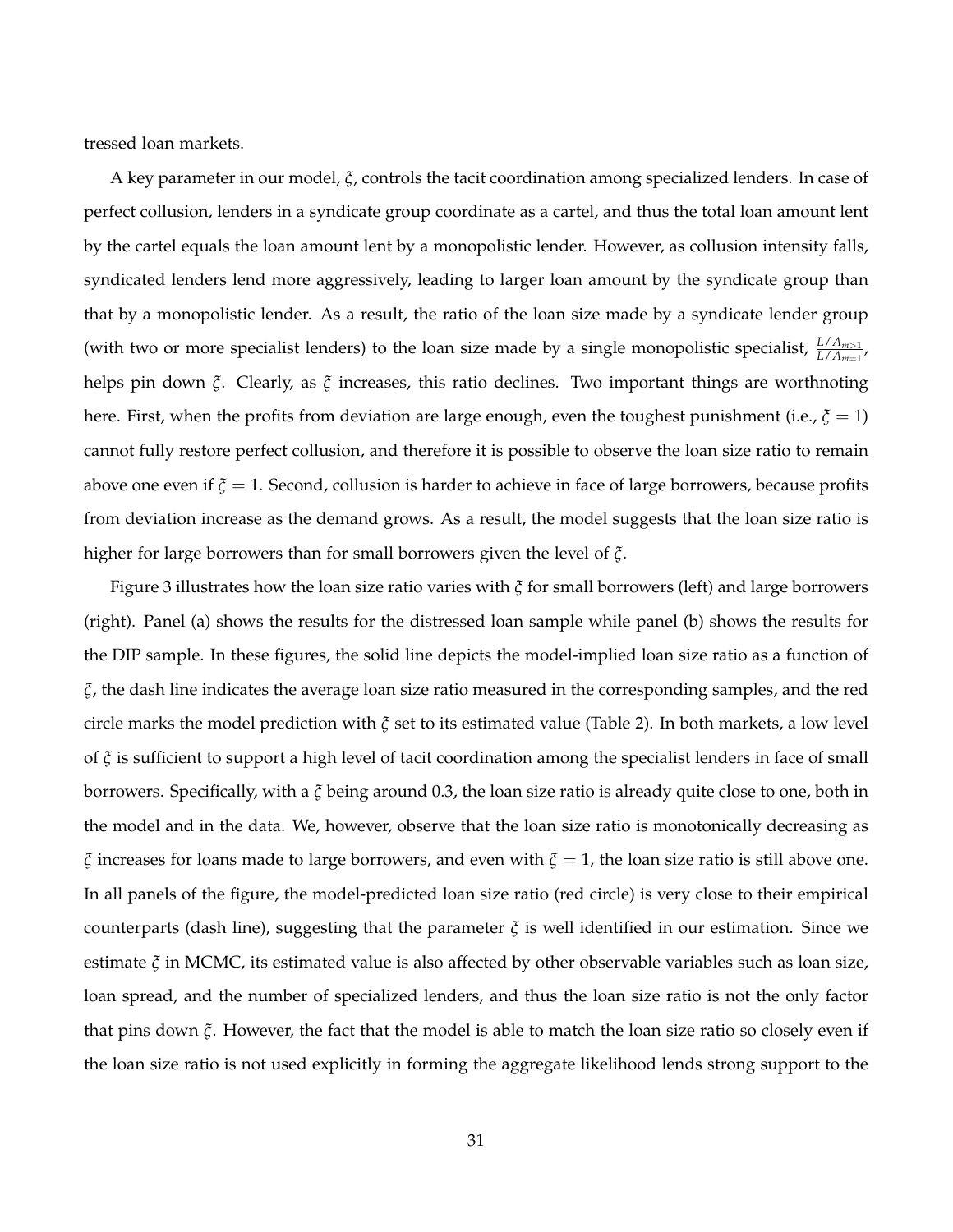model's underlying mechanism and the identification.

The fraction of loan deals financed by the existsing lender helps identify the parameter  $\lambda(k_i)$ . This linkage is established exogenously in the model by assuming that there is a probability  $\lambda(k_i)$  that the existing lender has the exclusive right to provide the financing and thus block the firm from borrowing from outside lenders.

Different type of lenders (i.e., exissting lenders, specialist lenders, and lenders of the last resort) may incur different variable costs (e.g., monitoring costs). Part of the spread *R* is used to compensate for these variable costs. By comparing *R* across deals financed by different types of lenders (after controlling for the number of lenders involved), the estimator is able to back out the parameter  $\phi_l$  for existing lenders  $(l = 1)$ , specialist lenders  $(l = 2)$ , and lenders of the last resort  $(l = 3)$ .

Parameters related to the demand curves are estimated based on the classification of clusters, which in turn is achieved as augmented latent variables in MCMC. The relation between *R* and  $\frac{L}{A}$  *within* each cluster helps identify the intercept and elasticity of the corresponding demand curve, *α*(*k*) and *ε*(*k*). It is worthnoting that this approach is different from estimating the demand curve coefficients by simply regressing the quantity (*ln L*  $\frac{L}{A}$ )) on price (*ln* (*R*)), which is known to produce biased estimates. The key identification challenge in estimating the demand curve is that, both the demand curve and supply curve can shift simultaneously due to unobservable, fundamental factors, and thus the observed quantity and price are produced by the intersections of multiple demand and supply curves (i.e., in multiple equilibriums). Many empirical studies overcome this challenge by utilizing exogenous shocks or instruments on the supply side and thus fixing the demand curve and shifting the supply, while our approach tackles this issue by characterizing the full joint distribution of both demand and supply in equilibrium. Specifically, our estimator first classifies the observations (loans) to different demand curves based on the model-implied distribution of demand and supply in equilibrium. This classification addresses the identification challenge that both the quantity and price are endogenous by exploring the fundamental factors in the model that simultaneously drive the observed quantity and price. Conditioning on the classification, estimating the coefficients of each demand curve becomes feasible, and it produces unbiased estimates.

MCMC estimator generates Markov chains for each model parameter and the augmented variables.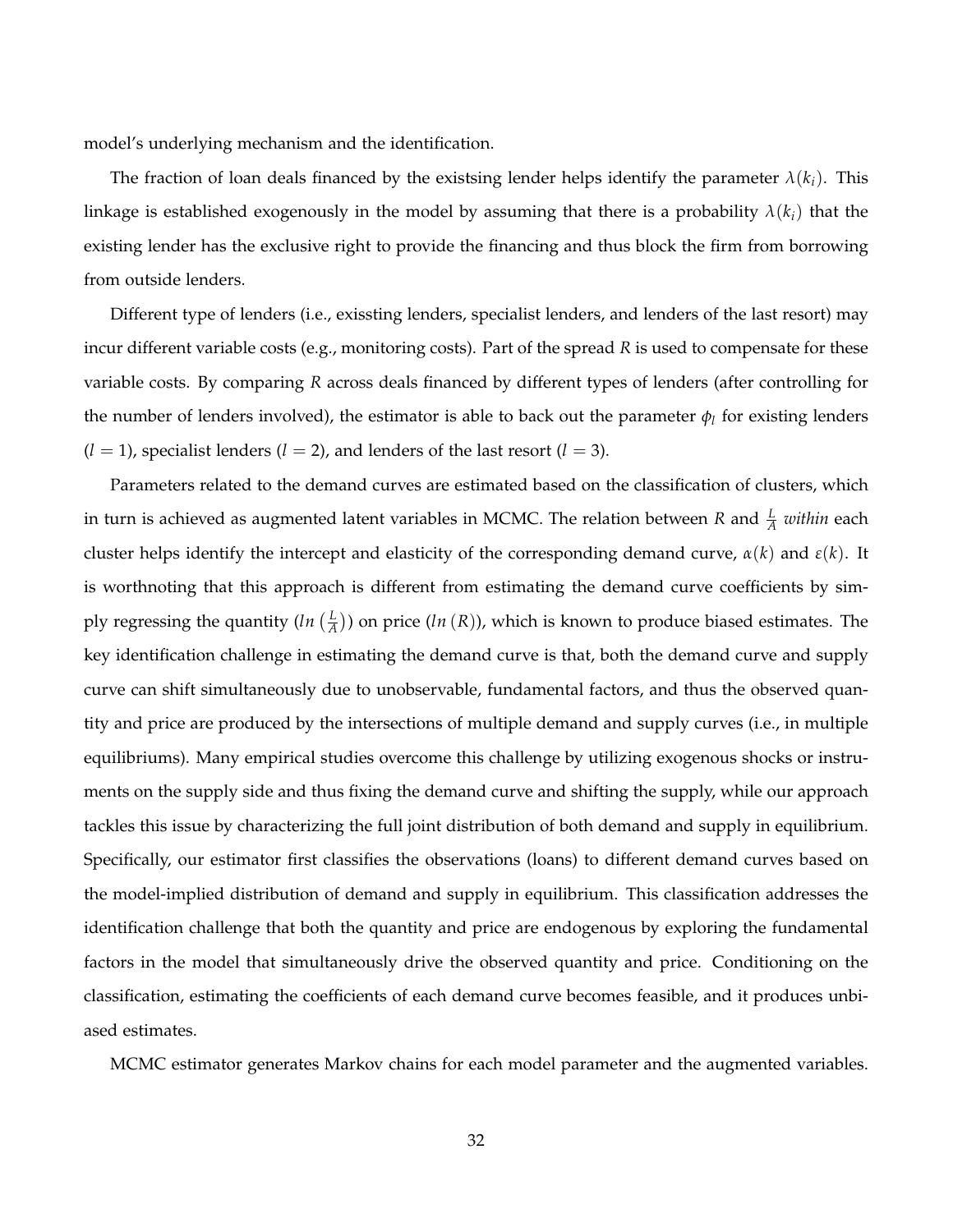We first present the estimation of cluster classification. For each loan deal *i* in our sample, our estimator assigns it a vector  $z_i^{(g)}$ *i* that describes the likelihood of the deal belonging to each cluster in the *g*th iteration on the MCMC chain, as specified in Equation (45). We take the average of  $z_i^{(g)}$  $i$ <sup>( $\delta$ )</sup> over the chain and classify loan *i* to the cluster with the highest likelihood. Based on the classification results, Figures 4 depicts the demand curves for the distressed loan sample and DIP loan sample, respectively. Each dot in the figure represents an observation of loan, and the size of the dots indicts the borrower's size. The two dash lines, in black and gray, depict the two estimated demand curves. Black dots are loans classified to the first demand curve and the white dots are loans classified to the second demand curve. As we discussed above, the classification is performed based on the full likelihood of demand and supply in the model equilibrium and thus it differs from a simple classification based on the observed loan size *ln L*  $\frac{L}{A}$ ) and spread *ln* (*R*). This explains why some dots located closer to one demand curve according to the observed loan size and spread are instead classified to the other demand curve, highlighting the importance of controlling for the endogeneity problem in estimating the demand curve coefficients. In both samples, borrowers on the first demand curve (black dots) have a lower intercept of loan size but a higher price elasticity of loan demand compared with those classified as the second demand curve (white dots). It indicates that borrowers on the first demand curve have a lower level of overall demand for loan (relative to their firm size) and they are more sensitive to the loan price. Empirically, we find that borrowers on the first demand curve are also larger in size and have higher total revenues, which may explain partly the difference we identify in their demand curves.

Besides the classification of clusters and their the demand curves, the MCMC estimator also delivers the posterior distribution of each model parameter. We report in Tables 2 the point estimate and the standard errors of each parameter for two samples respectively. The point estimate is taken as the parameter set that produces the highest likelihood along the chain, and the standard errors is computed as the standard deviation of the parameter draws along the chain.

The likelihood of punishment on deviation, *ξ*, is estimated to be 0.991 for distressed loans. It suggests that if a specialist lender deviates from the perceived cartel equilibrium, it will be pushed into a noncollusive equilibrium almost surely. This parameter controls the collusion intensity in the model and a value of 0.991 implies a very high level of tacit coordination among specialists. Our estimates show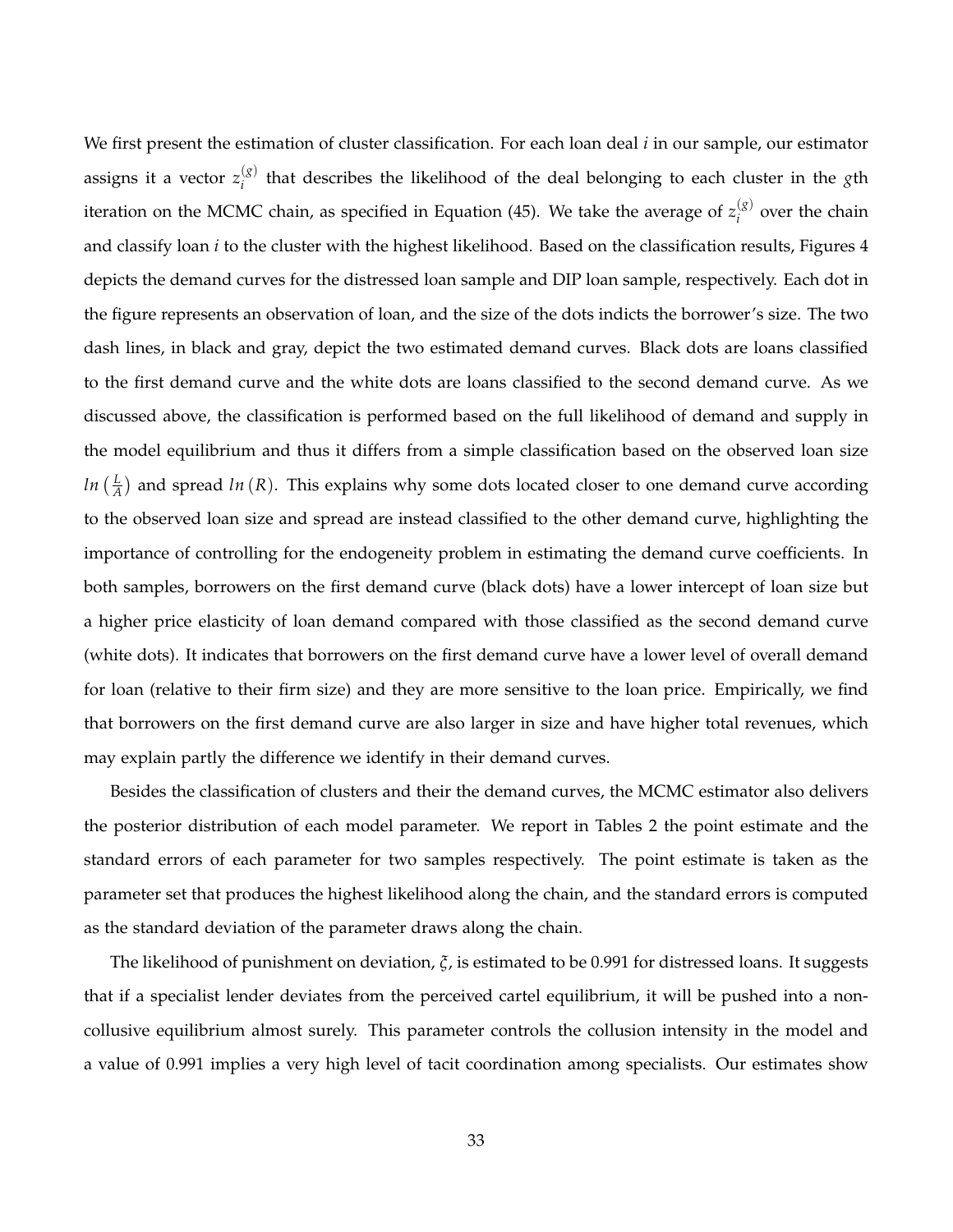that the punishment on deviation is also large for DIP loans with *ξ* estimated to be 0.951. *ξ* is estimated with relatively small standard errors in both samples, suggesting that the data pattern strongly rejects a model without tacit coordination among specialist lenders. As we discussed above, the ratio of loan size made by a syndicate group of lenders to the loan size made by a monopolistic lender disciplines the identification of tacit coordination among specialist lenders. Stronger coordination leads to a low loan size ratio, consistent with the data.

Our estimates of  $\zeta$  and  $\sigma$  show that unobservable heterogeneity, possibly driven by the lender-side and borrower-side shocks, is important in explaining the cross-sectional variation of the observed loan size and spread. A simple variance decomposition suggests that with the estimated unobservable heterogeneity, our model is able to explain 51% (14%) of variation in *ln*(*R*) and 16% (18%) of variation in *ln*( *L*  $\frac{L}{A}$ ) for the DIP sample (distressed loan sample).

It is also interesting to note that the lenders' participation cost,  $\mu$ , is estimated to differ significantly across the two samples. Specifically, participation cost by DIP lenders is more than two times larger than that by distressed loan lenders. A crucial determinant of the participation cost is the blocking power by existing lenders (Eckbo et al., 2020): if the existing lender has a strong power in blocking the borrower from reaching out to other lenders even when it does not make the distressed loan to the borrower, then such blocking power can manifest as a large estimated participation cost born by specialist lenders (i.e., it is more difficult for specialist lenders to participate).

The mid panel of Tables 2 reports the lender-specific variable costs. It is worth noting that since we have purged out the risk-free rate and the risk premium in loan spread before estimation, the variable costs here should not be interpreted as funding costs, instead, they reflect other variable costs associated with lending to distressed firms. Monitoring cost and costs of lender participating in the restructuring process can be such variable costs. For example, as a distressed borrower approaches bankruptcy or is already in bankruptcy, lenders need to pay close attention to the borrower's business operations and legal challenges in the court process. That the estimated variable costs of DIP loans are much higher than those for distressed loans are consistent with more uncertainties faced by lenders in bankruptcy court.

An interesting evidence that stands out in the DIP-loan sample is that the estimated variable costs are about 170 bps for existing lenders and specialist lenders but 240 bps for lenders of last-resort (mostly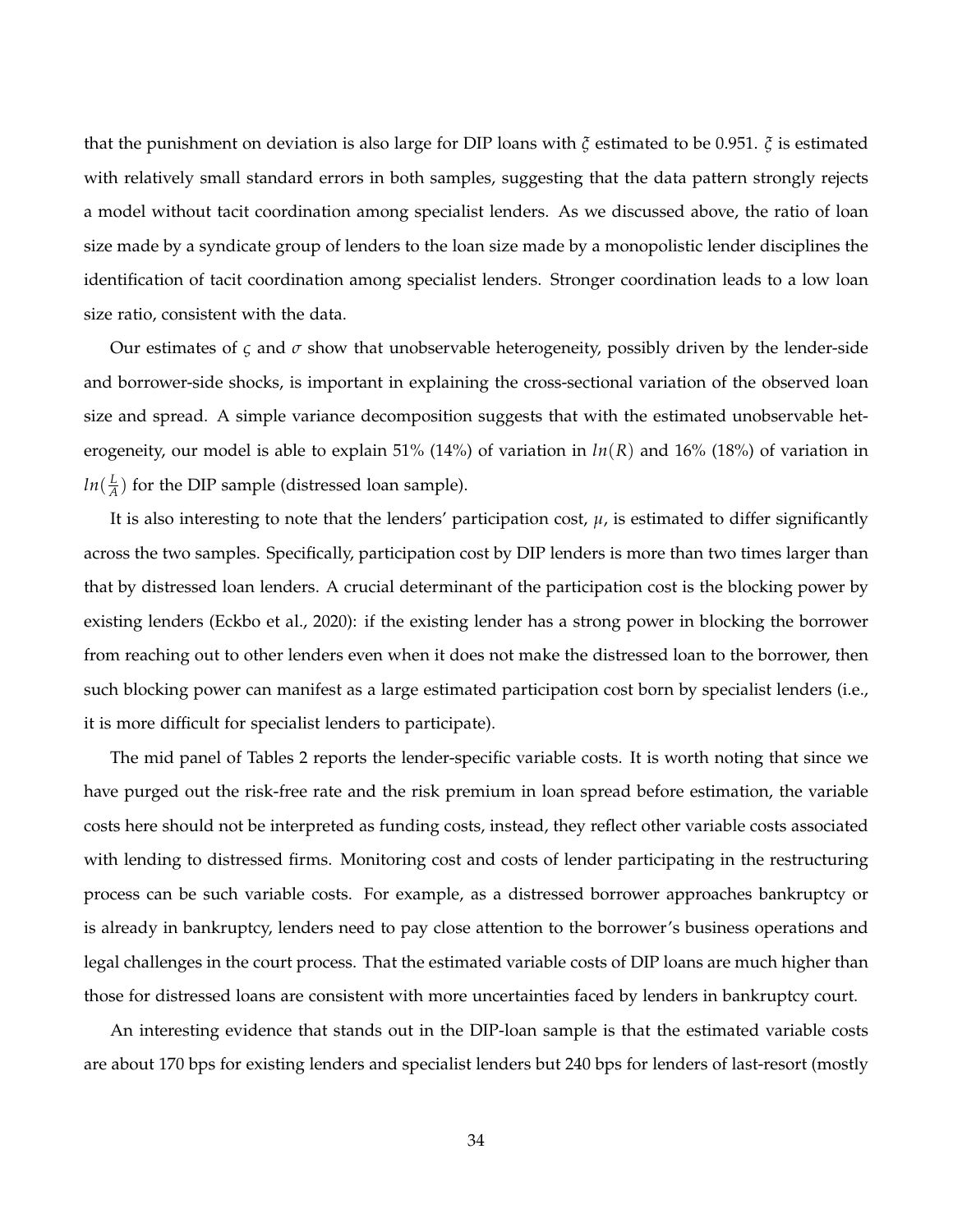hedge funds). Unlike the existing lenders who possess information advantage or the specialist lenders who have expertise in this market, hedge funds are rarely frequent players in this market. Most of them appear only once or twice in our sample as the lenders of last-resort, and therefore it is plausible that they face higher variable costs. More importantly, hedge funds often play an active role in the governance of bankrupt firms such as seeking board representation and appointing managers in pursuing a "loanto-own" strategy (Jiang et al., 2012; Li and Wang, 2016; Ayotte and Elias, 2020), which requires hedge funds' significant efforts and resources.

We report the parameters that govern the demand curves in the bottom panel of Tables 2. We estimate the level of demand,  $α(\kappa_i)$ , and the price elasticity of demand,  $ε(\kappa_i)$ . Within each market, the estimated intercept and elasticity just reiterate the two demand curves shown in Figure 4. Across the two market, we find that DIP borrowers exhibit higher elasticity of demand than distressed loan borrowers. Our estimates, therefore, suggest that the striking difference in loan spread between the two markets cannot be explained by the price elasticity of demand.

# **5 Decomposing Loan Spread**

Using the estimated model as a laboratory, we quantify the lenders' market power in the two separate distressed loan markets and decompose their market power into three components: (i) the potential collusion among specialists, (ii) limited participation by these lenders, and (iii) the oligopolistic structure in this market.

Both markets exhibit a few unique and interesting features. First, there is a club of specialist lenders that intermediate a large fraction of loan deals. Indeed, 83% of distressed loans and 78% of DIP deals in our sample are financed by the top 10 specialist lenders. This lending market, therefore, resembles an oligopolistic structure. To illustrate the dominant position of top lenders in the two loan markets, Figure 2 shows the loan market network for distressed loans and DIP loans, respectively. It is clear that the top lenders in each market form a strong network with other top lenders in syndicating the loans. Second, most deals are syndicated by a small group of specialist lenders as shown in Table 1. It implies limited participation in lending by specialists, which further reduces lender competition. Third, the lender clique may give rise to possible collusion among specialists that is hard to be detected by outsiders. In this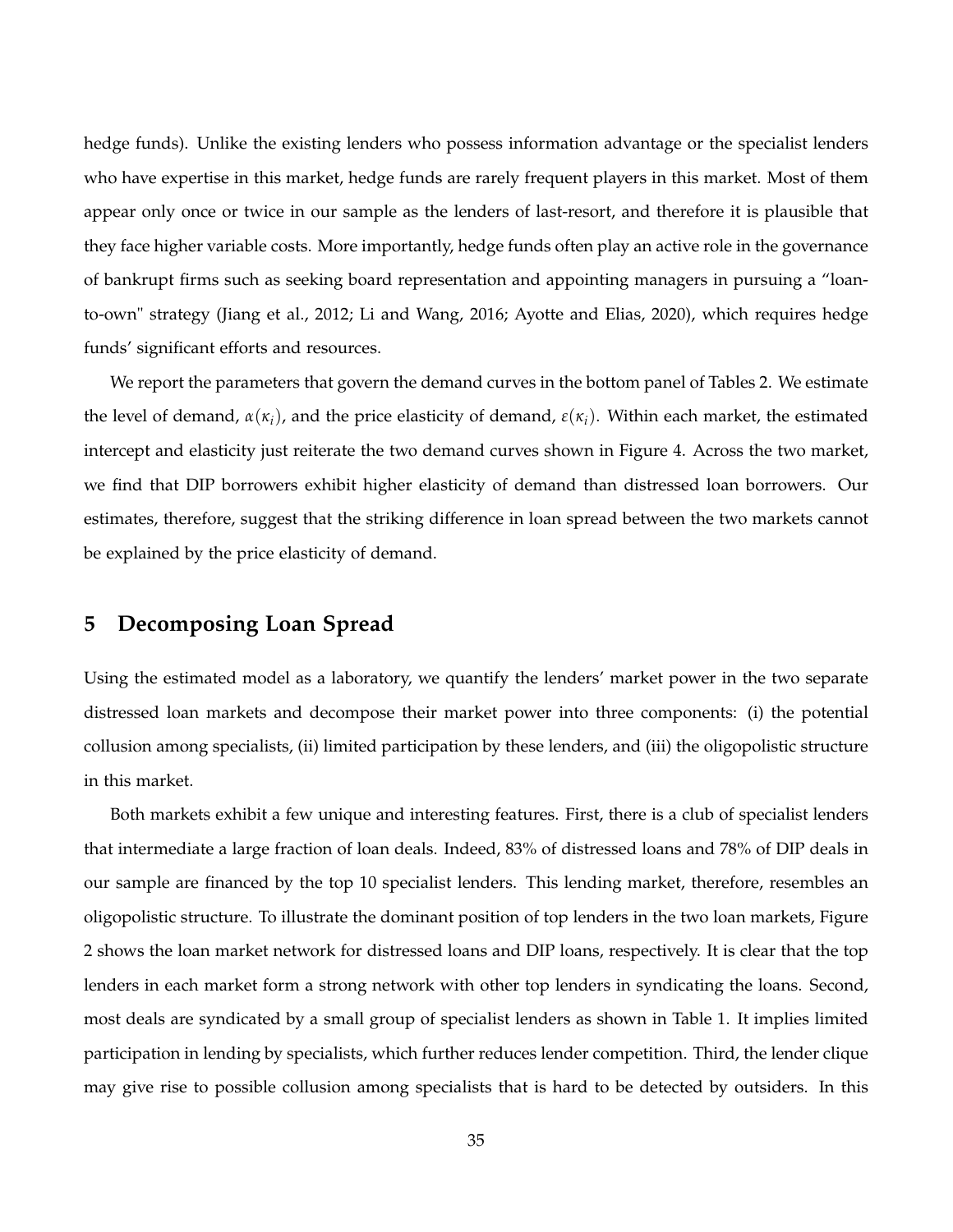section, we employ the estimated model to perform a few counterfactual benchmarks and decompose the market power of specialist lenders.

Starting from the baseline model with the estimated parameters, we first quantify the effect of lender collusion. To do so, we set the key parameter *ξ* to zero. In this counterfactual model, all specialist lenders deviate from collusion because no punishment is imposed, and as a result, a non-collusive equilibrium emerges. We keep other model parameters at their estimated values so that the non-collusive equilibrium still features limited participation by specialist lenders and an oligopolistic market structure. We examine how lender collusion affects the average loan spread, loan size, and the number of participating lenders by comparing the outputs from the two models.

Tables 3 shows the results. Columns (1) and (5) report the baseline model predictions for the distressed loan sample and DIP sample respectively, and columns (2) and (6) report the non-collusive model outputs for the two samples. Notably, the average loan spread for specialist lenders declines by 141 bps (from 235 bps in the baseline model to 94 bps in the non-collusive model) for distressed loans, representing a 60% reduction in spread if specialist lenders compete in a non-collusive equilibrium. DIP loan spread declines by 159 bps (from 610 bps to 451 bps) as lender collusion is eliminated, representing a 26% decline. Without collusion, specialists compete more aggressively and lend a larger amount in aggregation. The average loan amount, relative to the borrowers' size, rises from 0.495 to 3.364 for distressed loans and from 0.216 to 0.424 for DIP loans. Intense competition has a moderate deterrence effect on lender participation, evident by a slight drop in the average number of syndicated lenders.

Next, we examine the effect of limited participation by specialist lenders. In our model, each lender incurs a stochastic participation cost that is assumed to follow an exponential distribution with the mean parameter *µ*. We construct a counterfactual benchmark of full participation by setting *µ* to zero. In this counterfactual model, we still keep  $\xi = 0$  to measure the incremental effect of removing limited participation from the non-collusive model. The results for this counterfactual model are reported in columns (3) and (7) of Tables 3 for the two samples. The direct change is that all specialist lenders now participate in loan syndication and thus the number of lenders reaches the full capacity of 10. Full participation increases competition among specialist lenders, and the loan spread decreases by another 80 bps for distressed loans and a striking 246 bps for DIP loans. This result suggests that limited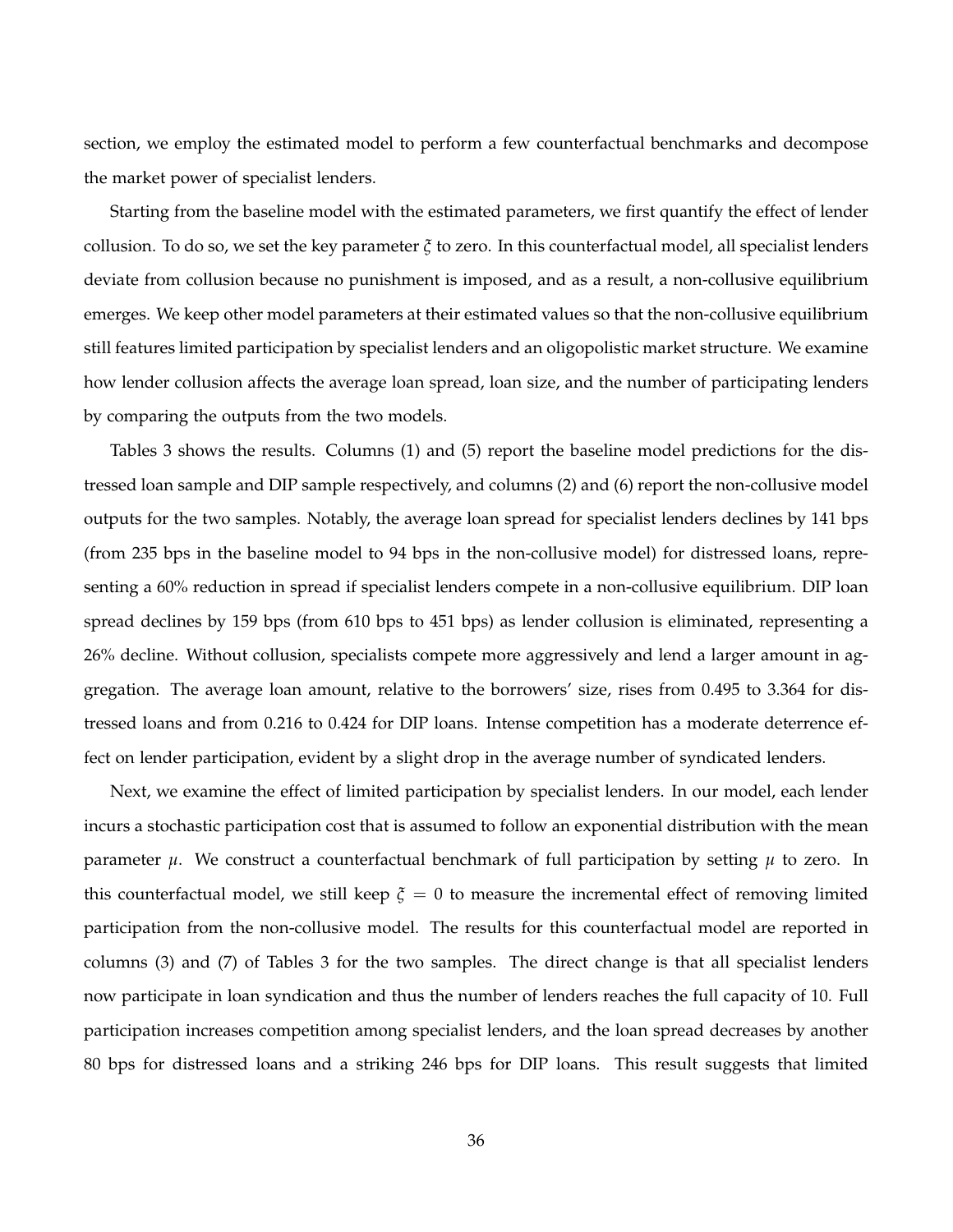participation by specialist lenders has a much more pronounced effect in DIP market than in distressed loan market. Because participation costs in our model incorporate both the costs of learning about a loan deal and the existing lenders' power on blocking other lenders from participating, our estimates indicate that such costs are higher for lenders in the DIP-loan markets. This is consistent with earlier studies that document that new DIP lenders cannot prime "liens" of existing lenders without their consent and thus "prepetition" lenders possess a strong bargaining position in deciding who can participate in a DIP loan syndicate (Skeel, 2004; Ayotte and Morrison, 2009). Moreover, because borrowers tend to be selective in which lenders to approach before bankruptcy filing, it can be costly for some lenders to learn about the deal type (Eckbo et al., 2020). This is generally less of a case for distressed loans.

As the last step, we quantify the effect of an oligopolisitc market structure. To turn an oligopolistic market into a competitive market, we increases the total number of specialist lenders from 10 to positive infinity. We build this counterfactual upon the non-collusive, full participation model to capture the incremental effect. In columns (4) and (8) of Tables 3, we find that the average loan spread drops by just 1 bp and 8 bps for distressed loans and DIP loans financed by specialist lenders, respectively. Interestingly, this finding shows that the oligopolistic structure is not the main cause of high loan spread in either market, and the market would be competitive enough if all the 10 specialist lenders can participate.

Moving from the baseline model to the non-collusive, full participation, competitive model, we find that the lenders' market power accounts for about 94% of distressed loan spread (i.e.,  $\frac{235-13}{235}$ ) and 68% of the DIP spread (i.e.,  $\frac{610-197}{610}$ ). A further decomposition of the market power suggests that lender collusion contributes to 64% (i.e.,  $\frac{235-94}{235-13}$ ) of the market power for distressed loans and 38% of the market power for DIP loans (i.e.,  $\frac{610-451}{610-197}$ ), while limited participation contributes to 36% of the market power (i.e.,  $\frac{94-14}{235-13}$ ) for distressed loans and 60% of the market power (i.e.,  $\frac{451-205}{610-197}$ ) for DIP loans, Finally, the oligopolistic market structure contributes to the remaining negligible 0.4% (i.e.,  $\frac{14-13}{235-13}$ ) and 2% (i.e.,  $\frac{205-197}{610-197}$ ) for the two markets respectively.

We summarize the decomposition of loan spread for the two markets in Figure 5. Specifically, we compare each component of the loan spread for distressed loans and DIP loans. This figure reveals two main conclusions that are central to our paper. First, tacit coordination among specialist lenders is prevalent in both markets, which allows the lender cartel to extract sizeable rent from borrowers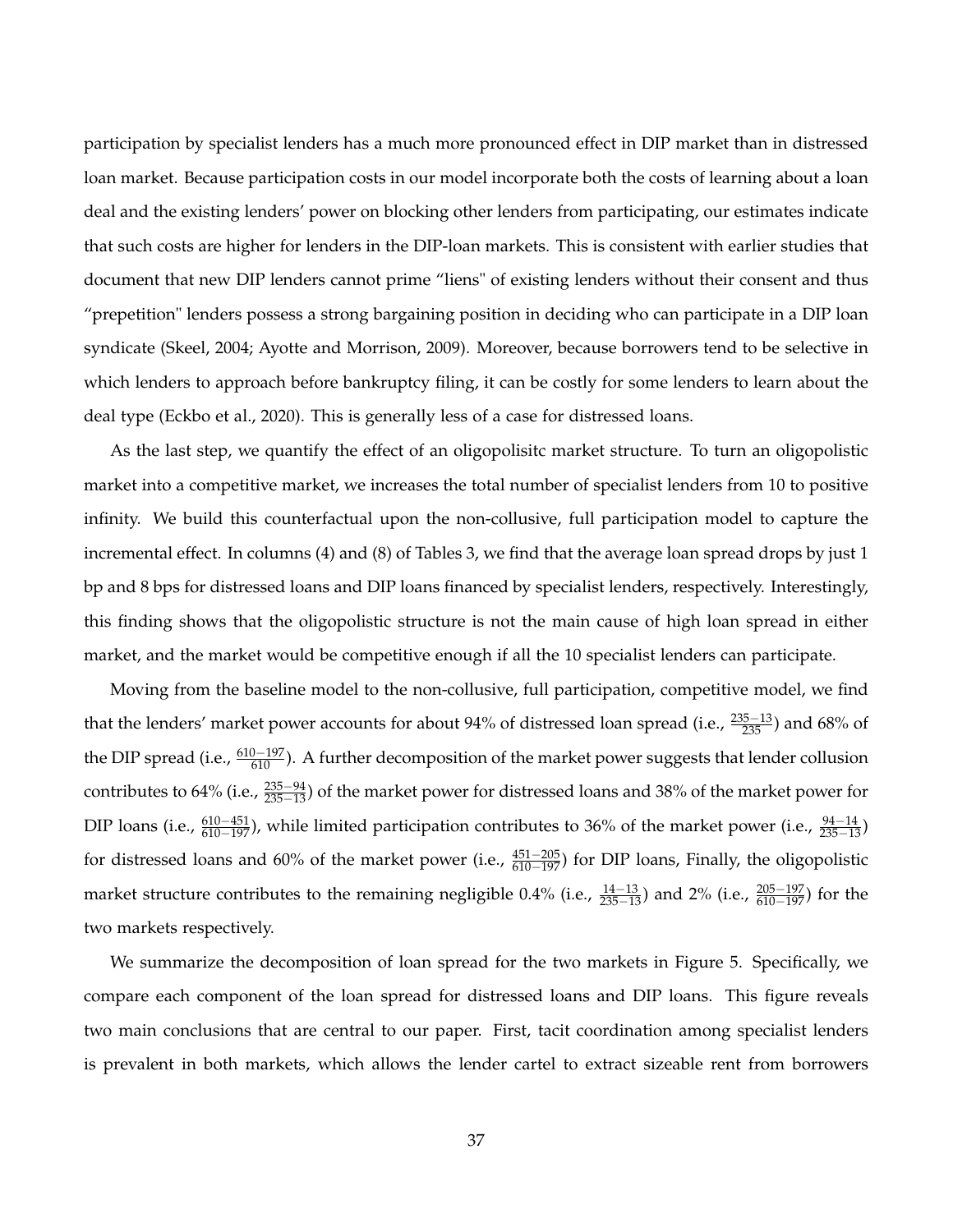(around 150 bps). Second, the excess loan spread in DIP market, compared with that in the distressed loan market, is mainly explained by the existing lenders' strong power in blocking the borrowers from reaching out to alternative lenders (i.e., high participation costs) and the high monitoring costs in DIP market (i.e., variable costs).

Among the different components that contribute to lender market power, lender tacit coordination often attracts most attention by regulators, and anti-trust policies often target at breaking down such coordination. We then examine which borrowers are more susceptible to lender market power by measuring the effect of lender tacit coordination on borrowers of different size.

In the final part of the analysis, we partition the borrowers into size quintiles and repeat our analyses of the baseline model and the non-collusive model performed above. We report the changes in the average loan spread, loan size, and the number of participating specialist lenders as we shut down lender coordination in Tables 4. We compare small borrowers (bottom size quintile) with large borrowers (top size quintile).

When lender coordination is eliminated, we find that small borrowers seem to benefit more. Specifically, the distressed loan spread drops by 108 bps (78 bps) for small (large) borrowers. DIP loan spread drops 197 bps (64 bps) for small (large) borrowers. The increase in loan size due to the elimination of collusion is also more pronounced for small borrowers than large borrowers in both markets. Overall, our analyses here suggest that small borrowers in both markets are more susceptible to lender market power and the effect of collusion on smaller borrowers more than doubles that for large borrowers. Our findings therefore imply that anti-trust policies that deter lender collusion may benefit small lenders more, and in economic or financial crises, financial aids towards distressed companies should target at small firms. The implication is consistent with a recent policy proposal by legal scholars to encourage the U.S. government to provide direct funding to small firms that filed for bankruptcy during the COVID-19 pandemic.<sup>12</sup>

<sup>&</sup>lt;sup>12</sup>See "Use of Chapter 11 and Federal Lending to Help Small Businesses," by Kathryn Judge and Jared A. Ellias, July 27, 2020, Letter to the Office of Senator Sherrod Brown, as Ranking Member of the Committee on Banking, Housing, and Urban Affairs.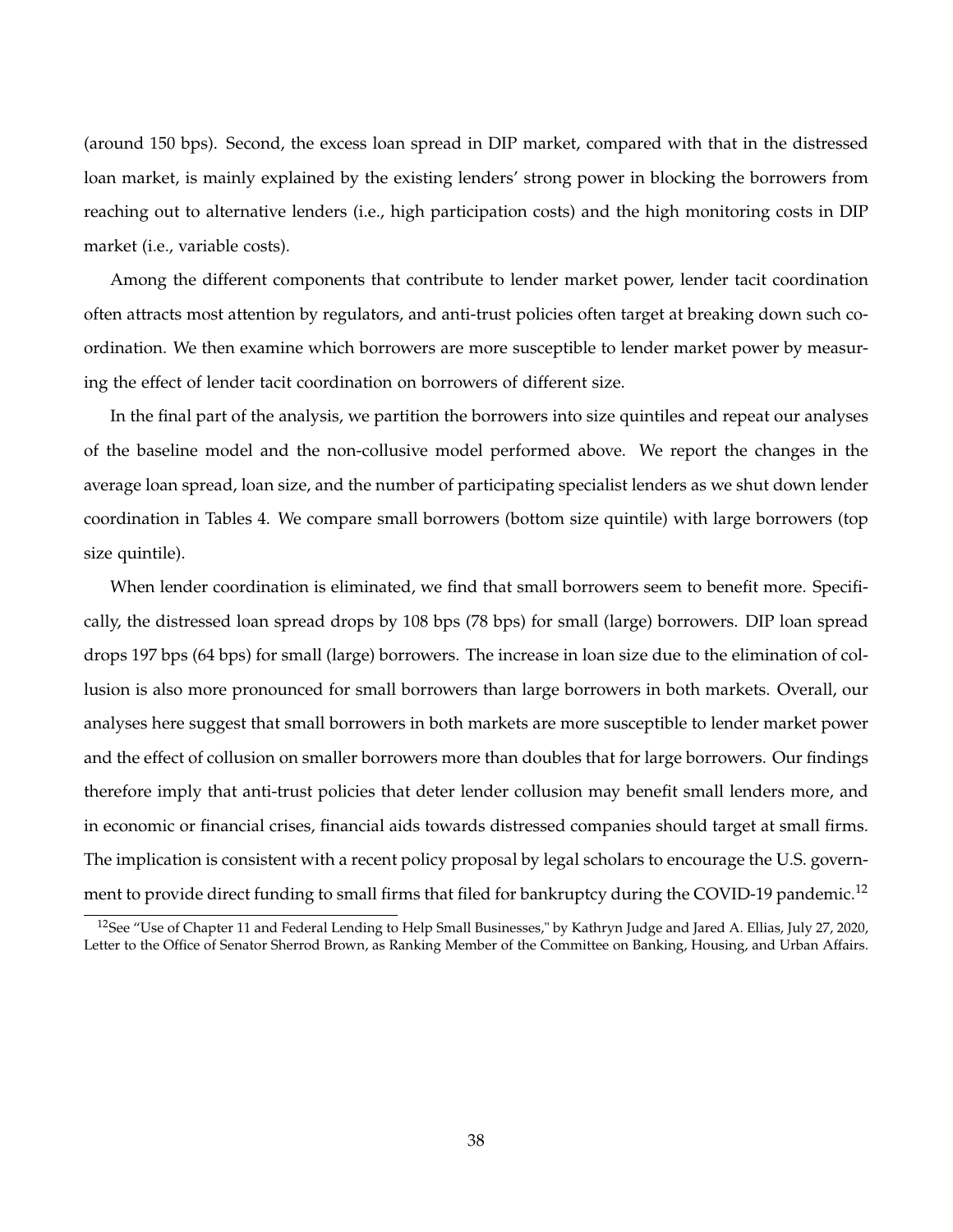# **6 Policy Analysis**

Our estimation and quantification results so far suggest that specialized lenders in the distressed loan market and DIP loan market extract rents from borrowers by charging excess risk-adjusted loan spread above their marginal costs; moreover, a major part of these rents is made possible through the market power enjoyed by the few specialized lenders, especially through the tacit collusion in the form of syndication. For such implicit coordination is often hard to detect, let alone make prosecution and enforcement, a simple regulatory intervention is to impose a cap on interest rates. Our findings support the proposals on government intervention by disciplining both markets of distressed loans, reducing the borrowing costs and facilitating borrowers' credit accessibility, to mitigate the damage of inefficient bankruptcy waves owing to an economy-wide cash-flow pause (e.g., DeMarzo et al., 2020; Conti-Brown and Skeel, 2020). In this section, we focus on interest rate cap regulation (i.e., usury regulation), and use the estimated model to examine the effect of such policies.

Regulations and laws pertaining to interest rate caps have been one of the few most ubiquitous economic legislations historically and geographically (Blitz and Long, 1965). As of today, they still play a vital role in economic activities across different economies. Specifically, our setting is about commercial loans, defined as loans made primarily for business, commercial, investment, agricultural, or similar purposes, in contrast to consumer loans. For instance, in New York, corporations and limited liability companies (LLCs) cannot be charged more than 16% interest per annum, and specifically, loans to businesses under \$2,500,000 are generally exempt from the 16% civil usury cap for consumer loans, but are subject to the 25% cap in 2021.

#### **6.1 Formulation of Polices in the Model**

The interest rate cap regulation can be implemented after conditioning on the characteristics of a borrower and adjusting the risk premium to better account for borrower risk heterogeneity and risk pricing. This can substantially improve the effectiveness of the interest rate cap policy because unsophisticated constant interest rate caps have severe limitations on balancing the tradeoff between borrower production and credit access (e.g., Cuesta and Sepúlveda, 2021). Assuming that the regulator can observe or estimate the marginal cost of providing distressed loans *e <sup>φ</sup>*+*ς<sup>u</sup>* and the risk premium of the loan, we can di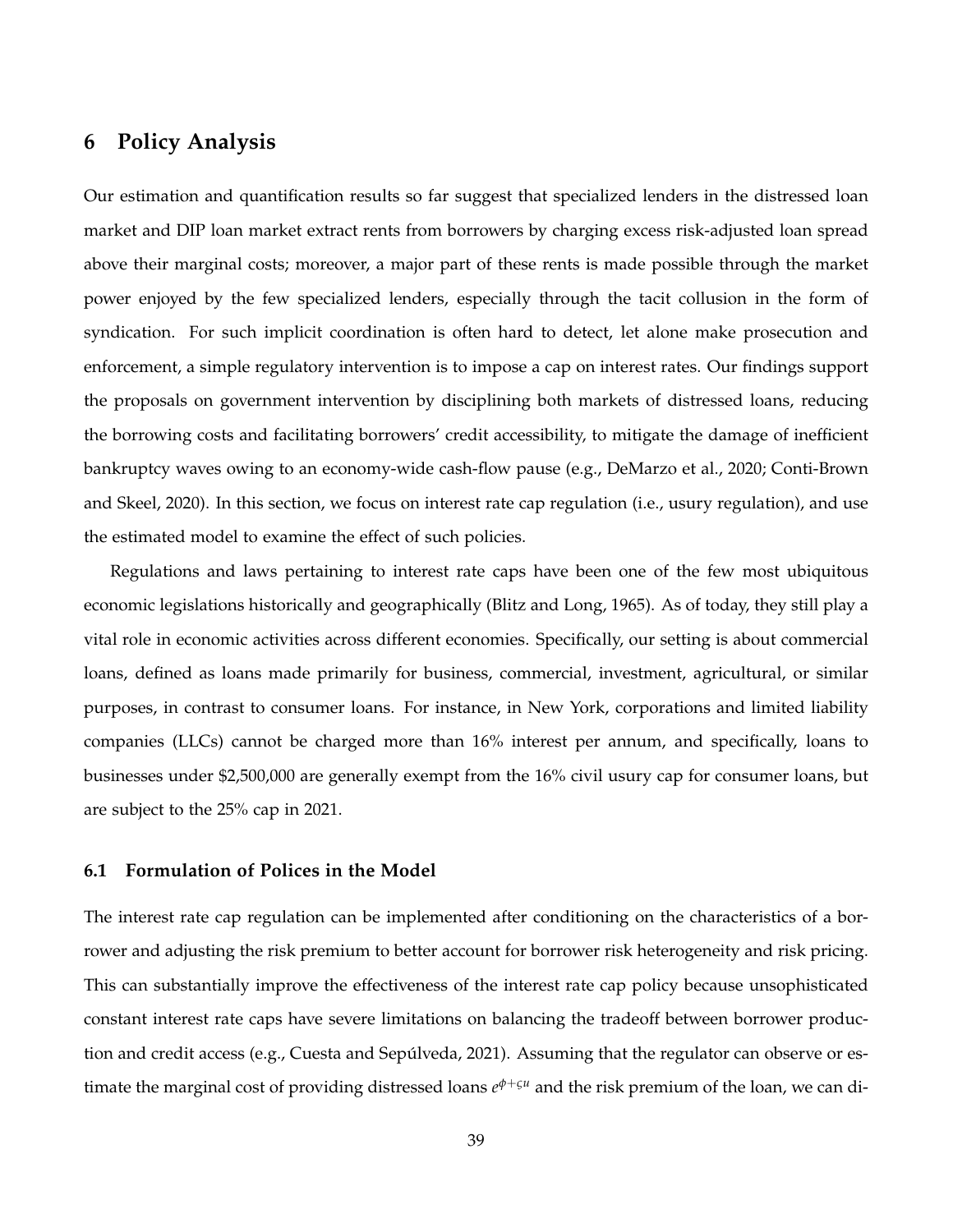rectly consider the interest rate cap that is imposed on the risk-adjusted spread *R* in the following form:

$$
R_{max}(x) \equiv \mathcal{R}_{max} e^{\phi + \varsigma u}, \tag{46}
$$

where  $\mathcal{R}_{max}$  is a positive constant.

According to the demand system of the borrowers, the loan amount per specialized lender corresponding to the ceiling on the risk-adjusted spread is

$$
L_{min}(k, x, m) = \frac{1}{m} \mathcal{R}_{max}^{-\varepsilon(k)} e^{[\alpha(k) - \varepsilon(k)\phi] - \varepsilon(k)\varsigma u + \sigma z} A,
$$

where *m* is the number of specialized lenders in the syndication, *k* indicates the type of the borrower, and *x* contains the characteristics of the deal. In fact, under the interest rate cap specified in (46), the loan amount *Lmin*(*k*, *x*, *m*) is the minimum loan size each specialized lender will offer in equilibrium for the syndication characterized by (*k*, *x*, *m*).

Given that we focus on the risk-adjusted interest rate cap imposed on the spread, the optimal loan sizes for each specialized lender under non-collusive syndication, collusive syndication, and deviation have the following respective functional forms:

$$
L^{i}(k, x, m; \mathcal{R}_{max}) \equiv \widehat{L}^{i}(k, m; \mathcal{R}_{max}) e^{[\alpha(k) - \varepsilon(k)\phi] - \varepsilon(k)\varsigma u + \sigma z} A, \text{ with } i \in \{N, C, D\}. \tag{47}
$$

**Non-collusive equilibrium with interest rate cap**  $\mathcal{R}_{max}$ **.** Under the interest rate cap regulation, the value function prior to paying the fixed cost *w* and observing the deal-specific characteristics  $x = (z, u)$ , denoted by  $U^N(k, x, m; \mathcal{R}_{max})$ , satisfies the following Bellman equation:

$$
U^{N}(k, x, m; \mathcal{R}_{max}) = \Pi_{2}(k, x, m; L^{N}, \mathcal{R}_{max}) + \frac{W^{N}(\mathcal{R}_{max})}{1 - \delta}, \text{ where}
$$
\n
$$
W^{N}(\mathcal{R}_{max}) = \mathbb{E}^{k'} \left\{ \lambda(k') \frac{\Pi_{1}(k'; \mathcal{R}_{max})}{M_{0}} \right\}
$$
\n
$$
+ \mathbb{E}^{k'} \left\{ \left[ 1 - \lambda(k') \right] \sum_{m'=1}^{M} q(m'|w' \leq w_{N,\mathcal{R}_{max}}^{*}) \left[ F(w_{N,\mathcal{R}_{max}}^{*}) \Pi_{2}(k', m'; L^{N}, \mathcal{R}_{max}) - \int_{w' \leq w_{N,\mathcal{R}_{max}}^{*}} w' dF(w') \right] \right\},
$$
\n(48)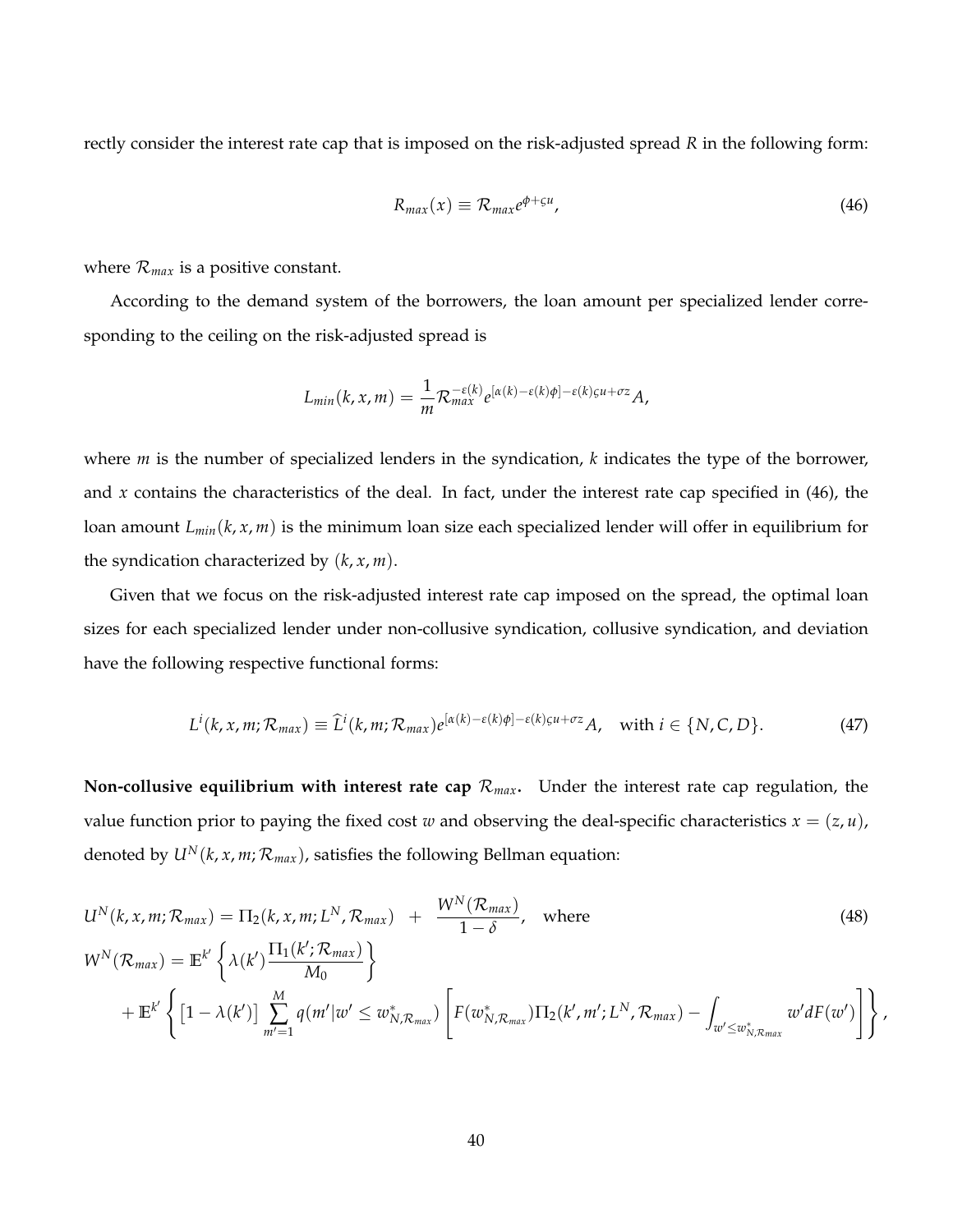where  $\mathbb{E}^{k'}[\cdot]$  is the expectation over  $k' \in \{1, \cdots, K\}$  with probability weight  $\pi(k')$  for each  $k'$ , and the cutoff  $w_{N,\mathcal{R}_{max}}^*$  is determined in the same way as  $w_N^*$  but they can be different in the equilibrium.

The symmetric non-collusive Nash equilibrium can be characterized by the following condition:

$$
L^N(k, x, m; \mathcal{R}_{max}) = \underset{L \ge L_{min}(k, x, m)}{\operatorname{argmax}} \left[ \left( e^{\alpha(k) + \sigma z} \frac{A}{L + (m-1)L^N(k, x, m; \mathcal{R}_{max})} \right)^{1/\varepsilon(k)} - e^{\phi + \varsigma u} \right] L. \tag{49}
$$

Plugging (47) into (49) results in the following relation:

$$
\widehat{L}^{N}(k,m;\mathcal{R}_{max}) = \underset{\widehat{L} \geq \frac{1}{m} \mathcal{R}_{max}^{=\epsilon(k)}}{\operatorname{argmax}} \left\{ \left[ \widehat{L} + (m-1)\widehat{L}^{N}(k,m;\mathcal{R}_{max}) \right]^{-1/\epsilon(k)} - 1 \right\} \widehat{L},\tag{50}
$$

which leads to

$$
\widehat{L}^{N}(k,m;\mathcal{R}_{max}) = \max\left\{\frac{1}{m}\mathcal{R}_{max}^{-\varepsilon(k)},\ \frac{1}{m}\left[\frac{m\varepsilon(k)}{m\varepsilon(k)-1}\right]^{-\varepsilon(k)}\right\}.
$$
\n(51)

**Collusive equilibrium with interest rate cap**  $\mathcal{R}_{max}$ . Under the interest rate cap regulation, the value function of a specialist at the beginning of the "afternoon" when *w*, *k*, and *x* are already observed, denoted by  $V^{\mathsf{C}}(k, x, w, m; L^{\mathsf{C}}, \mathcal{R}_{max})$ , has the following functional form:

$$
V^{C}(k, x, w, m; L^{C}, \mathcal{R}_{max}) \equiv U^{C}(k, x, m; L^{C}, \mathcal{R}_{max}) - w.
$$
\n
$$
(52)
$$

The value function  $U^C(k, x, m; L^C, \mathcal{R}_{max})$  satisfies the following Bellman equation:

$$
U^{C}(k, x, m; L^{C}, \mathcal{R}_{max}) = \Pi_{2}(k, x, m; L^{C}, \mathcal{R}_{max}) + \frac{W^{C}(L^{C}, \mathcal{R}_{max})}{1 - \delta}, \text{ where}
$$
\n
$$
W^{C}(L^{C}, \mathcal{R}_{max}) = \mathbb{E}^{k'} \left\{ \lambda(k') \frac{\Pi_{1}(k', \mathcal{R}_{max})}{M_{0}} \right\}
$$
\n
$$
+ \mathbb{E}^{k'} \left\{ \left[ 1 - \lambda(k') \right] \sum_{m'=1}^{M} q(m'|w' \leq w_{C, \mathcal{R}_{max}}^{*}) \left[ F(w_{C, \mathcal{R}_{max}}^{*}) \Pi_{2}(k', m'; L^{C}, \mathcal{R}_{max}) - \int_{w' \leq w_{C, \mathcal{R}_{max}}^{*}} w' dF(w') \right] \right\},
$$
\n(53)

where  $\mathbb{E}^{k'}[\cdot]$  is the expectation over  $k' \in \{1, \cdots, K\}$  with probability weight  $\pi(k')$  for each  $k'$ , and the cutoff  $w_{C,\mathcal{R}_{max}}^*$  is determined in the same way as  $w_C^*$  but they can be different in the equilibrium.

For a given scheme of collusive loan size captured by  $\widehat{L}^C(k, m)$ , the optimal deviation in terms of loan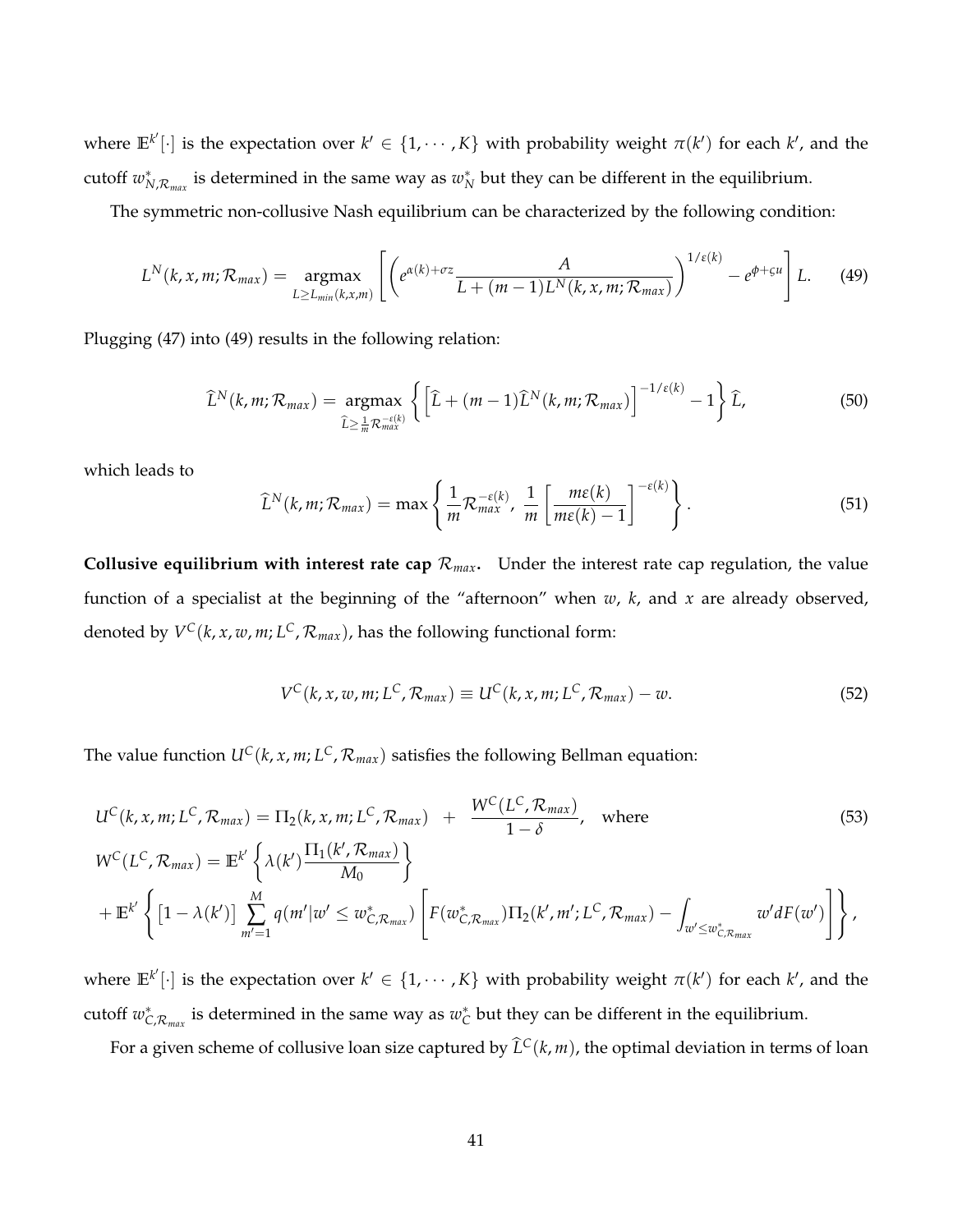size is the one that maximizes the expected deviation profit, characterized as follows:

$$
\widehat{L}^{D}(k,m;\mathcal{R}_{max}) = \underset{\widehat{L} \geq \frac{1}{m} \mathcal{R}_{max}^{=\epsilon(k)}}{\operatorname{argmax}} \left\{ \left[ \widehat{L} + (m-1)\widehat{L}^{C}(k,m;\mathcal{R}_{max}) \right]^{-1/\epsilon(k)} - 1 \right\} \widehat{L}.
$$
\n(54)

The benefit of deviation is the difference between the maximal expected deviation profit and the expected collusive profit without deviation, denoted by  $\Pi_2^D(k,m;\widehat{L}^C,\mathcal{R}_{max}) \equiv \mathbb{E}^x\left[\Pi_2^D(k,x,m;\widehat{L}^C,\mathcal{R}_{max})\right]$ and  $\Pi_2(k,m;\widehat{L}^C,\mathcal{R}_{max})\equiv\mathbb{E}^x\left[\Pi_2(k,x,m;\widehat{L}^C,\mathcal{R}_{max})\right]$ , respectively. Given the collusive scheme  $\widehat{L}^C(\cdot,\cdot\,;\mathcal{R}_{max})$ and the interest rate cap regulation captured by  $\mathcal{R}_{max}$ , the maximal expected deviation profit  $\Pi^D_2(k,m;\widehat{L}^C,\mathcal{R}_{max})$ is achieved at the optimal deviation  $\widehat{L}^D(k, m; \mathcal{R}_{max})$ , that is,

$$
\Pi_2^D(k, m; \hat{L}^C, \mathcal{R}_{max})
$$
\n
$$
= \left\{ \left[ \hat{L}^D(k, m; \mathcal{R}_{max}) + (m - 1)\hat{L}^C(k, m; \mathcal{R}_{max}) \right]^{-1/\varepsilon(k)} - 1 \right\} \hat{L}^D(k, m; \mathcal{R}_{max})
$$
\n
$$
\times \exp \left\{ \alpha(k) + \frac{1}{2}\sigma^2 + [1 - \varepsilon(k)]\phi + \frac{1}{2}[1 - \varepsilon(k)]^2 \zeta^2 \right\} A.
$$
\n(55)

Given the collusive scheme  $\hat{L}^C(\cdot, \cdot; \mathcal{R}_{max})$  and the interest rate cap regulation captured by  $\mathcal{R}_{max}$ , the expected collusive profit  $\Pi_2(k, m; \widehat{L}^C, \mathcal{R}_{max})$  is

$$
\Pi_2(k, m; \widehat{L}^C, \mathcal{R}_{max})
$$
\n
$$
= \left\{ \left[ m\widehat{L}^C(k, m; \mathcal{R}_{max}) \right]^{-1/\varepsilon(k)} - 1 \right\} \widehat{L}^C(k, m; \mathcal{R}_{max})
$$
\n
$$
\times \exp \left\{ \alpha(k) + \frac{1}{2} \sigma^2 + [1 - \varepsilon(k)] \phi + \frac{1}{2} [1 - \varepsilon(k)]^2 \zeta^2 \right\} A.
$$

We define the IC compatible set of functionals  $\hat{L}^C(\cdot, ; \mathcal{R}_{max})$  as follows:

$$
\widehat{\mathcal{L}}^{C}(\mathcal{R}_{max}) \equiv \left\{ \widehat{L}^{C} : \frac{\xi[W^{C}(\widehat{L}^{C}, \mathcal{R}_{max}) - W^{N}(\mathcal{R}_{max})]}{1 - \delta} \geq \Pi_{2}^{D}(k, m; \widehat{L}^{C}, \mathcal{R}_{max}) - \Pi_{2}(k, m; \widehat{L}^{C}, \mathcal{R}_{max}), \newline \widehat{L}^{C}(k, m) \geq \frac{1}{m} \mathcal{R}_{max}^{-\varepsilon(k)}, \forall k, m \right\}.
$$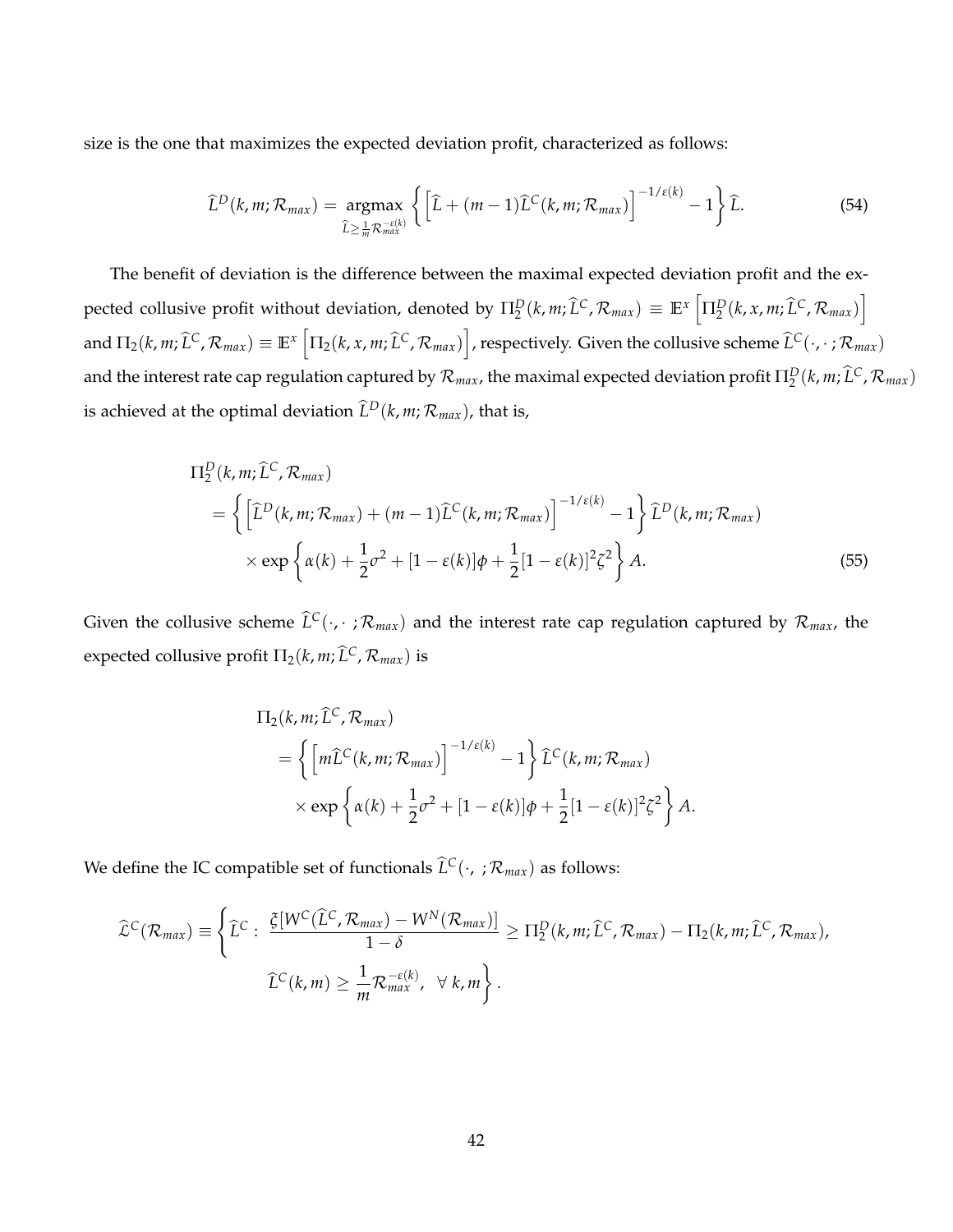In the collusive Nash equilibrium we focus on, the loan size is

$$
\widehat{L}^{C}(\cdot,\cdot)=\underset{\widehat{L}\in\widehat{\mathcal{L}}^{C}(\mathcal{R}_{max})}{\arg\max}\mathbb{E}\left[U^{C}(k,x,m;\widehat{L},\mathcal{R}_{max})\right].
$$
\n(56)

#### **6.2 The Effects of Interest Rate Cap**

After we solve the model with interest rate cap, we investigate its effects on borrowers' welfare. In particular, we are interested in how this interest rate cap influences the loan spread that borrowers pay and the loan amount that they obtain. Since the effects of interest rate cap are similar qualitatively in both markets, we present the results for the DIP loan market as an example.

We start with demonstrating the intended consequences of the interest rate cap policy. In panels (c) and (d) of Figure 6, we plot the loan spread (left) and loan amount (right) as a function of the tightness of interest rate cap controlled by the parameter  $\mathcal{R}_{max}$ . As  $\mathcal{R}_{max}$  decreases, the lenders' markup declines and the equilibrium loan spread drops, indicating a tight interest rate cap control.

As expected, a tighter cap on interest rate reduces the loan spread almost mechanically. Meanwhile, since loan spread is capped, coordination among specialist lenders that aim at restricting the total loan amount for lifting loan spread becomes ineffective, and thus specialist lenders lend more aggressively in order to capture the profits from a larger loan size. Accordingly, we observe a sharp increase in the loan amount as interest rate cap tightens. Both the decline in loan spread and increase in loan size by specialist lenders benefit the borrowers.

Even though interest rate cap improves borrower welfare through borrowing from the specialist lenders (i.e., the intensive margin), an unintended consequence of this policy is to further discourage the participation of specialist lenders and thus hinders the depth of this market (i.e., the extensive margin). Intuitively, specialist lenders decide to participate only when their expected profits are higher than the participation costs. Interest rate cap reduces the expected profits earned by specialist lenders and therefore excludes more specialist lenders from participating. If no specialist lenders are willing to participate in a specific deal, then the borrower is forced to borrow from the lenders of last-resort who are private investors in the market and may not be restricted by the interest rate cap. Lack of competition among the last-resort lenders and the high variable costs they bear make the loan very expensive. Panel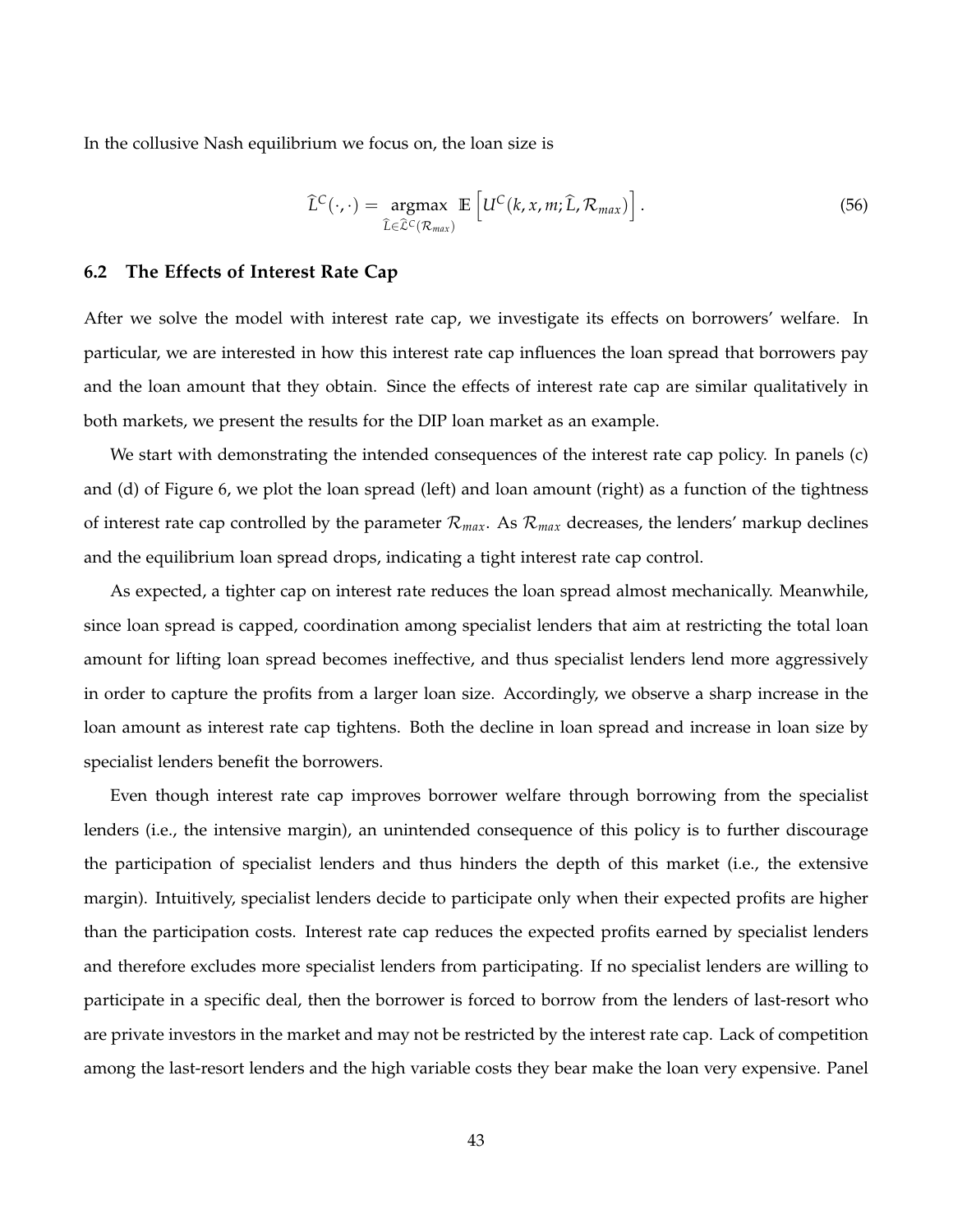(e) and (f) confirm this model prediction. As R*max* declines and the spread-cap tightens, the likelihood for the borrowers to borrow from lenders of the last-resort climbs sharply from 10-20% to above 60%. Meanwhile, even if some borrowers can still borrow from specialist lenders, the average number of participating lenders becomes significantly smaller.

Combining the positive effect of interest rate cap on the intensive margin and its negative effect on the extensive margin, Panel (a) and (b) illustrate the net effect. The net effect captures the likelihood of the borrowers borrowing from different types of lenders and the loan spread charged by these lenders. We observe a U-shaped relation between the average loan spread paid by borrowers and the tightness of rate cap and a hump-shaped relation between the average loan amount obtained by these borrowers and the tightness of rate cap. These findings suggest that there exists an optimal level of rate cap that maximizes the borrowers' welfare. Specifically, the optimal interest rate cap maps to an average loan spread of about 420 bps across all types of lenders in in the DIP loan market.

# **7 Conclusions**

The lending market for distressed loans features an oligopolistic structure, with a few specialist lenders financing a large fraction of loans. It raises the question of how lender market power drives loan pricing in this market. We develop a dynamic game-theoretic model of strategic competition in distress loan markets with endogenous entry. Our entry and competing model provide several novel implications, including the "entry effect" of collusion capacity on the number of potential specialists and thus the likelihood of ex-post inefficient last-resort lending. Taking into account collusive lending by specialists and latent heterogeneity, we then use a comprehensive data sample that contains both distressed loans to bankrupt firms and those not yet in bankruptcy to estimate the structural model. We find that lender market power accounts for more than 90% of default-risk adjusted loan spread of distressed loans and for up to two-thirds of the DIP-loan spreads. More than half of the lender market power is attributed to collusive lending in distressed loans and limited participation, likely due to lenders' blocking power, in DIP loans. Smaller borrowers are particularly susceptible to lender market power than larger borrowers, calling for more attention from policy makers towards small borrowers in difficult times. Without lender collusion, a large fraction of distressed borrowers would switch from lenders of last resort such as hedge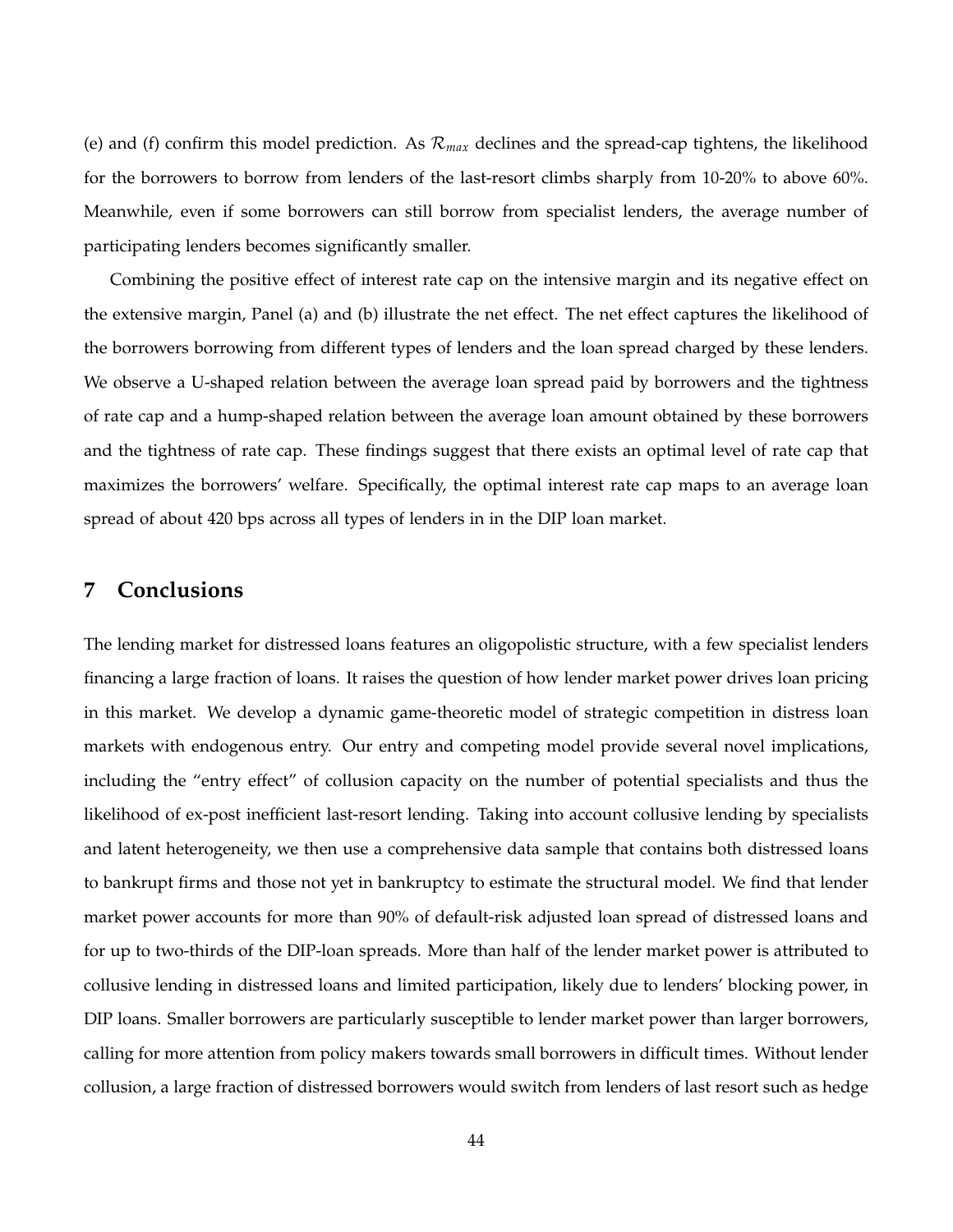funds to specialized lenders and benefit from a significantly larger loan amount and a much lower loan spread. Our policy analysis on interest rate cap suggests that such policy has a hump-shaped effect on the borrowers' welfare due to a positive intensive margin counteracting a negative extensive margin. Specifically, there exists an optimal level of rate-cap that can be imposed by regulators.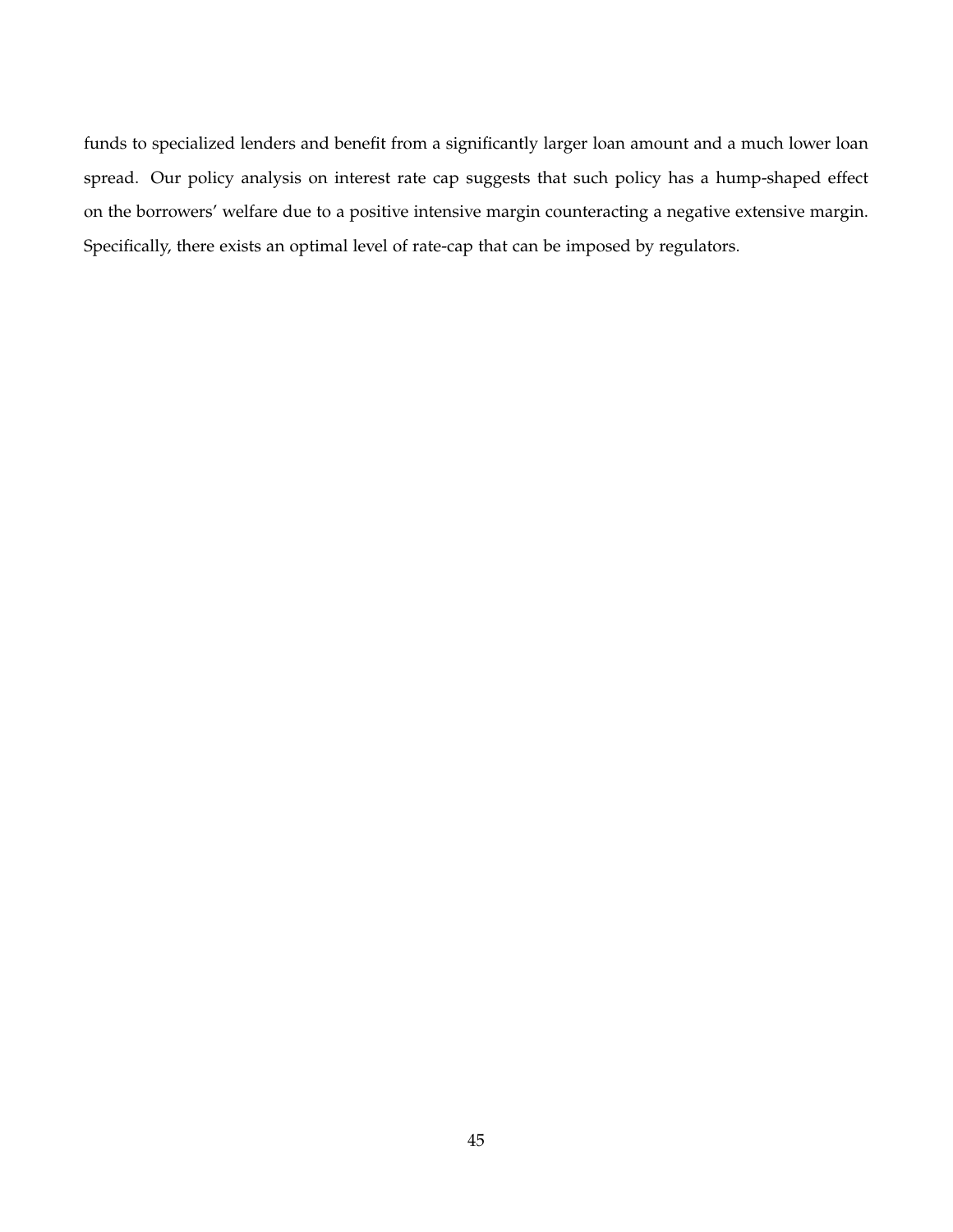# **Appendix**

# **A Solution method:**

We conjecture

$$
L^{C}(k, x, m) \equiv \widehat{L}^{C}(k, m) e^{\alpha_2(k) - \varepsilon_2(k)\phi_2 - \varepsilon_2(k)\varrho u + \sigma z} A
$$
\n(57)

$$
L^D(k, x, m) \equiv \widehat{L}^D(k, m) e^{\alpha_2(k) - \epsilon_2(k)\phi_2 - \epsilon_2(k)\varrho u + \sigma z} A.
$$
\n
$$
(58)
$$

For each  $\hat{L}^C(k, m)$ , we numerically solve

$$
\widehat{L}^{D}(k,m) = \underset{\widehat{L}}{\operatorname{argmax}} \left[ \left( \frac{1}{\widehat{L} + (m-1)\widehat{L}^{C}(k,m)} \right)^{1/\varepsilon_{2}(k)} - 1 \right] \widehat{L}.
$$
 (59)

The first-order condition is the maximization problem above is

$$
1 - \frac{1}{\varepsilon_2(k)} + \frac{1}{\varepsilon_2(k)} \frac{(m-1)\widehat{L}^C(k,m)}{\widehat{L}^D + (m-1)\widehat{L}^C(k,m)} = \left[\widehat{L}^D + (m-1)\widehat{L}^C(k,m)\right]^{1/\varepsilon_2(k)}\tag{60}
$$

Thus, with the optimal deviation  $\hat{L}^D(k,m)$  pinned down in (60), the optimal deviation profit is

$$
\mathbb{E}^{x}\left[\Pi_{2}^{D}(k,x,m;L^{C})\right] = \left[\left(\frac{1}{\hat{L}^{D}+(m-1)\hat{L}^{C}}\right)^{1/\epsilon_{2}(k)}-1\right]\hat{L}^{D}e^{\alpha_{2}(k)+\frac{1}{2}\sigma^{2}+(1-\epsilon_{2}(k))\phi_{2}+\frac{1}{2}(1-\epsilon_{2}(k))^{2}\zeta^{2}}A\qquad(61)
$$

and

$$
\mathbb{E}^{x}\left[\Pi_{2}(k,x,m;L^{C})\right] = \left[\left(\frac{1}{m\widehat{L}^{C}}\right)^{1/\varepsilon_{2}(k)} - 1\right] \widehat{L}^{C}e^{\alpha_{2}(k) + \frac{1}{2}\sigma^{2} + (1-\varepsilon_{2}(k))\phi_{2} + \frac{1}{2}(1-\varepsilon_{2}(k))^{2}\zeta^{2}}A. \tag{62}
$$

We now try to get  $\hat{L}^C(k,m)$  for  $L^C(k,x,m) \equiv \hat{L}^C(k,m)e^{\alpha_2(k)-\epsilon_2(k)\phi_2-\epsilon_2(k)\phi_1+\sigma z}A$ . We define the IC compatible set of functionals  $\hat{L}^C(\cdot,\cdot)$  as follows:

$$
\widehat{\mathcal{L}}^C \equiv \left\{ \widehat{L}^C : \frac{\xi(W^C(\widehat{L}^C) - W^N)}{1 - \delta} \ge \mathbb{E}^x \left[ \Pi_2^D(k, x, m; \widehat{L}^C) \right] - \mathbb{E}^x \left[ \Pi_2(k, x, m; \widehat{L}^C) \right], \ \ \forall \ k, m \right\}.
$$
 (63)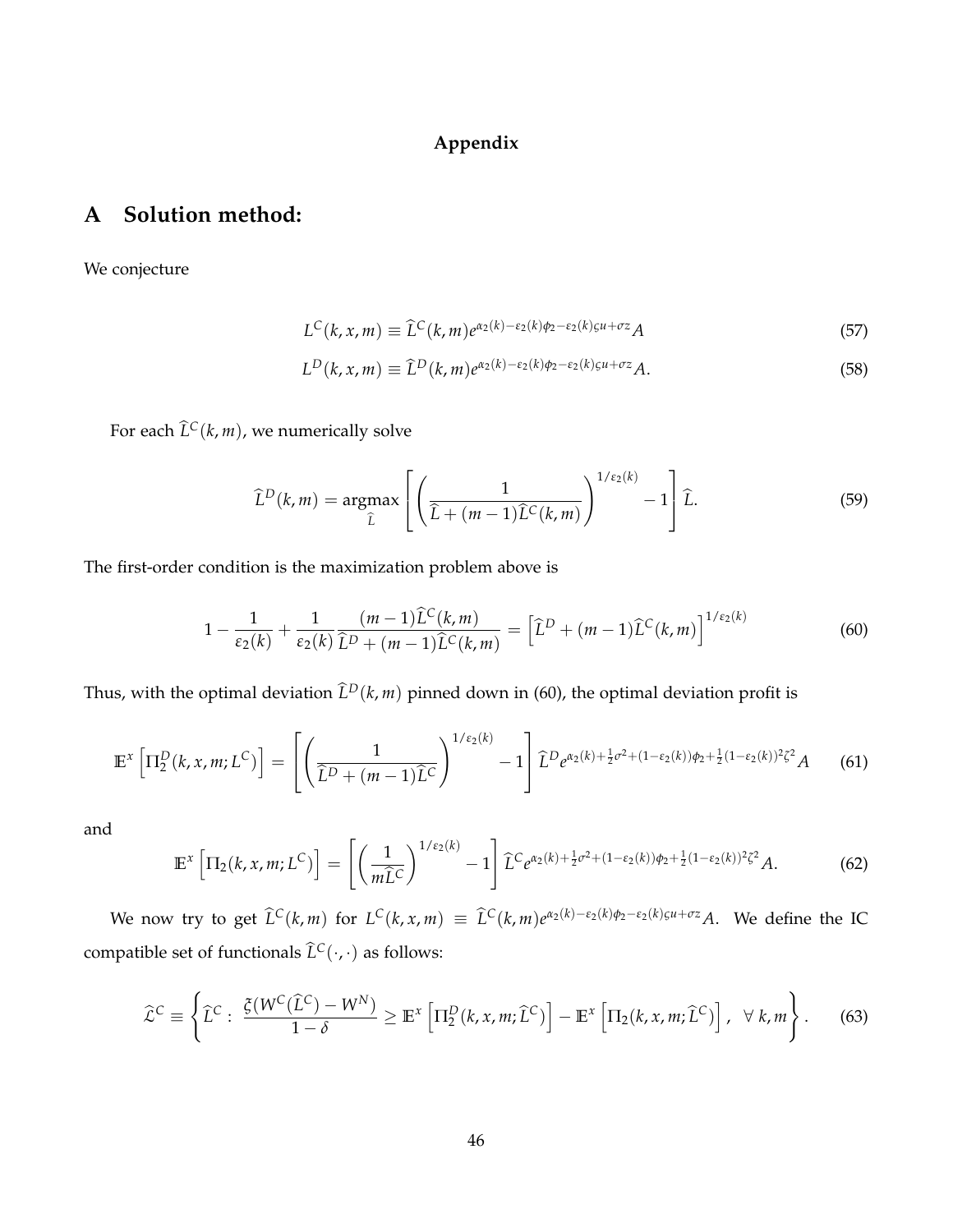In the collusive Nash equilibrium we focus on, the loan size is

$$
\widehat{L}^{C}(\cdot,\cdot) = \underset{\widehat{L}\in\widehat{\mathcal{L}}^{C}}{\operatorname{argmax}} \mathbb{E}\left[U^{C}(k,x,m;\widehat{L})\right].
$$
\n(64)

Let  $\widehat{L}_{max}^C(k, m) \equiv \frac{1}{m}$  $\left[1-\frac{1}{\epsilon_2(k)}\right]$  $\int_{0}^{\epsilon_2(k)}$ . According to the definitions, it follows that  $\widehat{L}^C_{max}(\cdot,\cdot)$  is the optimal loan size if  $\widehat{L}_{max}^C(\cdot, \cdot) \in \widehat{\mathcal{L}}^C$ .

# **B Estimation of Credit Spreads Based on CDS Prices**

We assume that both credit spreads and CDS premia only mainly reflect the same credit risk. We observe *T*-year CDS premium, which is paid every period of  $\Delta$ . The frequency  $\Delta = 0.5$  is semiannual. We also have reliable estimation on the expected recovery rates *δ* and *δ<sup>L</sup>* for the corporate bond and the distressed loan, respectively. Moreover, we have the information on zero-coupon risk-free bond prices, denoted by *Z*(0, *i*∆) with *i* = 1, 2, · · · , *T*/∆. Let *n* = *T*/∆ and *t*<sub>*i*</sub> = *i*∆ for *i* = 1, · · · , *n*.

**Back out constant hazard rate**  $p^*$ . If CDS only reflects credit risk, the non-arbitrage CDS premium formula is

$$
s = \frac{1}{\Delta} \frac{(1-\delta) \sum_{i=1}^{n} [P^*(0, t_{i-1}) - P^*(0, t_i)] Z(0, t_i)}{\sum_{i=1}^{n} P^*(0, t_i) Z(0, t_i)},
$$
(65)

where  $P^*(0, t)$  is the risk-neutral probability of survival up to time  $t$ , modeled as

$$
P^*(0,t) \equiv \exp(-p^* \times t). \tag{66}
$$

We can estimate  $p^*$  using the equations (65) and (66) based on the data of *s*,  $\delta$ , and  $Z(0, t_i)$ .

**Estimate loan credit spreads.** If a loan has maturity  $T_L = t_m$ , it holds that

$$
1 = P^*(0,t_m)Z(0,t_m) + \sum_{i=1}^m [P^*(0,t_{i-1}) - P^*(0,t_i)]Z(0,t_i)\delta_L + y\Delta \sum_{i=1}^m P^*(0,t_i)Z(0,t_i),
$$

where *y* is the annualized loan yield. The equality above recognizes that convention that loans are sold at par, and that the loan yield is exactly equal to the coupon rate.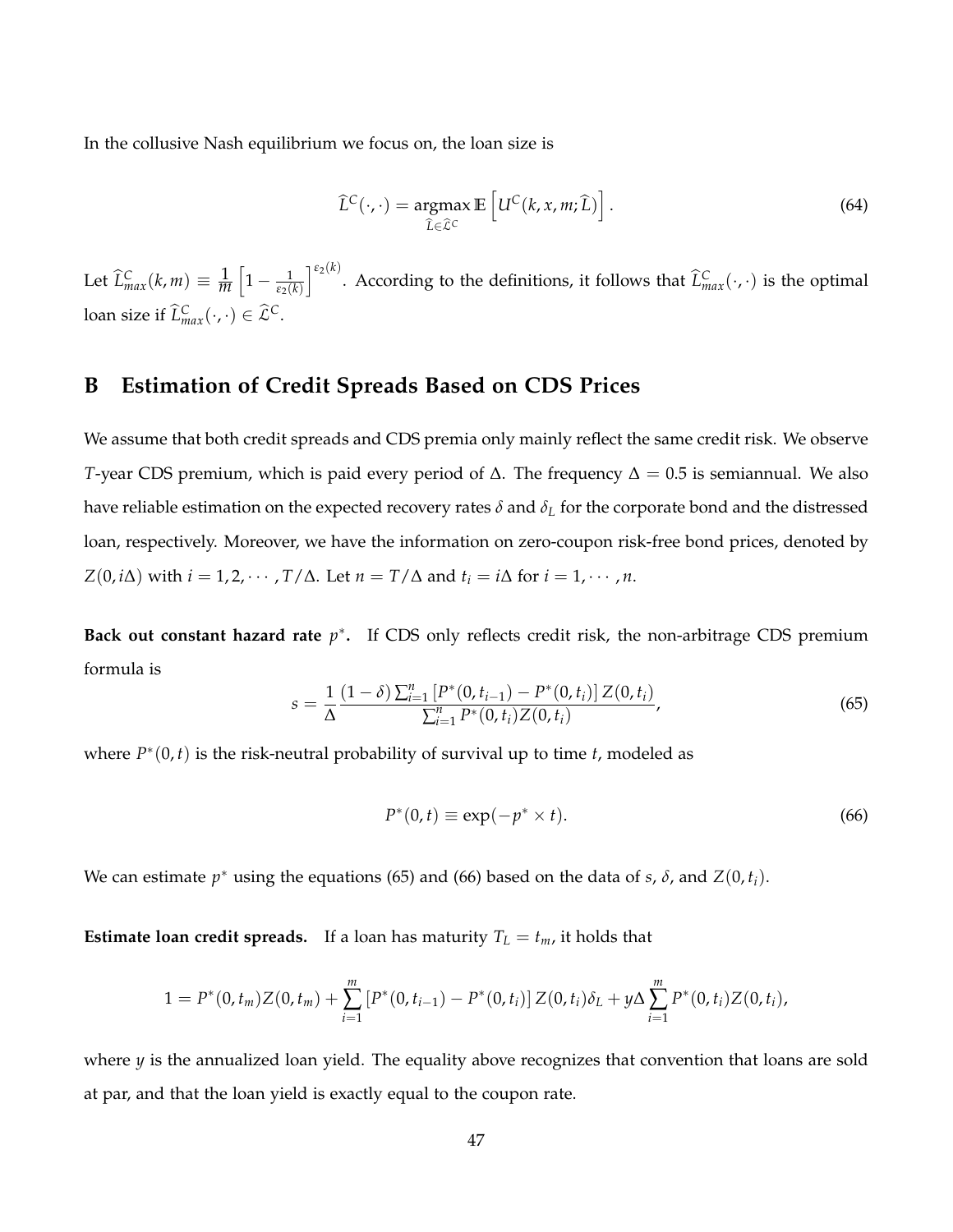Then, the annualized yield of the loan is

$$
y = \frac{1}{\Delta} \frac{1 - P^*(0, t_m) Z(0, t_m) - \sum_{i=1}^m [P^*(0, t_{i-1}) - P^*(0, t_i)] Z(0, t_i) \delta_L}{\sum_{i=1}^m P^*(0, t_i) Z(0, t_i)}.
$$

and the credit spread is *y* − *r*<sub>*f*</sub> with *r*<sub>*f*</sub> = − ln *Z*(0, 1).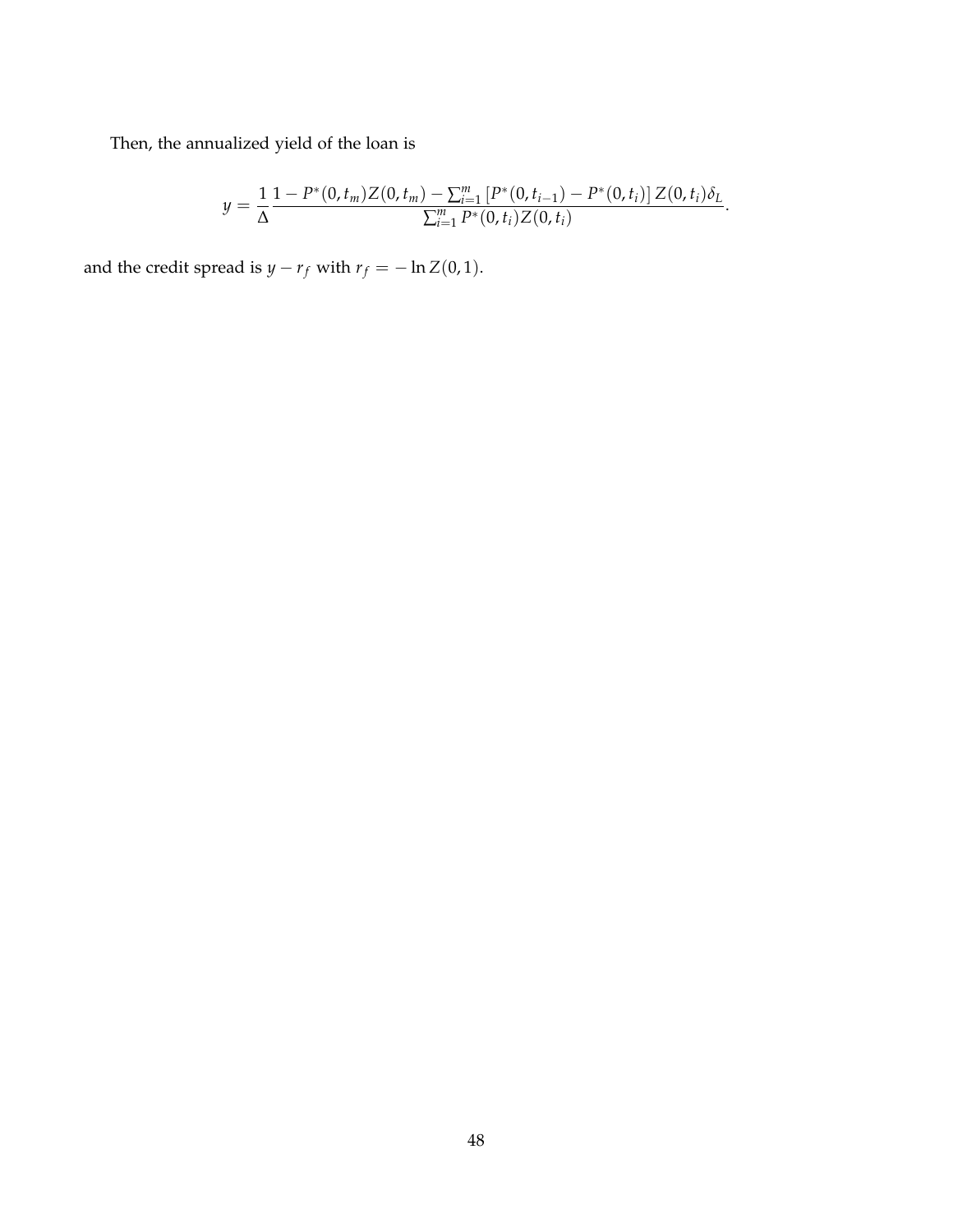# **References**

- Altman, Edward I., Edith Hotchkiss, and Wei Wang, 2019, *Corporate Financial Distress, Restructuring, and Bankruptcy* (Wiley).
- Atkeson, Andrew, and Ariel Burstein, 2008, Pricing-to-market, trade costs, and international relative prices, *American Economic Review* 98, 1998–2031.
- Ayotte, Kenneth M., and Jared A. Elias, 2020, Bankruptcy process for sale, Working paper, U.S. Berkeley School of Law.
- Ayotte, Kenneth M., and Edward R. Morrison, 2009, Creditor control and conflict in chapter 11, *Journal of Legal Analysis* 1, 511– 551.
- Berg, Tobias, Anthony Saunders, and Sascha Steffen, 2016, The total cost of corporate borrowing in the loan market: Don't ignore the fees, *Journal of Finance* 71, 1357–1392.
- Berry, Steven, James Levinsohn, and Ariel Pakes, 1995, Automobile prices in market equilibrium, *Econometrica* 63, 841–890.
- Besag, Julian, 1974, Spatial interaction and the statistical analysis of lattice systems, *Journal of the Royal Statistical Society: Series B (Methodological)* 36, 192–225.
- Bharath, Sreedhar T., Sandeep Dahiya, Anthony Saunders, and Anand Srinivasan, 2011, Lending relationships and loan contract terms, *Review of Financial Studies* 24, 1141–1203.
- Blitz, Rudolph C., and Millard F. Long, 1965, The economics of usury regulation, *Journal of Political Economy* 73, 608–619.
- Brown, Jennifer, and David A. Matsa, 2016, Boarding a sinking ship? An investigation of job applicants to distressed firms, *Journal of Finance* 71, 507–549.
- Cai, Jian, Frederik Eidam, Anthony Saunders, and Sascha Steffen, 2018, Loan syndication structure and price collusion, Working paper, Washington University at St. Louis.
- Carrasco, Vinicius, and Gustavo Manso, 2006, Syndication and Robust Collusion in Financial Markets, Berkeley working papers, University of California at Berkeley.
- Celeux, Gilles, 1985, The sem algorithm: a probabilistic teacher algorithm derived from the em algorithm for the mixture problem, *Computational statistics quarterly* 2, 73–82.
- Celeux, Gilles, and Jean Diebolt, 1992, A stochastic approximation type em algorithm for the mixture problem, *Stochastics: An International Journal of Probability and Stochastic Processes* 41, 119–134.
- Chatterjee, Sris, Upinder S. Dhillon, and Gabriel G. Ramírez, 2004, Debtor-in-possession financing, *Journal of Banking and Finance* 28, 3097–3111.
- Chava, Sudheer, and Amiyatosh Purnanandam, 2011, The effect of banking crisis on bank-dependent borrowers, *Journal of Financial Economics* 99, 116–135.
- Chen, Hui, Winston Wei Dou, Hongye Guo, and Yan Ji, 2021, Feedback and contagion through distressed competition, Working paper.
- Conti-Brown, Peter, and David Skeel, 2020, Using the Federal Reserve's Discount Window for Debtor-in-Possession Financing During the COVID-19 Bankruptcy Crisis, Working paper, Economic StudiesProgram at The Brookings Institution.
- Cuesta, José Ignacio, and Alberto Sepúlveda, 2021, Price Regulation in Credit Markets: A Trade-off between Consumer Protection and Credit Access, Working paper, Stanford University.
- DeMarzo, Peter M., Arvind Krishnamurthy, and Joshua D. Rauh, 2020, Debtor-in-Possession Financing Facility (DIPFF) Proposa, Working paper, Stanford University.
- Diamond, Douglas W., 1984, Financial intermediation and delegated monitoring, *Review of Economic Studies* 51, 393–414.
- Diamond, Douglas W., 1991, Monitoring and reputation: The choice between bank loans and directly placed debt, *Journal of Political Economy* 99, 689–721.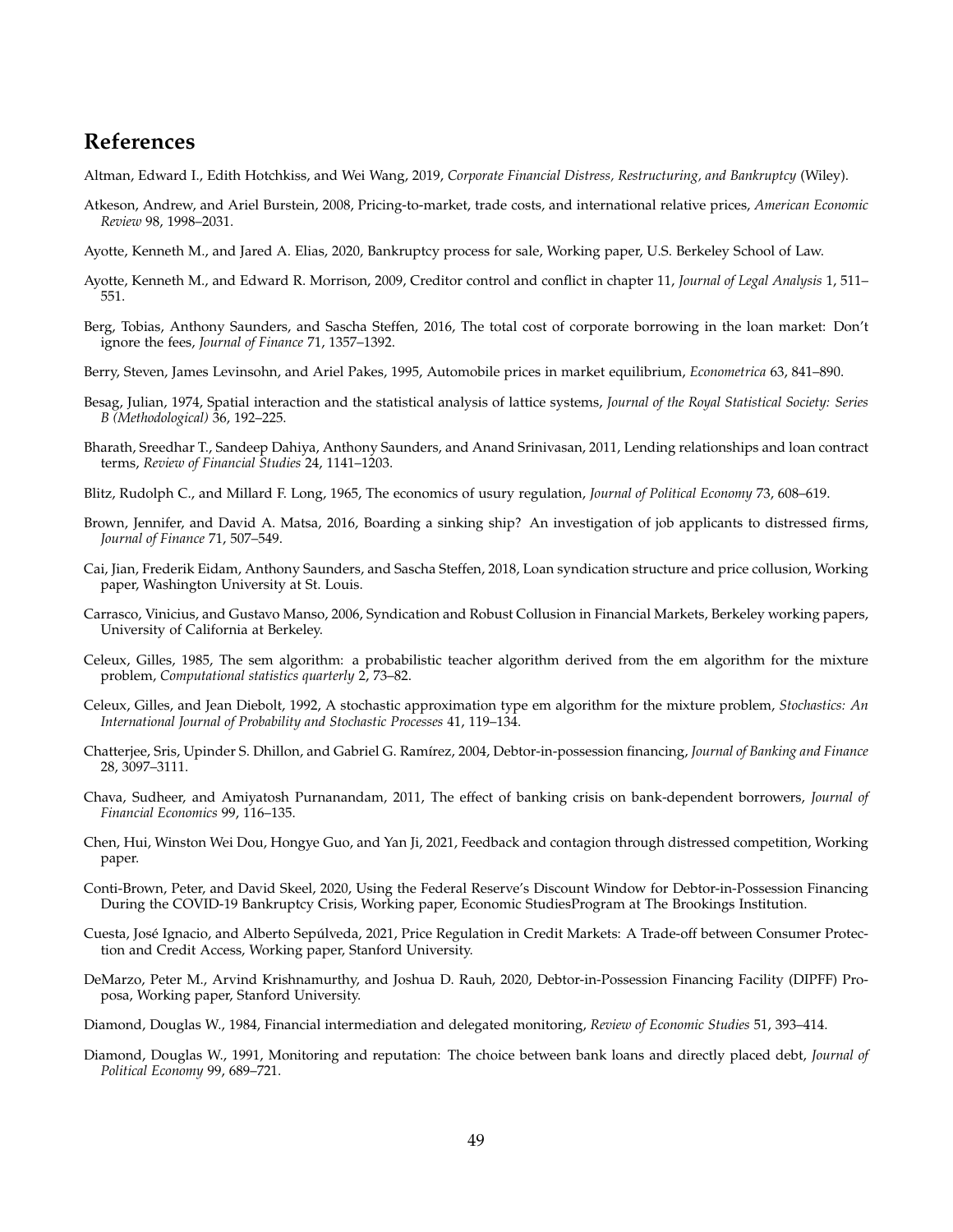- Dou, Winston Wei, Shane Johnson, Mingming Ao Shao, and Wei Wu, 2021, Compettition network, distress propagation, and stock returns, Working paper.
- Eckbo, B Espen, Kai Li, and Wei Wang, 2020, Rent extraction by super-priority lenders, *Working paper* .
- Fischel, Daniel R., 1989, The economics of lender liability, *Yale Law Journal* 99, 131–154.
- Garrod, Luke, and Matthew Olczak, 2018, Explicit vs tacit collusion: The effects of firm numbers and asymmetries, *International Journal of Industrial Organization* 56, 1–25.
- Green, Edward J., Robert C. Marshall, and Leslie M. Marx, 2014, Tacit collusion in oligopoly, in Roger D. Blair, and D. Daniel Sokol, eds., *The Oxford Handbook of International Antitrust Economics*, volume 2 of *Antitrust Economics*, 217–239 (Oxford University Press).
- Harrington, Joseph E, 2008, Detecting cartels, *Handbook of antitrust economics* 213, 215–258.
- Hasan, Iftekhar, Gabriel G. Ramirez, and Gaiyan Zhang, 2019, Lock-in effects in relationship lending: Evidence from DIP loans, *Journal of Money Credit and Banking* 51, 1021–1043.
- Hatfield, John William, Scott Duke Kroiminer, Richard Lowery, and Jordan M. Barry, 2020, Collusion in markets with syndication, Working paper, Harvard University.
- Hendel, Igal, 1999, Estimating multiple-discrete choice models: An application to computerization returns, *The Review of Economic Studies* 66, 423–446.
- Hortacsu, Ali, Gregor Matvos, Chad Syverson, and Sriram Venkataraman, 2013, Indirect costs of financial distress in duratable goods industries: The case of auto manufacturers, *Review of Financial Studies* 26, 1249–1290.
- Ivaldi, Marc, Bruno Jullien, Patrick Rey, Paul Seabright, and Jean Tirole, 2007, Chapter 8 the economics of tacit collusion: Implications for merger control, in V. Ghosal, and J. Stennek, eds., *The Political Economy of Antitrust*, volume 282 of *Contributions to Economic Analysis*, 217–239 (Elsevier).
- Ivashina, Victoria, and David Scharfstein, 2010, Bank lending during the financial crisis of 2008, *Journal of Financial Economics* 97, 319–338.
- Jiang, Wei, Kai Li, and Pei Shao, 2010, When shareholders are creditors: Effects of the simulataneous holding of equity and debt by non-commercial banking institutions, *Review of Financial Studies* 23, 3595–3637.
- Jiang, Wei, Kai Li, and Wei Wang, 2012, Hedge funds and chapter 11, *Journal of Finance* 67, 513–560.
- Johannes, Michael, and Nicholas Polson, 2010, Mcmc methods for continuous-time financial econometrics, *Handbook of Financial Econometrics: Applications* 1–72.
- Knittel, Christopher R., and Victor Stango, 2003, Price ceilings as focal points for tacit collusion: Evidence from credit cards, *The American Economic Review* 93, 1703–1729.
- Koijen, Ralph S. J., and Motohiro Yogo, 2015, The cost of financial frictions for life insurers, *American Economic Review* 105, 445– 75.
- Koijen, Ralph S. J., and Motohiro Yogo, 2019, A demand system approach to asset pricing, *Journal of Political Economy* 127, 1475– 1515.
- Kortweg, Arthur, 2010, The net benefits to leverage, *Journal of Finance* 65, 2137–2170.
- Li, Kai, and Wei Wang, 2016, Debtor-in-possession financing, loan-to-loan, and loan-to-own, *Journal of Corporate Finance* 39, 121– 138.
- Li, Tong, and Xiaoyong Zheng, 2009, Entry and Competition Effects in First-Price Auctions: Theory and Evidence from Procurement Auctions, *The Review of Economic Studies* 76, 1397–1429.
- Li, Yan, Ruichang Lu, and Anand Srinivasan, 2019, Relationship bank behavior during borrower distresss, *Journal of Financial and Quantitative Analysis* 54, 1231–1262.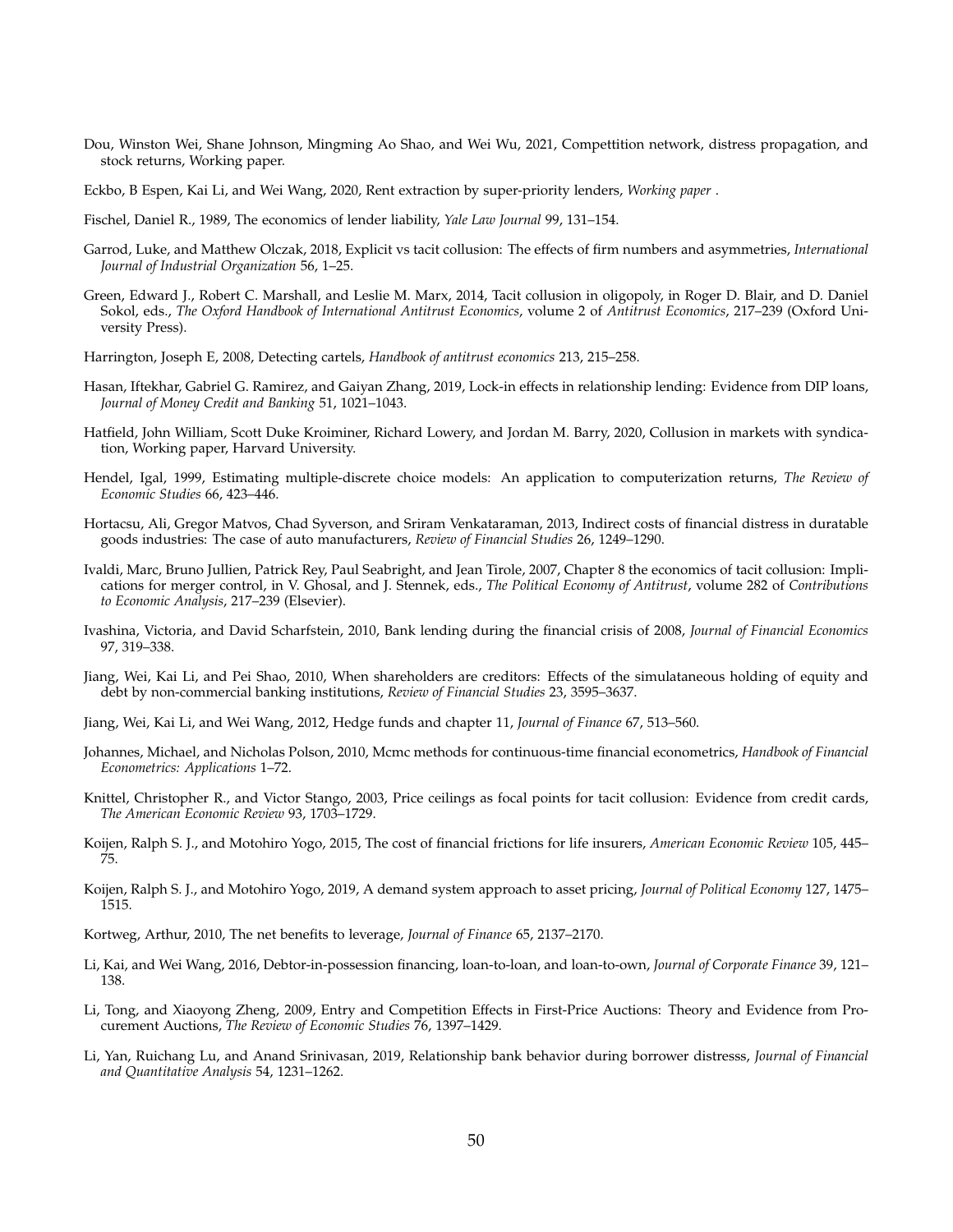- Martin, Stephen, 2006, Competition policy, collusion, and tacit collusion, *International Journal of Industrial Organization* 24, 1299– 1332.
- Murfin, Justin, 2012, The supplie-side determinants of loan contract strictness, *Journal of Finance* 67, 1565–1601.
- Nocke, Volker, and Lucy White, 2007, Do vertical mergers facilitate upstream collusion?, *The American Economic Review* 97, 1321–1339.
- Petersen, Mitchell A., and Raghuram G. Rajan, 1994, The benefits of lending relationships: evidence from small business data, *Journal of Finance* 49, 3–37.
- Rajan, Raghuram G., 1992, Insiders and outsiders: The choice between informed and arm's-length debt, *Journal of Finance* 47, 1367–1400.
- Roberts, Michael R., and Amir Sufi, 2009, Renegotiation of financial contracts: Evidence from private credit agreements, *Journal of Financial Economics* 93, 159–184.
- Santos, Joao A.C., and Andrew Winton, 2008, Bank loans, bonds, and information monopolies across the business cycle, *Journal of Finance* 63, 1315–1359.
- Schenone, Carola, 2010, Lending relationships and information rents: Do banks exploit their information advantages?, *Review of Financial Studies* 23, 1149–1199.
- Schwert, Michael, 2020, Does borrowing from banks cost more than borrowing from the market?, *Journal of Finance* 75, 905–947.
- Sharpe, Steven, 1990, Asymmetric information, bank lending and implicit contracts: A stylized model of customer relationships, *Journal of Finance* 45, 1069–1087.
- Skeel, David A., 2004, The past, present, and future of debtor-in-possession financing, *Cardozo Law Review* 25, 1905–1934.
- Sorensen, Morten, 2007, How smart is smart money? A twoâ $\AA$ Rsided matching model of venture capital, *Journal of Finance* 62, 2725–2762.
- Sufi, Amir, 2007, Information asymmetry and financing arrangements: Evidnce from syndicated loans, *Journal of Finance* 62, 629–668.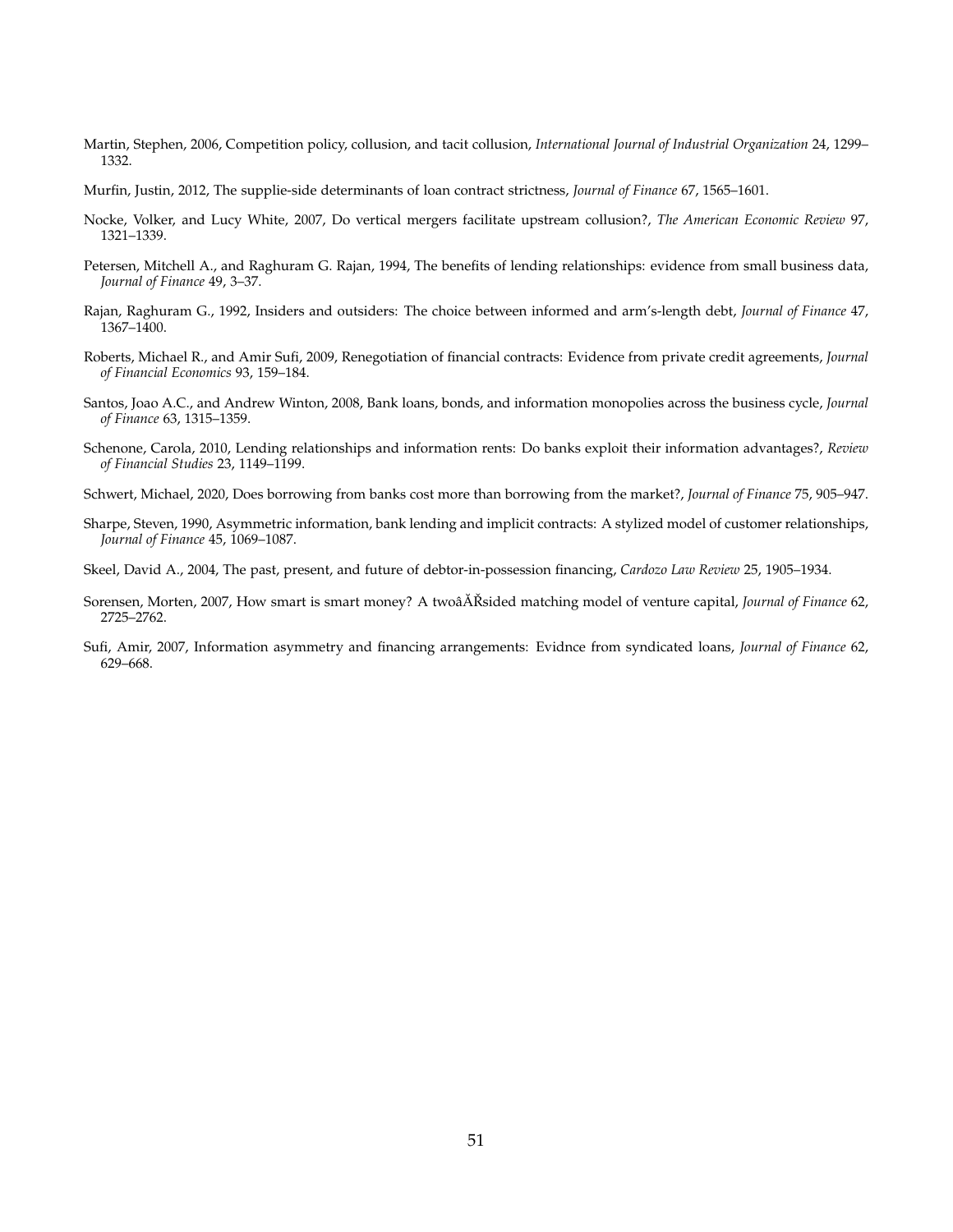#### Figure 1: Model Timeline

This figure describes the timeline of the model. Each lending period is divided into two subperiods – morning and afternoon. The existing lender first decides whether to lend to the borrower with a probability  $\lambda(\kappa)$ , if the existing lender does not lend to the borrower, the borrower approaches a group of specialist lenders who can decide whether to participate in a syndicate loan. The specialist lenders need to pay a fixed cost if they participate. If no specialist lenders are willing to participate, the borrower turns to the lenders of last-resort.

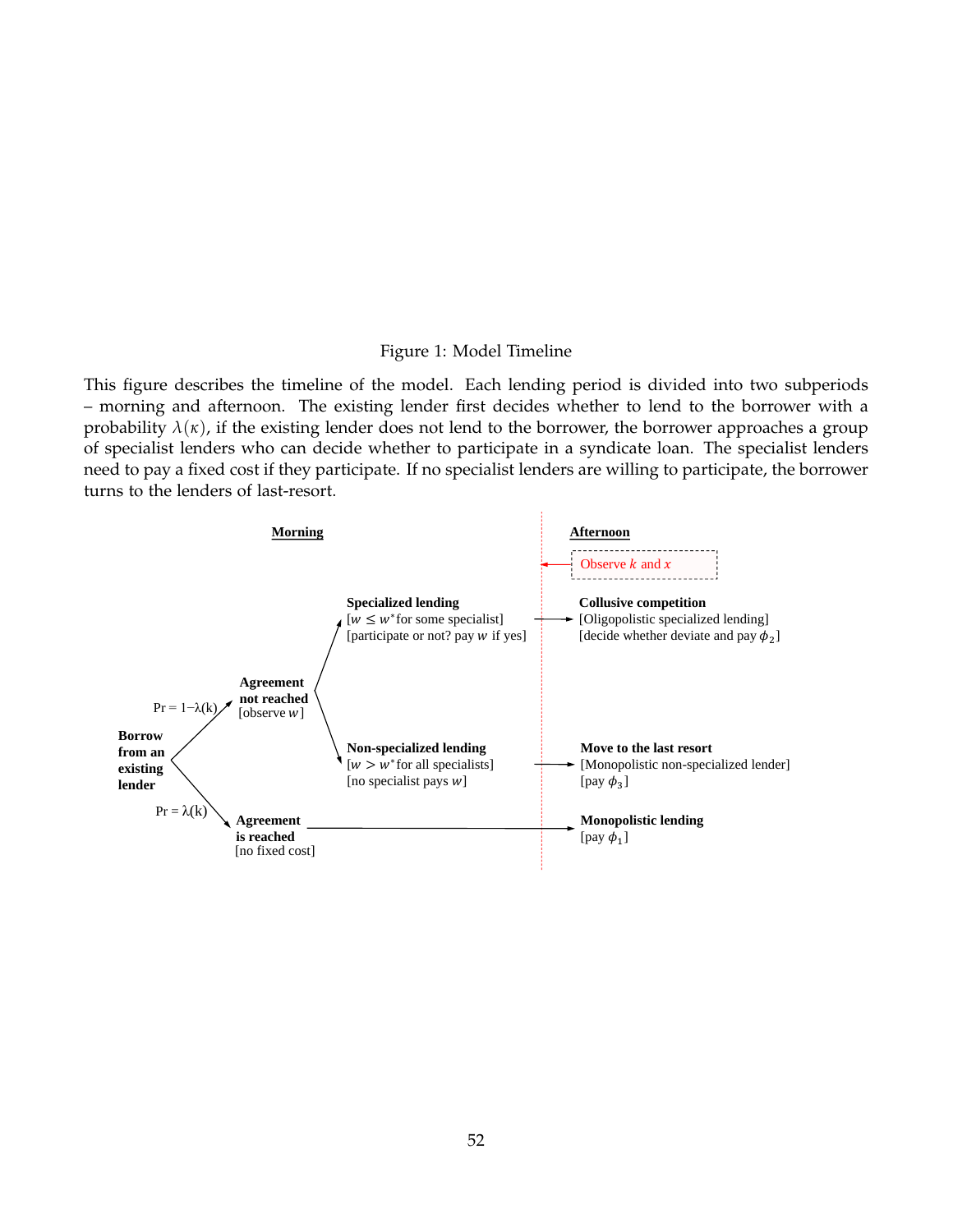## Figure 2: Loan Market Network

This figure describes the network of the distressed loan markets and the DIP loan market. Each circle represents one unique lender, with the size of the circle depending on the market share of the lender in the corresponding loan market. The tiny circles on the outer layer are for lenders whose market share is negligible. Each line between the lenders represents one coordination in a syndication.

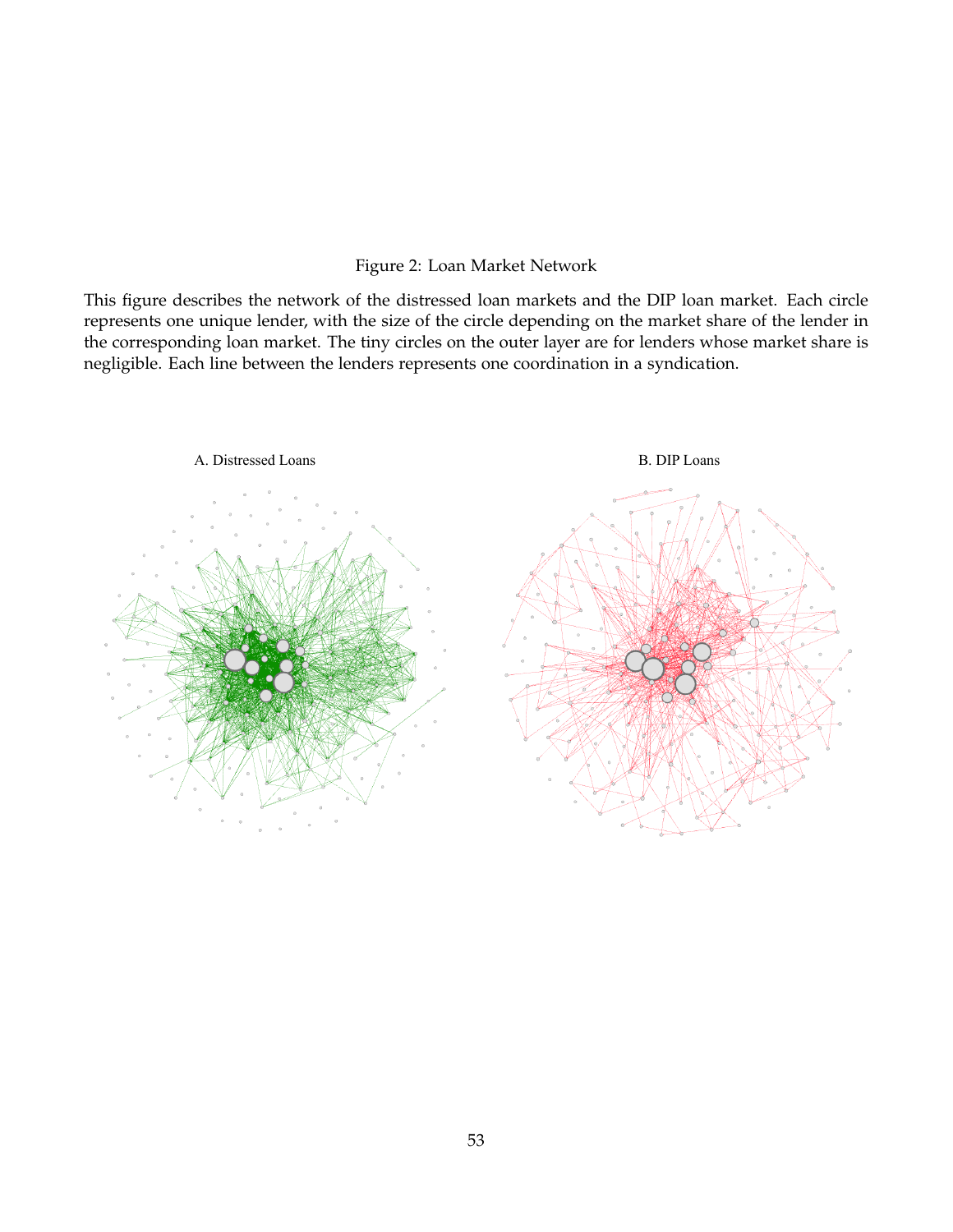## Figure 3: Identification of *ξ*

This figure plots the ratio of loan amount by a syndicated lender group ( $m > 1$ ) to loan amount by a single lender ( $m = 1$ ) for small borrowers (left) and large borrowers (right). Small (large) borrowers are the borrowers in the bottom (top) tercile of firm size in our sample. The solid line depicts how this ratio varies as the collusion intensity, *ξ*, changes. The dash line shows the empirical value of this ratio observed in the data for small and large borrowers. The red circle marks the estimated value of *ξ* and the model-implied loan size ratio. Panel (a) illustrates the results for the distressed loan sample, and panel (b) illustrates the results for DIP sample.



(b) DIP Loans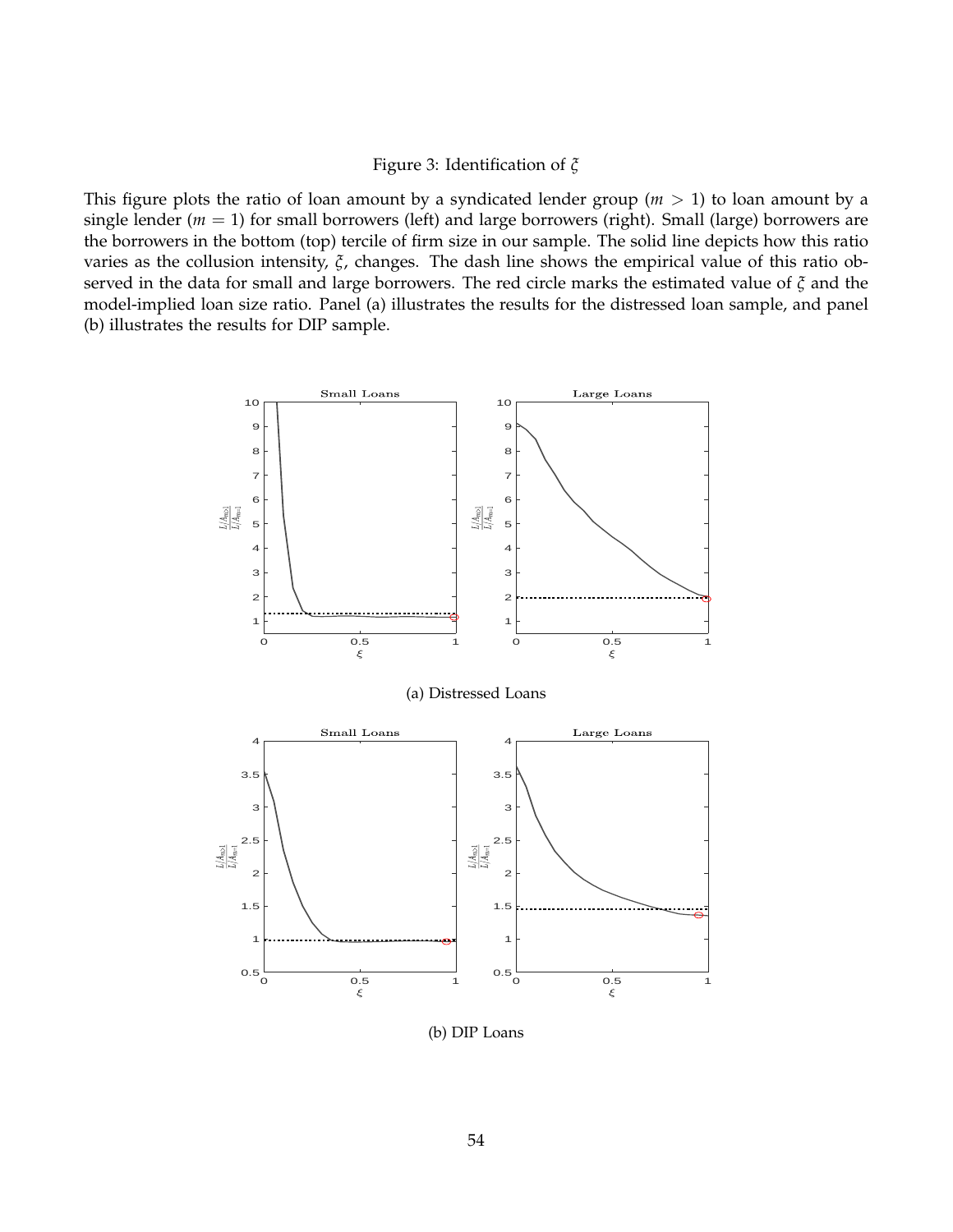## Figure 4: Demand Curves by Clusters

This figure shows the classification of borrowers to different demand curves. Each dot in the figure represents an observation in our sample, and the dash lines are the estimated demand curves. The dots in black represent the borrowers belonging to the demand curve marked in black dash line and the dots in white represent the borrowers belonging to the demand curve marked in gray dash line. The intercept and slope of the demand curves represent the constant term and the elasticity of the demand curve function, specified in Equation 4. Panel (a) depicts the classification in the distressed loan market and panel (b) depicts the classification in the DIP market.



(b) DIP Loans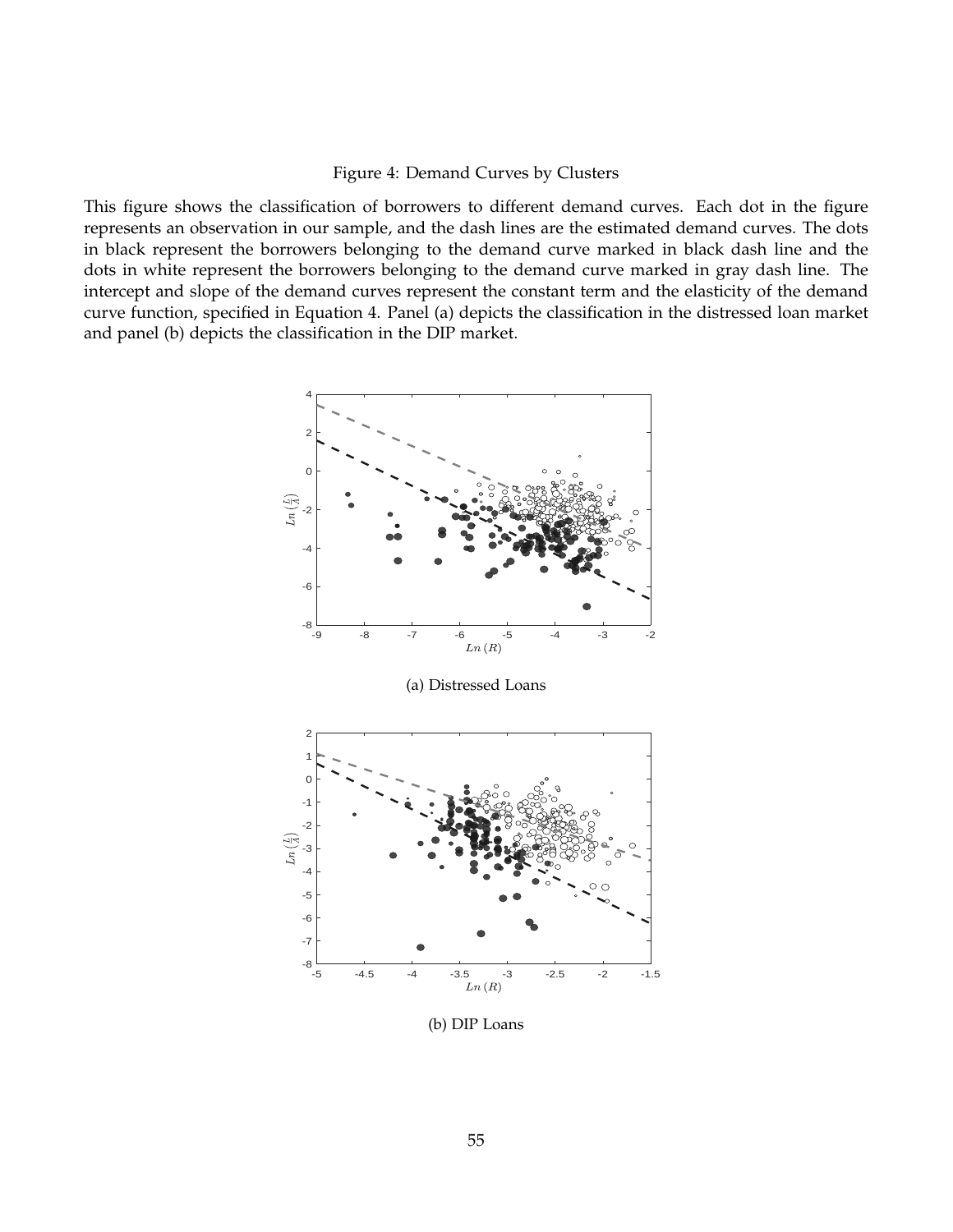#### Figure 5: Spread Decomposition

This figure compares different components of loan spread in the distressed loan market and DIP loan market. Collusion represents the component of loan spread that arises from the specialist lenders' tacit coordination in syndicated lending; Limited participation represents the component of loan spread that arises from the limited competition in small syndicated lending groups, which in turn is a consequence of high participation costs in the estimated model; Oligopoly represents the component of loan spread due to the oligopolistic market structure with a few concentrated lenders; and variable costs represent the component of loan spread used to compensate the lenders for their lending costs (not include funding costs) such as monitoring costs.

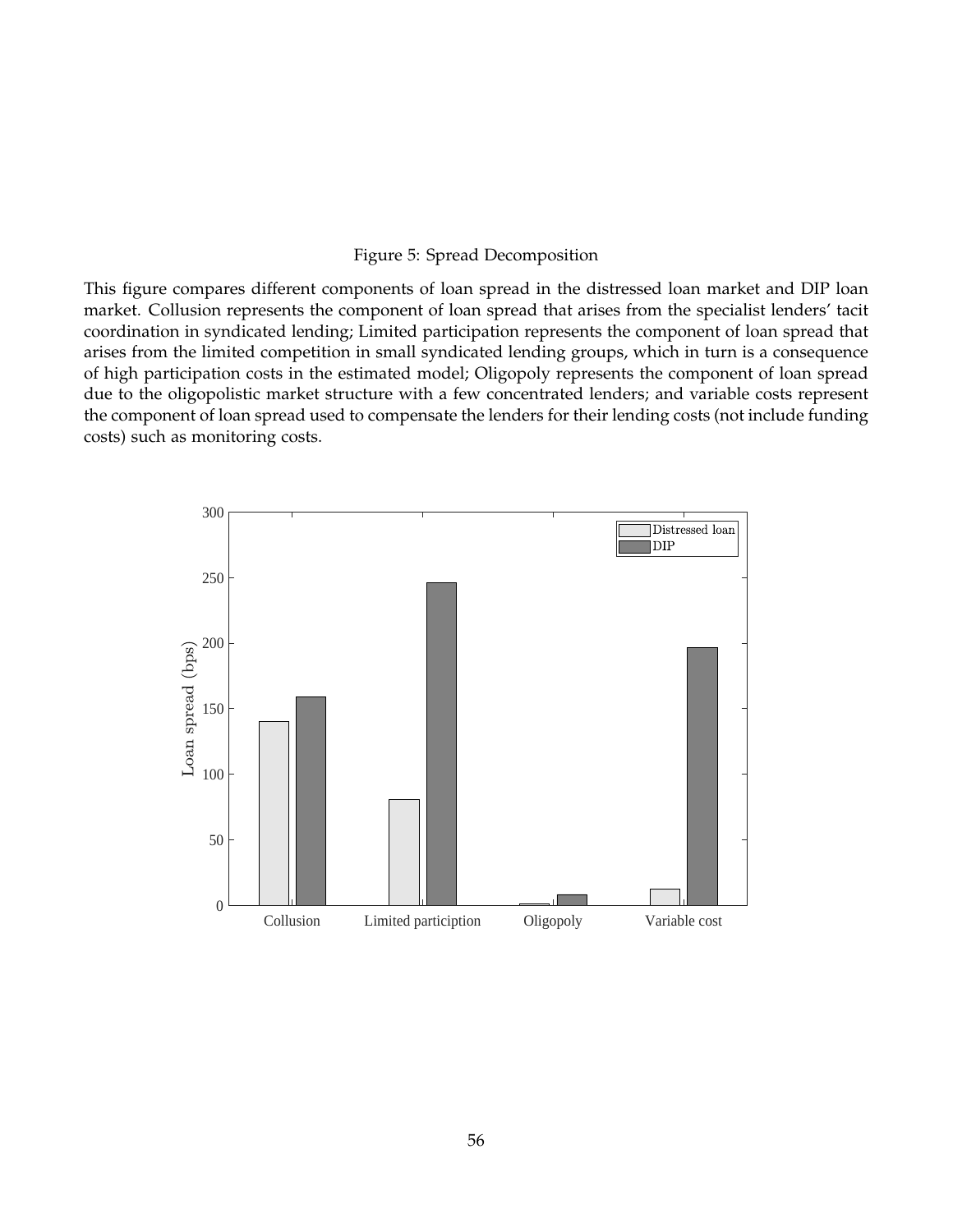## Figure 6: The Effects of Interest Rate Cap Policy

This figure shows the effects of the spread-cap policy. The policy details are described in section 6. Panels (a) and (b) illustrate the overall effect of rate-cap on the average loan spread and loan amount; panel (c) and (d) depict the intensive margin of rate-cap on reducing the loan spread charged by specialist lenders and increasing the corresponding loan amount in distressed loan market and DIP-loan market; panel (e) and (f) show the extensive margin of rate-cap on reducing the number of participating specialist lenders and increasing the chance of the borrowers turning to lenders of last-resort.

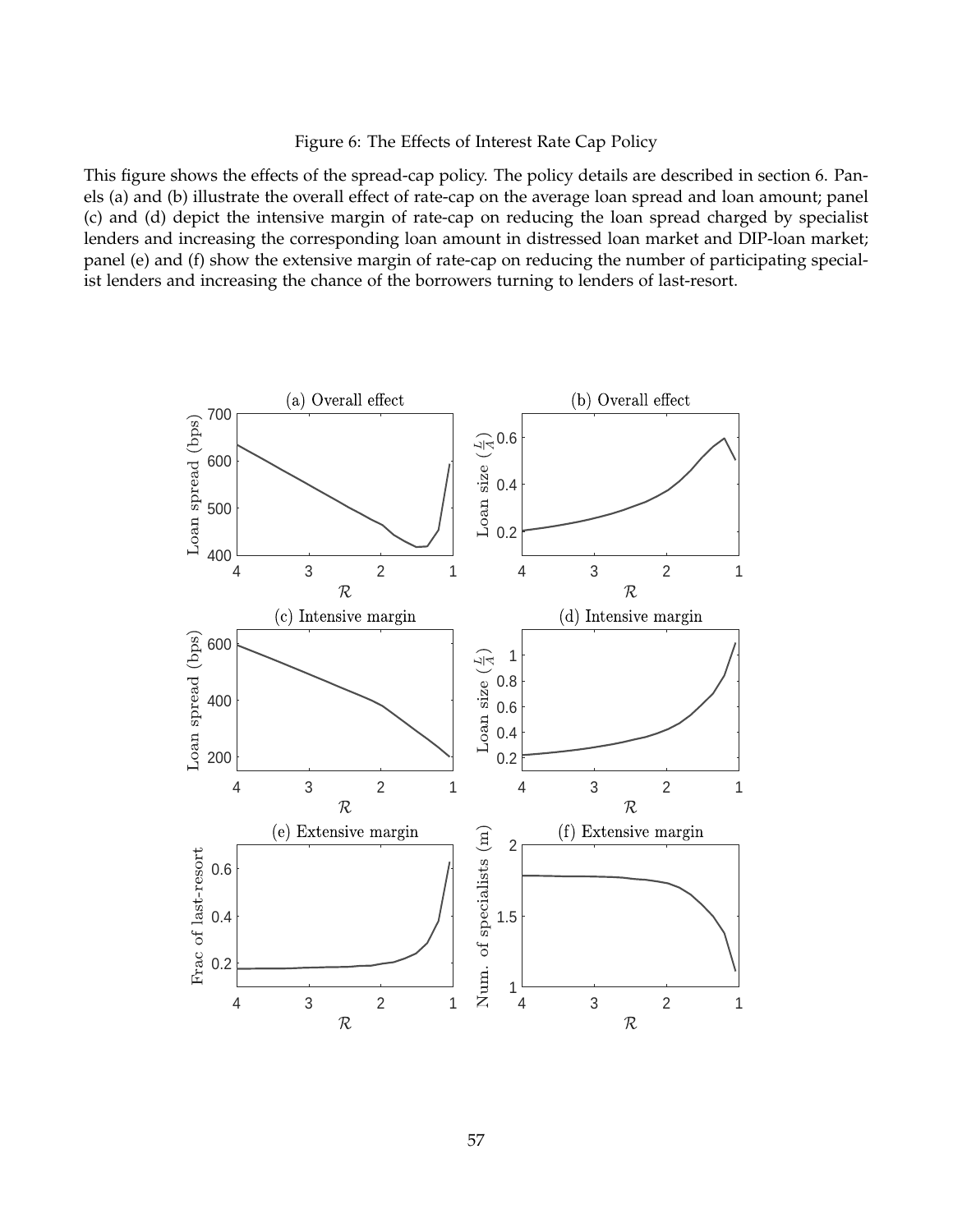#### Table 1: Summary Statistics

This table presents the summary statistics of our sample firms. Our sample consists of 484 distressed loans (in Panel A) and 297 DIP loans (in Panel B) to U.S. public firms between 2001 and 2019. All financial variables are taken from the last fiscal year reported immediately prior to loan initiation, retrieved from Compustat. Assets, Liabilities and Sales are book assets, book liabilities, and revenue measured in millions of dollars, respectively. Leverage is the ratio of book liabilities to book assets. ROA is EBITDA scaled by book assets. PP&E/assets is the ratio of net property, plant and equipment to book assets. Cash/assets is the ratio of cash and short-term securities to book assets. Loan amount (L) is in millions of dollars. L/A is the ratio of DIP amount to book assets. AISD (R) is all-in-spread drawn in basis points. Number of lenders is the number of unique institutions in a syndicate. Loan type 1, Loan type 2 and Loan type 3 are indicator variables for loans provided by an existing lender, specialist lenders, and lenders of last resort, respectively.

|                               | N   | Mean         | Std              | 25%            | Median         | 75%              |
|-------------------------------|-----|--------------|------------------|----------------|----------------|------------------|
| Panel A: Distressed Loans     |     |              |                  |                |                |                  |
| Assets                        | 484 | 7,980        | 12,786           | 616            | 2,492          | 10,292           |
| Liabilities                   | 484 | 7,877        | 13,697           | 562            | 2,357          | 9,864            |
| Sales                         | 484 | 5,527        | 10,129           | 436            | 2,257          | 5,979            |
| Leverage                      | 484 | 1.037        | 0.434            | 0.793          | 0.949          | 1.140            |
| <b>ROA</b>                    | 478 | 0.066        | 0.129            | 0.037          | 0.072          | 0.114            |
| PP&E/assets                   | 484 | 0.385        | 0.242            | 0.169          | 0.356          | 0.545            |
| Cash/assets                   | 484 | 0.060        | 0.065            | 0.013          | 0.034          | 0.088            |
| Loan amount (L)               | 484 | 430.945      | 644.333          | 69.000         | 200.000        | 500.000          |
| L/A                           | 484 | 0.134        | 0.167            | 0.033          | 0.081          | 0.181            |
| AISD(R)                       | 484 | 432.168      | 211.336          | 275.000        | 400.000        | 525.000          |
| Number of lenders             | 484 | 3.744        | 2.787            | $\overline{2}$ | 3              | 5                |
| Loan type 1                   | 484 | 0.122        | 0.328            | $\overline{0}$ | $\mathbf{0}$   | $\boldsymbol{0}$ |
| Loan type 2                   | 484 | 0.752        | 0.432            | $\mathbf{1}$   | 1              | $\mathbf{1}$     |
| Loan type 3                   | 484 | 0.126        | 0.332            | $\overline{0}$ | $\mathbf{0}$   | $\boldsymbol{0}$ |
| Loan type $1$ (# of lenders)  | 59  | $\mathbf{1}$ | $\boldsymbol{0}$ | $\mathbf{1}$   | $\mathbf{1}$   | $\mathbf{1}$     |
| Loan type 2 (# of lenders)    | 364 | 4.264        | 2.637            | $\overline{2}$ | $\overline{4}$ | 5                |
| Loan type 3 (# of lenders)    | 61  | 3.295        | 3.348            | $\overline{2}$ | $\overline{c}$ | $\overline{c}$   |
| Number of specialized lenders | 484 | 2.285        | 1.644            | $\mathbf{1}$   | $\overline{2}$ | 3                |
|                               |     |              |                  |                |                |                  |
| Panel B: DIP Loans            |     |              |                  |                |                |                  |
| Assets                        | 297 | 3,383        | 10,333           | 412            | 694            | 1,916            |
| Liabilities                   | 297 | 3,220        | 8,402            | 438            | 778            | 1,883            |
| <b>Sales</b>                  | 282 | 2,287        | 4,700            | 404            | 791            | 1,733            |
| Leverage                      | 281 | 1.084        | 0.521            | 0.832          | 0.972          | 1.228            |
| <b>ROA</b>                    | 280 | 0.031        | 0.207            | $-0.003$       | 0.056          | 0.104            |
| PP&E/assets                   | 281 | 0.389        | 0.266            | 0.168          | 0.354          | 0.604            |
| Cash/assets                   | 282 | 0.052        | 0.065            | 0.012          | 0.028          | 0.068            |
| Loan amount (L)               | 297 | 298.361      | 709.853          | 41.250         | 100.000        | 275.000          |
| L/A                           | 297 | 0.162        | 0.155            | 0.052          | 0.119          | 0.217            |
| AISD(R)                       | 297 | 636.439      | 296.998          | 400.000        | 600.000        | 809.091          |
| Number of lenders             | 297 | 2.128        | 1.739            | $\mathbf{1}$   | $\mathbf{1}$   | 3                |
| Loan type 1                   | 297 | 0.145        | 0.352            | $\mathbf{0}$   | $\mathbf{0}$   | $\boldsymbol{0}$ |
| Loan type 2                   | 297 | 0.717        | 0.451            | $\overline{0}$ | $\mathbf{1}$   | $\mathbf{1}$     |
| Loan type 3                   | 297 | 0.138        | 0.346            | $\overline{0}$ | $\mathbf{0}$   | $\overline{0}$   |
| Loan type $1$ (# of lenders)  | 43  | $\mathbf{1}$ | $\boldsymbol{0}$ | $\mathbf{1}$   | $\mathbf{1}$   | $\mathbf{1}$     |
| Loan type 2 (# of lenders)    | 213 | 2.394        | 1.912            | $\mathbf{1}$   | $\overline{c}$ | 3                |
| Loan type 3 (# of lenders)    | 41  | 1.927        | 1.104            | $\mathbf{1}$   | $\overline{2}$ | 3                |
| Number of specialized lenders | 297 | 1.202        | 1.007            | $\mathbf{1}$   | $\mathbf{1}$   | $\overline{2}$   |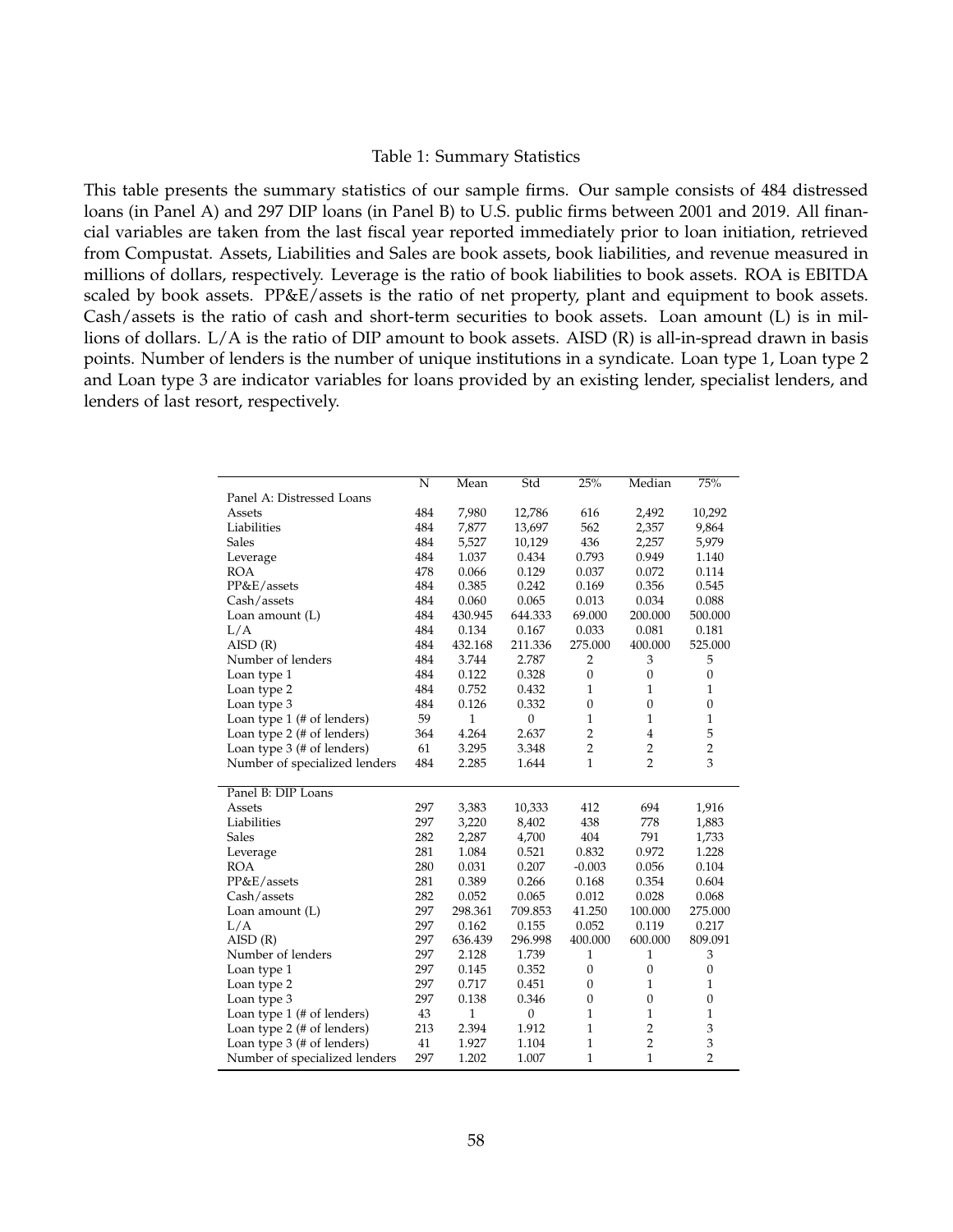#### Table 2: Parameter Estimates

This table reports the estimated model parameters together with the standard errors obtained from MCMC. The top panel shows the general model parameters including the likelihood of punishment on deviation *ξ*, the demand and supply shock *<sup>σ</sup>* and *<sup>ς</sup>*, the parameters that control the correlation between borrower size and the demand curve, *<sup>γ</sup>* and *β*, as well as the average participation cost *µ*. The mid pane<sup>l</sup> shows the lender-specific model parameter *φ* that captures the lending costs for each type of lenders (i.e., existing lenders, the specialist lenders, and lenders of the last resort). The bottom panel shows the borrower-specificparameters including the demand curve coefficient *<sup>α</sup>* and *<sup>ε</sup>* and the likelihood for the existing lender to finance the loan *<sup>λ</sup>*.

|            | DIP Loans                                                   |                                                          |                                                    |                |                                                             | Distressed loans                                         |                                                   |  |  |  |
|------------|-------------------------------------------------------------|----------------------------------------------------------|----------------------------------------------------|----------------|-------------------------------------------------------------|----------------------------------------------------------|---------------------------------------------------|--|--|--|
|            | <b>General Parameters</b>                                   |                                                          |                                                    |                |                                                             |                                                          |                                                   |  |  |  |
|            | $\zeta$<br>0.951<br>(0.103)<br>$\gamma$<br>0.435<br>(0.823) | $\sigma$<br>1.008<br>(0.040)<br>β<br>$-0.330$<br>(0.237) | ς<br>0.339<br>(0.025)<br>$\mu$<br>75.42<br>(12.10) |                | $\zeta$<br>0.991<br>(0.032)<br>$\gamma$<br>1.516<br>(0.421) | $\sigma$<br>1.036<br>(0.050)<br>β<br>$-0.672$<br>(0.310) | ς<br>0.906<br>(0.030)<br>$\mu$<br>29.32<br>(3.34) |  |  |  |
|            | Lender-specific Parameters                                  |                                                          |                                                    |                |                                                             |                                                          |                                                   |  |  |  |
| $e^{\phi}$ | <b>Existing lender</b><br>0.017<br>(0.003)                  | Specialists<br>0.018<br>(0.002)                          | Last-resort<br>0.024<br>(0.003)                    | $e^{\phi}$     | Existing lender<br>0.0009<br>(0.0002)                       | Specialists<br>0.0008<br>(0.0001)                        | Last-resort<br>0.001<br>(0.0002)                  |  |  |  |
|            | Borrower-specific Parameters                                |                                                          |                                                    |                |                                                             |                                                          |                                                   |  |  |  |
| $\alpha$   |                                                             | Demand curve 1<br>$-9.213$<br>(1.496)                    | Demand curve 2<br>$-5.498$<br>(0.232)              | $\alpha$       |                                                             | Demand curve 1<br>$-8.86$<br>(0.331)                     | Demand curve 2<br>$-6.085$<br>(0.126)             |  |  |  |
| ε<br>λ     |                                                             | 1.976<br>(0.329)<br>0.134<br>(0.022)                     | 1.319<br>(0.061)<br>0.178<br>(0.031)               | ε<br>$\lambda$ |                                                             | 1.105<br>(0.031)<br>0.117<br>(0.019)                     | 1.043<br>(0.011)<br>0.169<br>(0.027)              |  |  |  |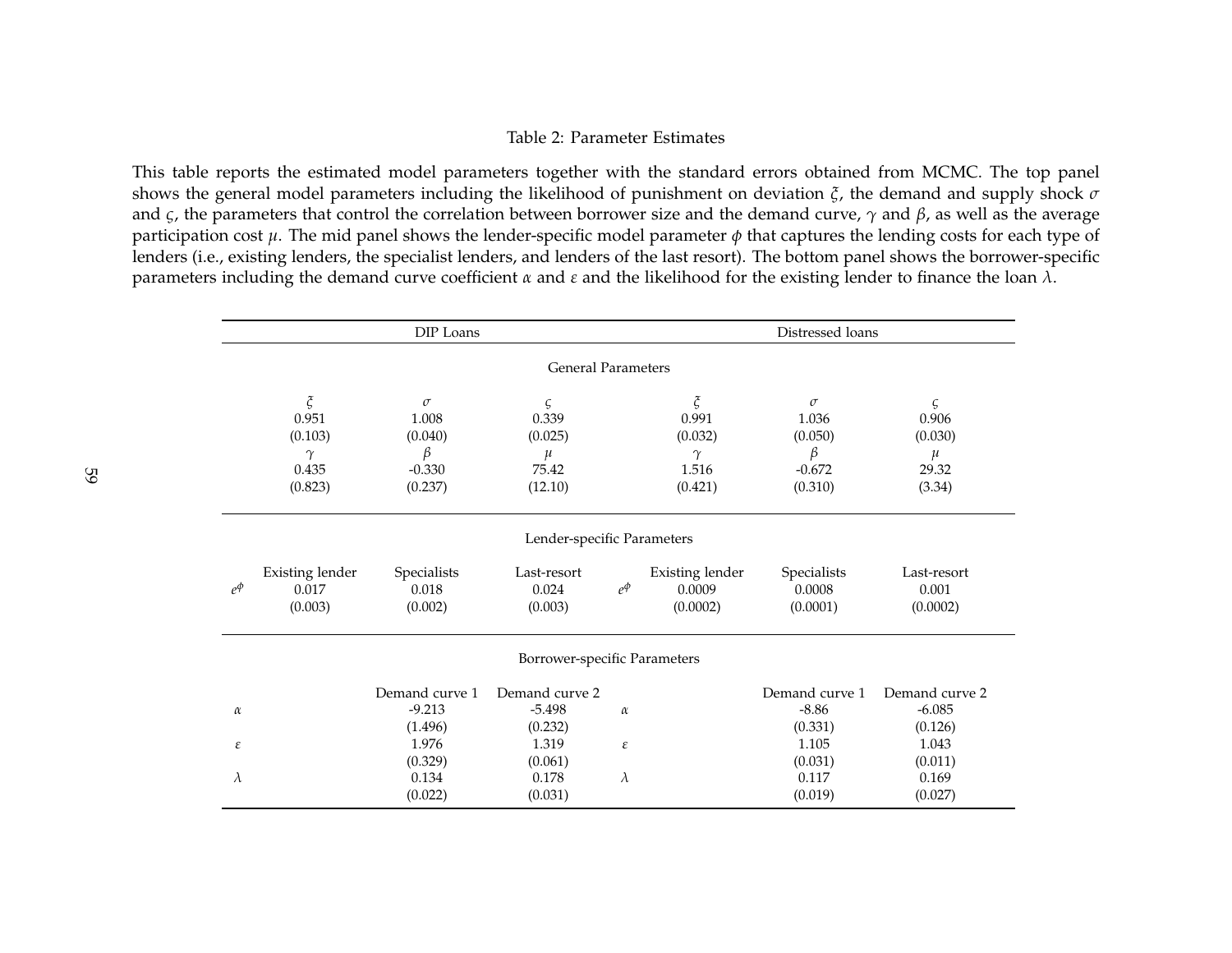## Table 3: Counterfactual Models and The Decomposition of Lender Market Power

This table reports the model implications for the estimated baseline model and <sup>a</sup> few counterfactual models. The Estimated model is the baseline model. In the non-collusive model, we shut down collusion by setting*ξ*= 0. In non-collusive, full partici- pation model, we further zero out the participation cost for all specialist lenders and therefore all of them participate in <sup>a</sup> loan deal. In non-collusive, full participation, unlimited lenders model, we further increase the total number of specialist lenders topositive infinity so that it turns an oligopoly market to <sup>a</sup> competitive market.

|                         | Distressed Loans |               |                      |                                          |           | DIP Loans     |                      |                                          |  |
|-------------------------|------------------|---------------|----------------------|------------------------------------------|-----------|---------------|----------------------|------------------------------------------|--|
|                         | Estimated        | Non-collusive | Non-collusive,       | Non-collusive,                           | Estimated | Non-collusive | Non-collusive,       | Non-collusive,                           |  |
|                         | Model            | Model         | Full Participation   | Full Participation,<br>Unlimited Lenders | Model     | Model         | Full Participation   | Full Participation,<br>Unlimited Lenders |  |
|                         |                  | $(\xi = 0)$   | $(\xi = 0, \mu = 0)$ | $(\xi = 0, \mu = 0)$                     |           | $(\xi = 0)$   | $(\xi = 0, \mu = 0)$ | $(\xi = 0, \mu = 0)$                     |  |
|                         |                  |               |                      | $(M - \gt inf)$                          |           |               |                      | $(M - \gt inf)$                          |  |
|                         | (1)              | (2)           | (3)                  | (4)                                      | (5)       | (6)           | (7)                  | (8)                                      |  |
| Avg. Total Spread (bps) | 246              | 139           | 44                   | 43                                       | 646       | 551           | 268                  | 261                                      |  |
| Frac. Existing          | 0.098            | 0.098         | 0.098                | 0.098                                    | 0.157     | 0.157         | 0.157                | 0.157                                    |  |
| Avg. Spread (bps)       | 325              | 325           | 325                  | 325                                      | 607       | 607           | 607                  | 607                                      |  |
| Frac. Specialist        | 0.844            | 0.798         | 0.902                | 0.902                                    | 0.666     | 0.639         | 0.843                | 0.843                                    |  |
| Avg. Spread (bps)       | 235              | 94            | 14                   | 13                                       | 610       | 451           | 205                  | 197                                      |  |
| Frac. Last-Resort       | 0.059            | 0.104         | $\mathbf{0}$         | $\theta$                                 | 0.177     | 0.204         | $\mathbf{0}$         | $\overline{0}$                           |  |
| Avg. Spread (bps)       | 289              | 305           | NaN                  | NaN                                      | 817       | 822           | NaN                  | NaN                                      |  |
| Avg. m                  | 2.500            | 2.135         | 10                   | Inf                                      | 1.784     | 1.707         | 10                   | Inf                                      |  |
| Avg. $L/A$              | 0.495            | 3.364         | 7.725                | 8.297                                    | 0.216     | 0.424         | 1.006                | 1.073                                    |  |